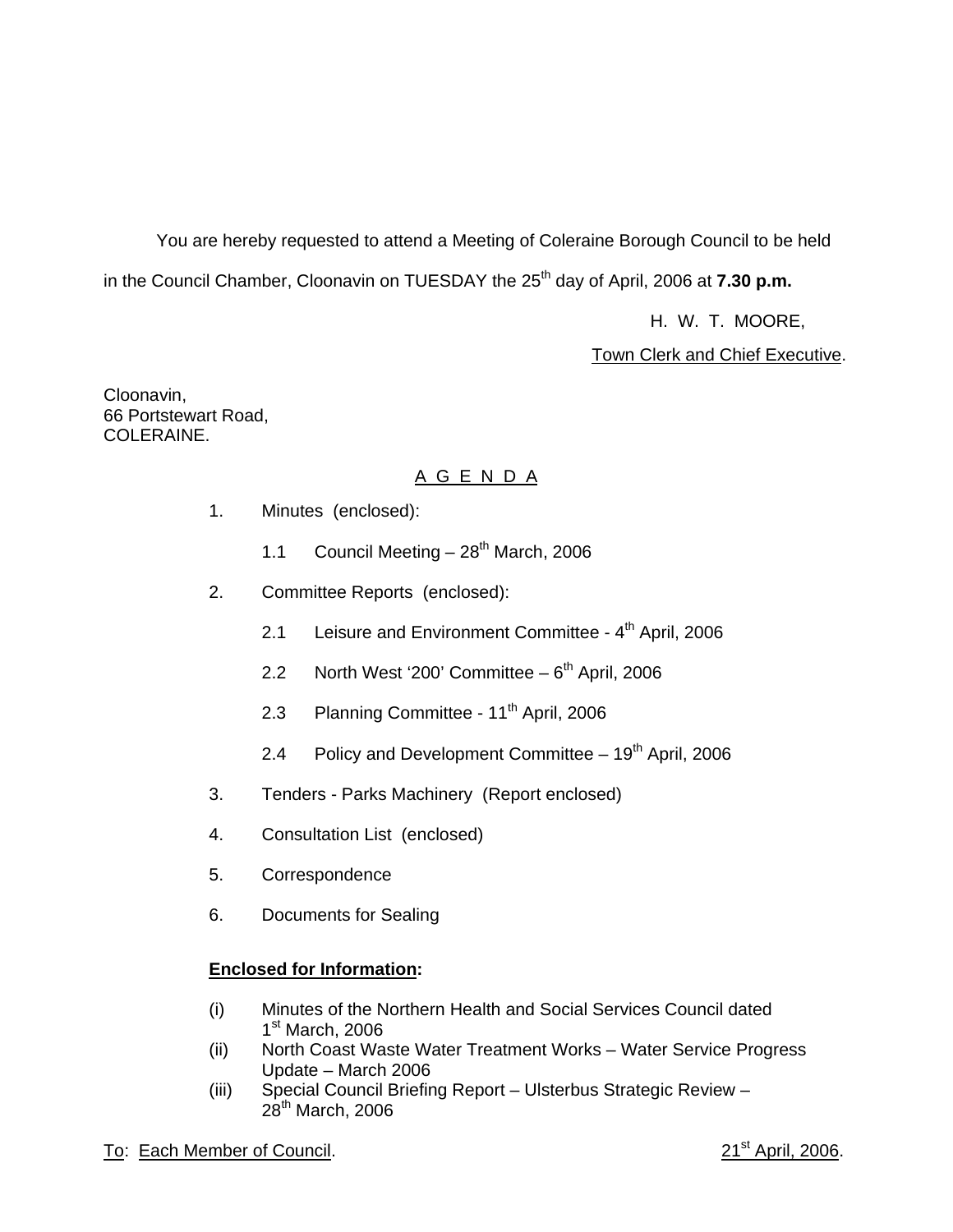### **COUNCIL MEETING**

 Minutes of proceedings of Coleraine Borough Council held in the Council Chamber, Cloonavin on Tuesday, 28<sup>th</sup> March, 2006 at 5.00 p.m.

**Convened:** As per Notice attached

**Present:** The Mayor, Councillor T. J. Deans, in the Chair

#### **Aldermen**

 E. T. Black (Mrs.) D. McClarty  $($ ltems  $1.0 - 2.3)$  W. J. McClure W. T. Creelman

# **Councillors**

| C. S. Alexander (Ms.) | E. A. Johnston (Mrs.) |
|-----------------------|-----------------------|
| (Items $1.0 - 2.3$ )  | W. A. King            |
| O. M. Church (Mrs.)   | <b>B.</b> Leonard     |
| J. J. Dallat          | G. L. McLaughlin      |
| E. P. Fielding (Mrs.) | A. McQuillan          |
| S. Gilkinson          | R. D. Stewart         |
| N. F. Hillis          |                       |

| Officers in<br>Attendance: | Town Clerk and Chief Executive, Director of Technical<br>Services, Director of Corporate Services, Director of<br>Leisure Services, Director of Environmental Health (Items 1.0) |
|----------------------------|----------------------------------------------------------------------------------------------------------------------------------------------------------------------------------|
|                            | - 2.3), Head of Administrative Services and Administrative<br>Assistant                                                                                                          |

### **Apology:** Councillor McPherson

### **1.0 MINUTES**

The minutes of the Council Meeting of 28<sup>th</sup> February, 2006 and the Special Meeting of 6<sup>th</sup> March, 2006 were confirmed and signed.

# **2.0 COMMITTEE REPORTS**

| 2.1   | Leisure and Environment<br>Committee | The Chairman, Councillor McLaughlin, moved<br>the adoption of the Leisure and Environment<br>Committee Report; this was duly seconded by<br>Alderman Mrs. Black. |
|-------|--------------------------------------|------------------------------------------------------------------------------------------------------------------------------------------------------------------|
|       | Matters arising:                     |                                                                                                                                                                  |
| 2.1.1 | Somerset Estate Woodland             | Members noted that the PSNI was continuing<br>its enquiries into the destruction of trees at this<br>area.                                                       |
|       | 2.1.2 St. Patrick's Festival         | Council extended congratulations to the<br>organising team on an excellent programme of<br>events for this festival.                                             |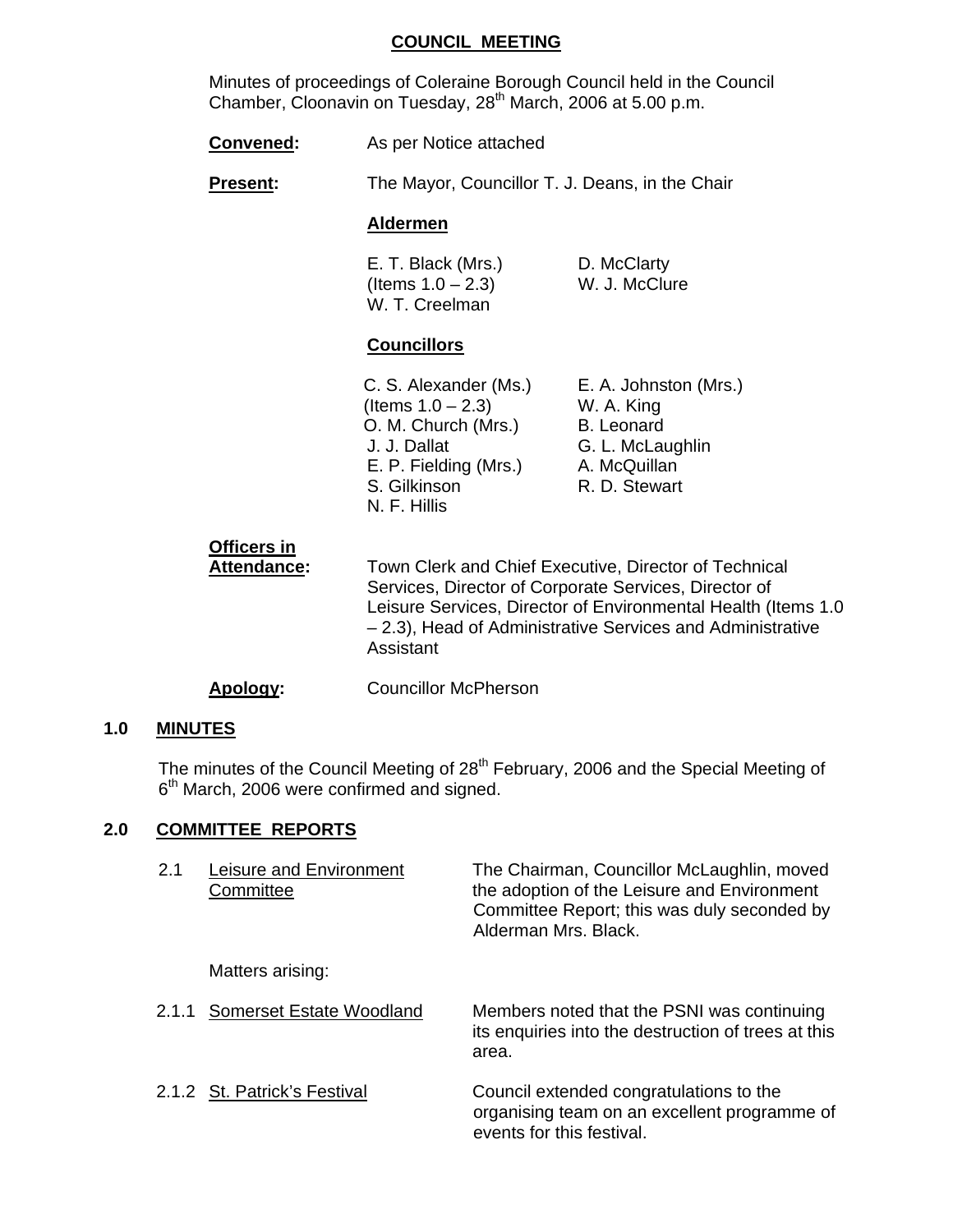Councillor Leonard also expressed appreciation of the events held in Portstewart on the evening of St. Patrick's Day.

2.1.3 Coleraine Festival 2006 In response to a member's question, the Director of Leisure Services advised that Council's Special Events Sub-Committee had met with the Orange Order representatives; a report would be presented to the Leisure and Environment Committee on 4<sup>th</sup> April, 2006.

The Committee Report was subsequently adopted

2.2 Planning Committee The Chairman, Councillor Stewart, moved the adoption of the Planning Committee Report; this was duly seconded by Councillor Ms. Alexander.

#### Matters arising:

2.2.1 Planning Service - Members made reference to difficulties Contact with Planning experienced when attempting to make contact **Officers** with Planning Officers.

> The Town Clerk and Chief Executive advised that this issue could be raised at the Planning Working Group meeting on 30<sup>th</sup> March, 2006 when the Divisional Manager of Planning Service would be present.

The Committee Report was subsequently adopted.

| 2.3 | <b>Policy and Development</b><br>Committee                | The Chairman, Alderman McClarty, moved the<br>adoption of the Policy and Development<br>Committee Report; this was duly seconded by<br>Councillor Mrs. Johnston.                                                                                                  |
|-----|-----------------------------------------------------------|-------------------------------------------------------------------------------------------------------------------------------------------------------------------------------------------------------------------------------------------------------------------|
|     | Matters arising:                                          |                                                                                                                                                                                                                                                                   |
|     | <b>Industrial Action</b><br>2.3.1                         | Members noted arrangements for refuse<br>collection (circulated) resulting from<br>industrial action taken by refuse collectors on<br>28 <sup>th</sup> March, 2006.                                                                                               |
|     | 2.3.2 Good Relations Audit                                | Reference was made to the desirability of<br>the audit having a more quantitative public<br>emphasis, with more discussion at an earlier<br>stage with members.                                                                                                   |
|     |                                                           | Noted.                                                                                                                                                                                                                                                            |
|     | <b>Review of Public</b><br>2.3.3<br><b>Administration</b> | Consideration was given to recent information<br>on this issue (previously supplied). The Town<br><b>Clerk and Chief Executive advised members</b><br>that, following a meeting of NILGA on 24 <sup>th</sup><br>March, 2006, all political parties had now signed |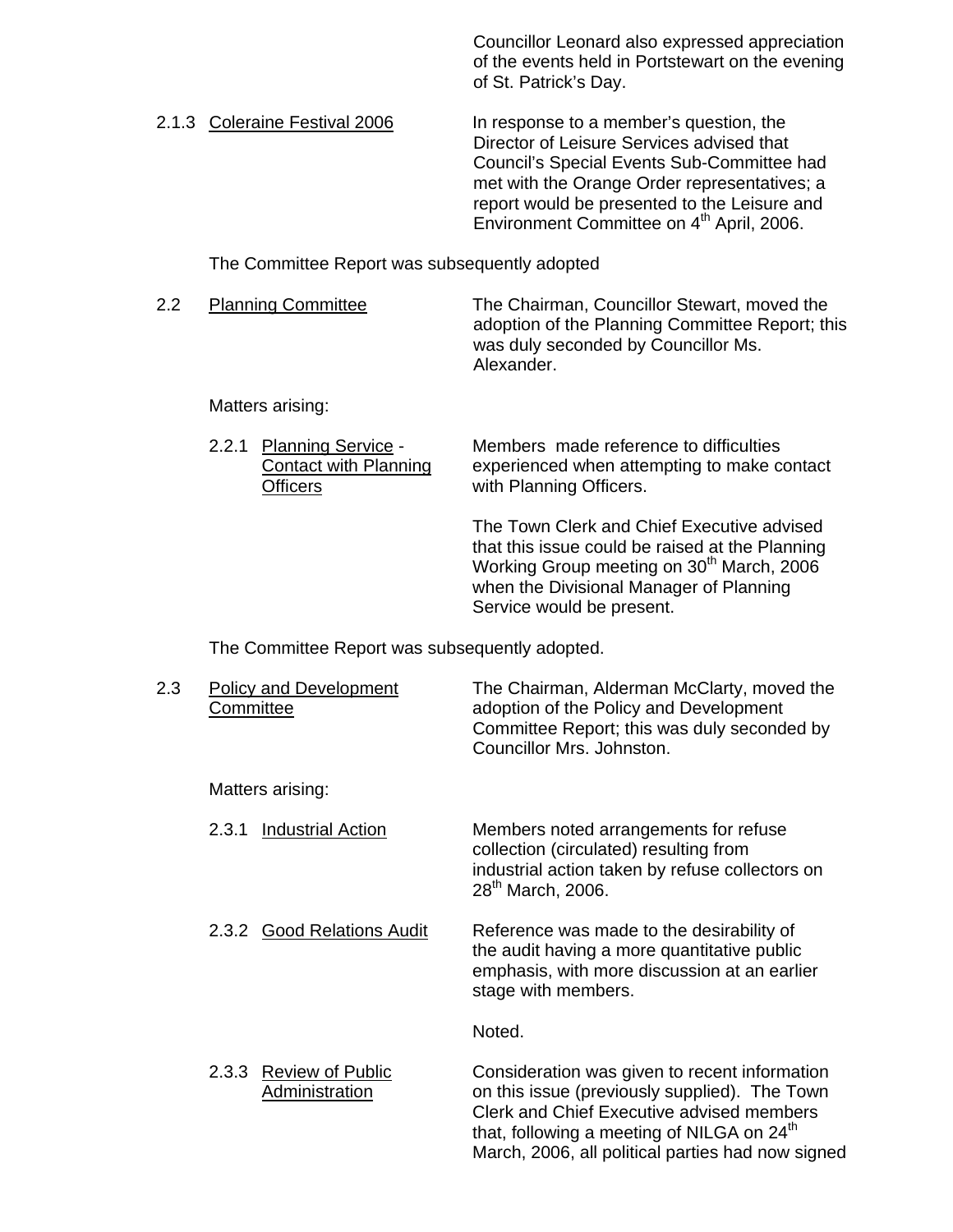up to participate with the Review of Public Administration Working Group.

It was then proposed by Alderman McClure and seconded by Councillor Mrs. Johnston:

> That approval be given to release Council officials to participate in the implementation process on the understanding that they would not take any part in discussions relating solely to a seven council model of government and that officers would update Council on the work in progress.

 During the ensuing discussion it was proposed, as an amendment, by Councillor Ms. Alexander and seconded by Councillor Dallat:

> That Council agree, in principle, to permit staff to participate in the implementation process in whatever capacity they are asked to serve.

 On being put to a vote, the amendment was lost by eleven votes to four. The proposal was then carried with twelve votes for and none against.

The Committee Report was adopted subject to this amendment.

# **3.0 NOTICE OF MOTION**

 The undernoted Notice of Motion was proposed by Councillor Leonard and seconded by Councillor Dallat:

"Given the political aspirations of the republican and nationalist community in the Borough of Coleraine and the equal entitlement to hold such aspirations, this Council welcomes the fact that Irish Unity is now the stated objective of all nationalist parties on the island of Ireland including the present Irish government administration.

This Council, therefore, believes that An Taoiseach Bertie Ahern TD has a unique responsibility in giving practical expression to his administration's and nationalist Ireland's stated objective on the issue by immediately commissioning a Green Paper on Irish Unity: a paper focussing on the compelling logic of this outcome in political, social and economic terms as well as spelling out what pro-active strategy his government is going to undertake in pursuance of the stated objective of nationalist Ireland.

This Council further calls on An Taoiseach Bertie Ahern TD to initiate a holistic consultation process amongst all sectors of society throughout this Borough and the rest of the island to assist in the formulation of a Green Paper.

This Council further calls on An Taoiseach Bertie Ahern TD to give immediate effect to the Constitution's recognition of the entitlement of every person born on the island of Ireland to be part of the Irish nation by legislating for: six county representation in Dáil Éireann, the right of people in the six counties to vote in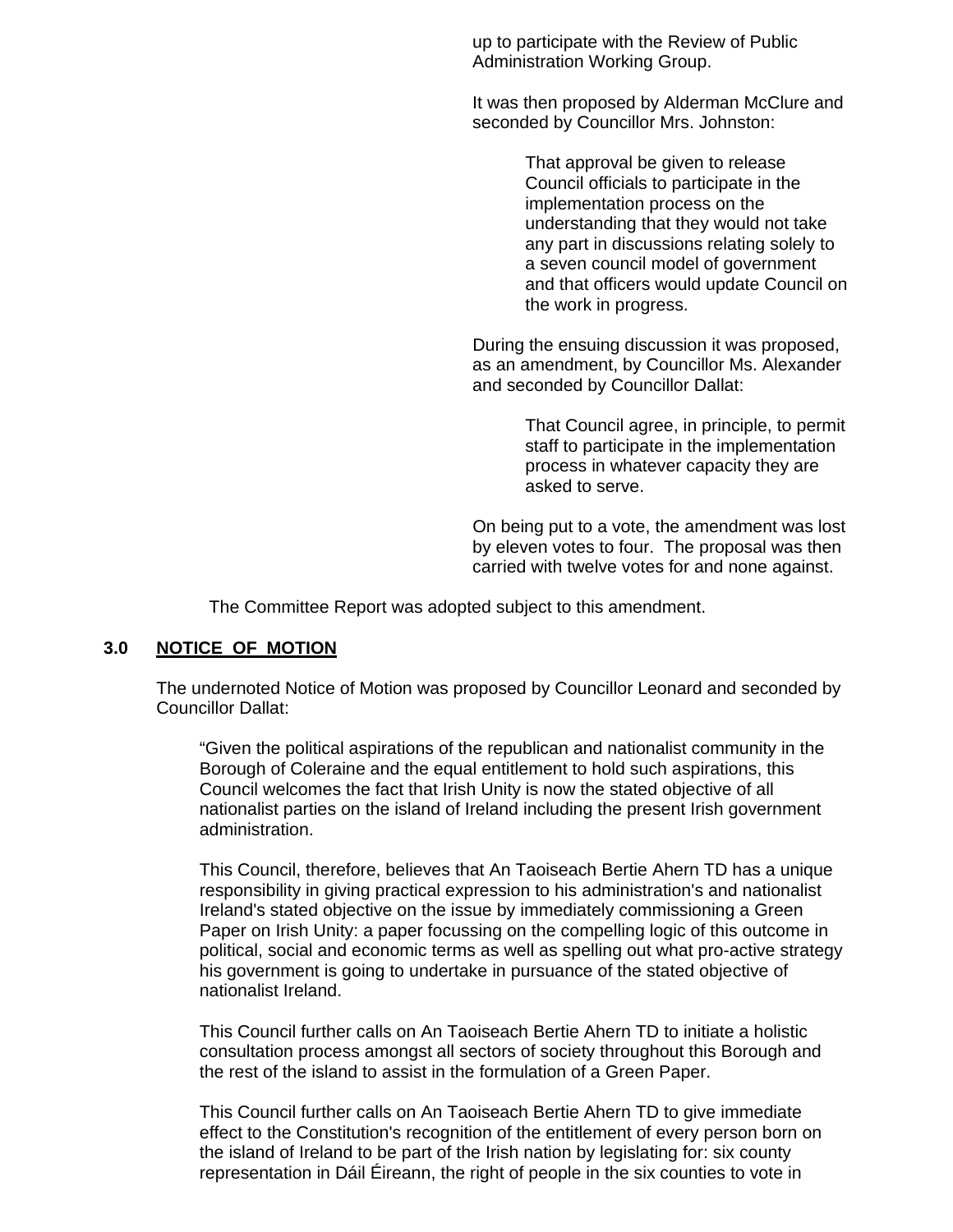national referenda on articles of the Constitution and the right to vote in Presidential elections.

This Council communicates the above requests in writing to An Taoiseach Bertie Ahern TD."

Councillor Leonard spoke on the Motion and requested Council's support.

 A full discussion ensued following which Councillor Dallat spoke on the Motion and asked that his aspirations for building bridges in Ireland be recorded.

On being put to the meeting the Motion was lost by three votes in favour to twelve votes against.

# **4.0 WASTE MANAGEMENT GRANT**

Read letter dated 21<sup>st</sup> March, 2006 from the Departmental Private Secretary to Lord Rooker (previously supplied) in response to Council's letter regarding the loss of Waste Management Grant.

Noted.

### **5.0 NEW YEAR HONOURS 2007**

Read letter from Local Government Division inviting nominations for the New Year List 2007. The Town Clerk and Chief Executive advised members that nomination papers were available on request.

Noted.

### **6.0 APPLICATION FOR THE AMENDMENT OF A ROAD SERVICE LICENCE - AIRPORTER LTD., QUAYSIDE MALL, STRAND ROAD, LONDONDERRY**

 Read letter from Driver and Vehicle Licensing Northern Ireland inviting comments on an application by Airporter Ltd. for an amended Road Service Licence to restore a transport service to local airports.

Noted.

### **7.0 DELEGATION OF COUNCIL POWERS**

It was proposed by Alderman McClarty, seconded by Councillor Stewart and agreed:

That Council grant delegated powers to the Leisure and Environment Committee to be held on  $4<sup>th</sup>$  April, 2006 in order to facilitate a final decision on the Water Sports Centre at Portrush, for which offers of grant were timebound.

#### **8.0 DIARY DATES**

(i) Revision of North West Waste Management Plan – Consultation meeting – Wednesday 29<sup>th</sup> March, 2006 at 7.30 pm in Portrush Town Hall.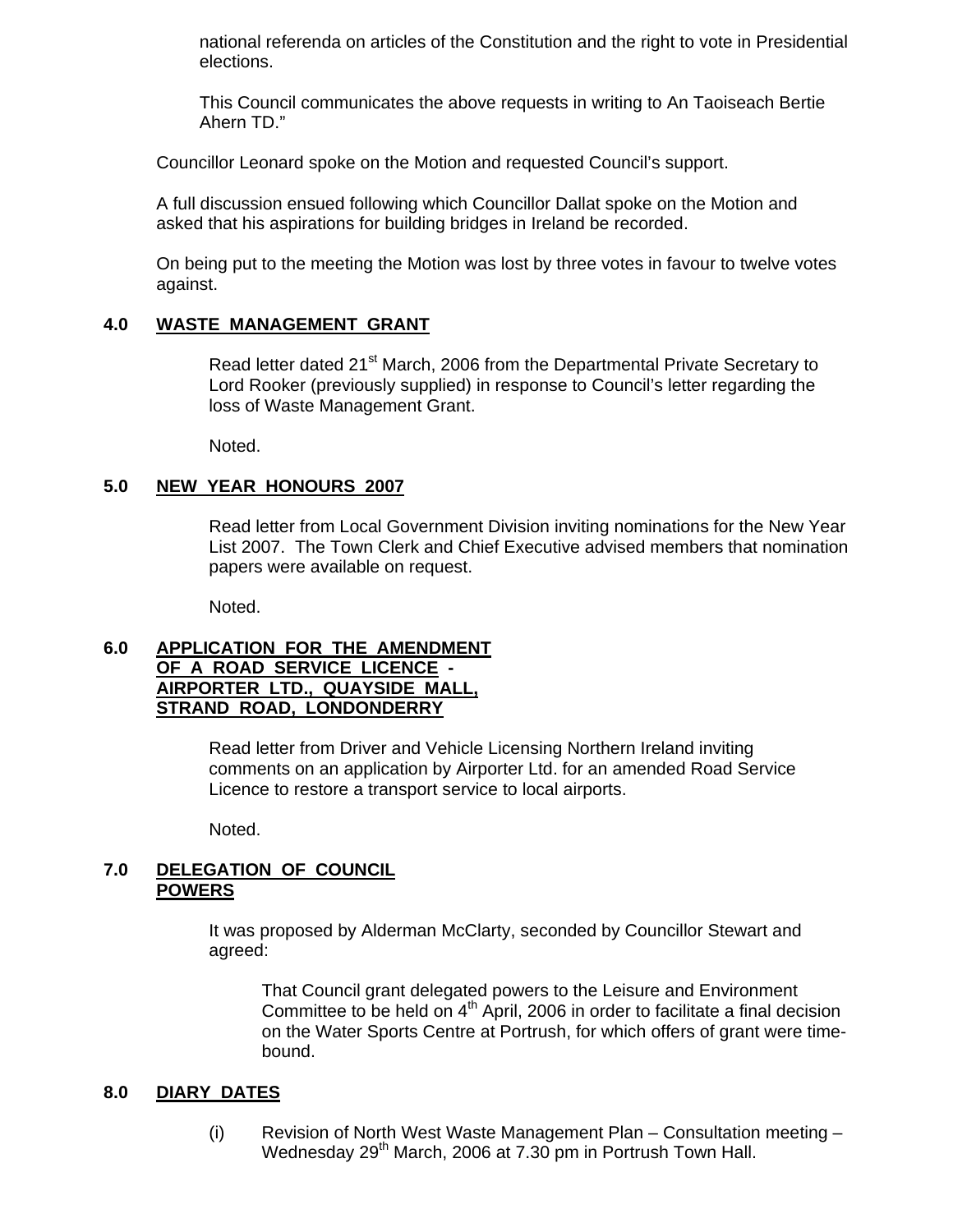- (ii) Parades Commission public meetings. Details available from the Town Clerk and Chief Executive.
- (iii) Members' Code of Conduct Member training on 19<sup>th</sup> April, 2006 prior to Policy and Development Committee.
- (iv) RPA Workshop  $-20^{th}$  April, 2006 at 4.00 pm.

# **9.0 'REALISING THE POTENTIAL FOR RIVER BASED TOURISM' - CONFERENCE**

Members noted that this SDLP promoted conference would be held on Friday 21<sup>st</sup> April, 2006 at The Cranagh, Coleraine.

### **10.0 DOCUMENTS TABLED**

- (a) Game Preservation (Special Protection for Irish Hares) Order (Northern Ireland) 2006.
- (b) University of Ulster Seven Year Review 1998-2005.
- (c) Northern Ireland Policing Board:
	- DPP News Spring 2006
	- Report 'Ensuring an Effective, Efficient, Accountable and Impartial Police Service'.

#### **11.0 ROYAL MAIL GROUP PLC**

Members noted that the report of Royal Mail Group plc on Innovative Ways of Providing Post Office Services in Rural Areas would be circulated to members in due course.

### **12.0 COMMITTEE ON STANDARDS IN PUBLIC LIFE - ANNUAL REPORT 2005**

This report would be tabled for discussion at the Policy and Development Committee meeting to be held on  $19<sup>th</sup>$  April, 2006.

#### **13.0 PORTRUSH CHAMBER OF COMMERCE**

 Members noted that a presentation would be made by Portrush Chamber of Commerce prior to the Council meeting on 25<sup>th</sup> April, 2006.

# **14.0 DOCUMENTS FOR SEALING**

Resolved:

That the following documents be sealed:

 1. Agreement Dog Kennelling Service Council and Ulster (in triplicate) Society for the Prevention of Cruelty to Animals 28 Benvardin Road, Ballymoney.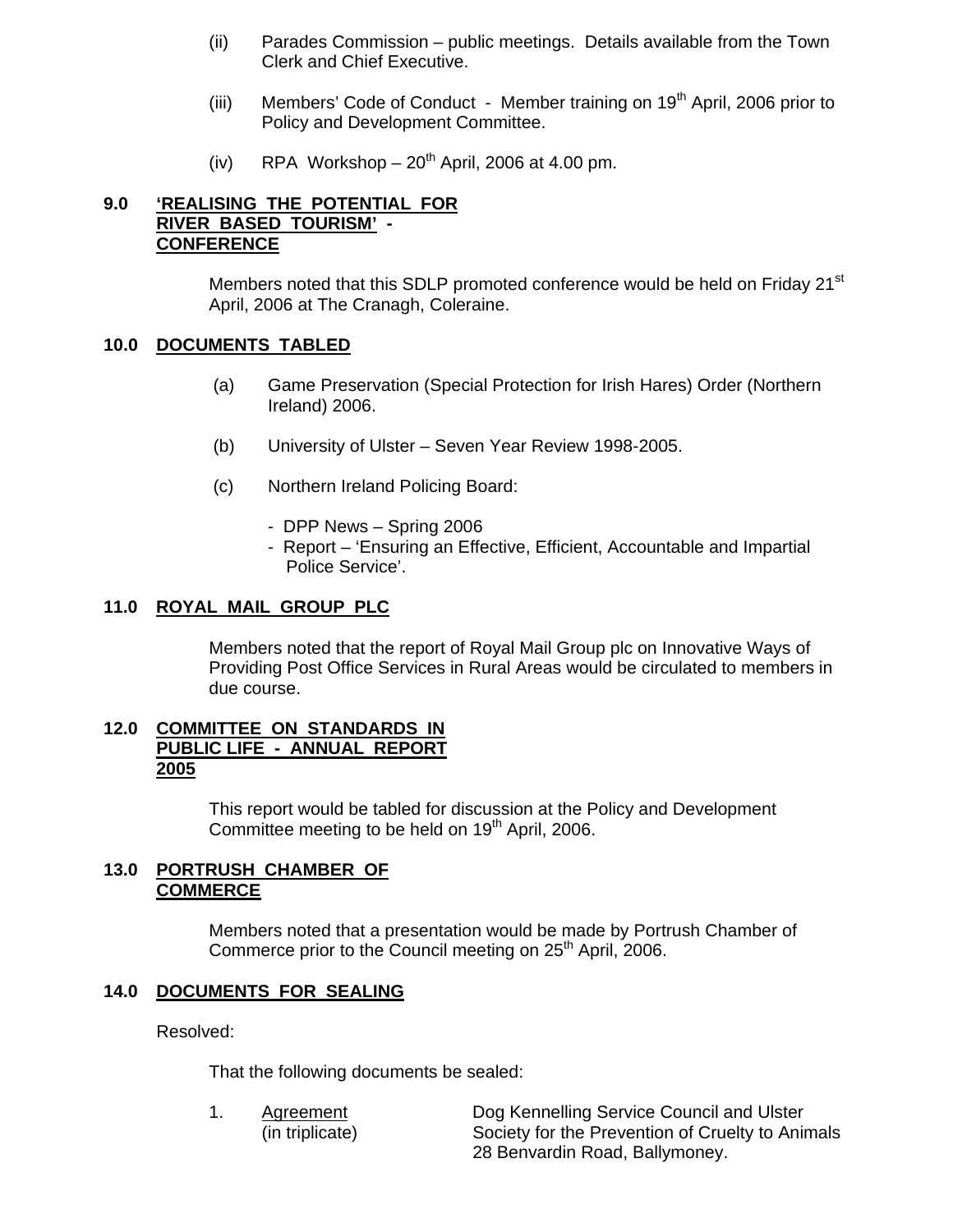| 2. | Agreement<br>(in duplicate) | Provision of Services – North West Region<br>Waste Management Group and Glasdon<br>52 Creagh Road, Toomebridge.                                                                                                           |   |
|----|-----------------------------|---------------------------------------------------------------------------------------------------------------------------------------------------------------------------------------------------------------------------|---|
| 3. | Deed of Assignment          | Car park and gas tank area adjacent to<br>Snappers Restaurant, 21 Ballyreagh Road,<br>Portrush - Messrs. T. Spence and M. Smith and<br>Zio Restaurants Ltd., York Road, St. Leonards-<br>on-Sea, East Sussex and Council. |   |
| 4. | <b>Cemetery Titles</b>      | <b>Grant of Rights of Burial Deeds</b><br>Register Nos. 3193-3196 (inclusive):                                                                                                                                            |   |
|    |                             | Agherton<br><b>Ballywillan</b>                                                                                                                                                                                            | 2 |
|    |                             | Coleraine                                                                                                                                                                                                                 | 2 |

 Advanced Deeds – Register Nos. 0127– 0129 (inclusive):

| Agherton    |        |
|-------------|--------|
| Ballywillan |        |
| Coleraine   | $\sim$ |
| Portstewart |        |

Portstewart 4

### 15.0 COLERAINE CHORAL FESTIVAL Congratulations were extended to the organising team of the Choral Festival for a most successful 2006 event.

e de la contradición de la contradición de la contradición de la contradición de la contradición de la contradición de la contradición de la contradición de la contradición de la contradición de la contradición de la contr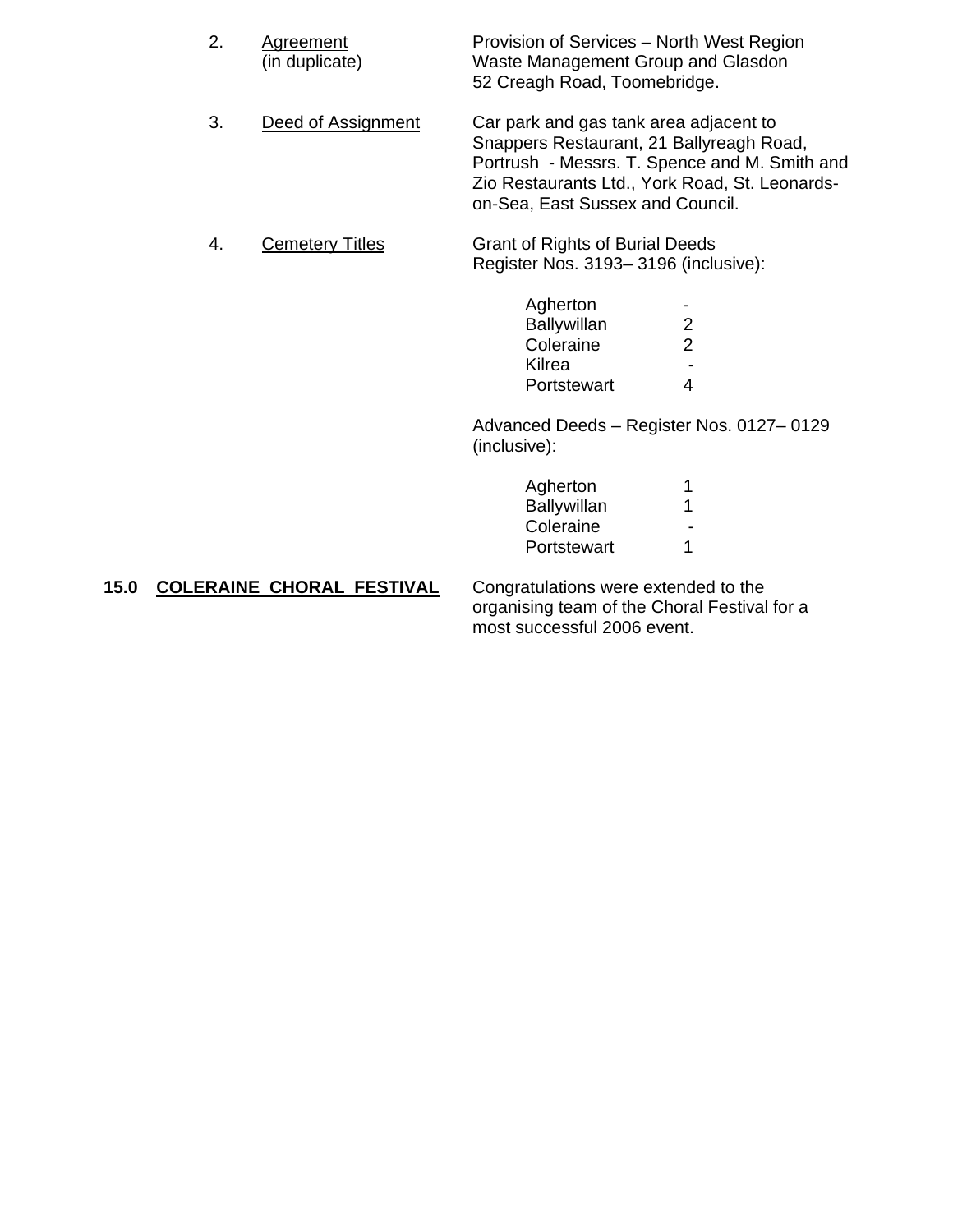#### **LEISURE AND ENVIRONMENT COMMITTEE**

**4th April, 2006.** 

**Present:** Councillor G. L. McLaughlin, in the Chair

The Mayor, Councillor T. J. Deans

 The Deputy Mayor, Alderman M. T. Hickey (Mrs.)  $($  ltems  $3.1 - 13.1)$ 

#### **Aldermen**

| E. T. Black (Mrs.)   | D. McClarty           |
|----------------------|-----------------------|
| W. T. Creelman       | (Items $3.1 - 13.1$ ) |
| (Items $1.0 - 3.1$ ) | W. J. McClure         |

# **Councillors**

| C. S. Alexander (Ms.) | S. Gilkinson          |
|-----------------------|-----------------------|
| (Items $1.0 - 5.7$ )  | N. F. Hillis          |
| D. D. Barbour         | (Items $1.0 - 5.7$ )  |
| J. M. Bradley         | E. A. Johnston (Mrs.) |
| (Items $3.1 - 13.1$ ) | W. A. King            |
| O. M. Church (Mrs.)   | <b>B.</b> Leonard     |
| A. S. Cole            | (Items $3.1 - 5.7$ )  |
| (Items $3.1 - 13.1$ ) | R. A. McPherson       |
| J. J. Dallat          | A. McQuillan          |
| E. P. Fielding (Mrs.) | (Items $3.1 - 13.1$ ) |
| (Items $1.0 - 3.1$ )  | R. D. Stewart         |

# **Officers in**

 **Attendance:** Town Clerk and Chief Executive, Director of Technical Services, Director of Leisure Services, Director of Corporate Services, Director of Environmental Health, Head of Development Services, Tourism Manager (Items 3.1 – 4.0), Senior Technical Officer (Items 3.1 – 4.0), Leisure Services Officer (Facilities), Principal Building Control Officer (Items 4.0 – 6.5) and Administrative Assistant

# **1.0 WELCOME**

The Chairman welcomed everyone to the meeting.

### **2.0 CONGRATULATIONS - PROFESSOR R. BARNETT**

The Mayor extended congratulations to Professor R. Barnett on his appointment to the post of Vice-Chancellor of the University of Ulster.

Members asked to be associated with the Mayor's remarks and also paid tribute to his predecessor, Professor G. McKenna.

# **3.0 "IN COMMITTEE"**

3.1 lce Arena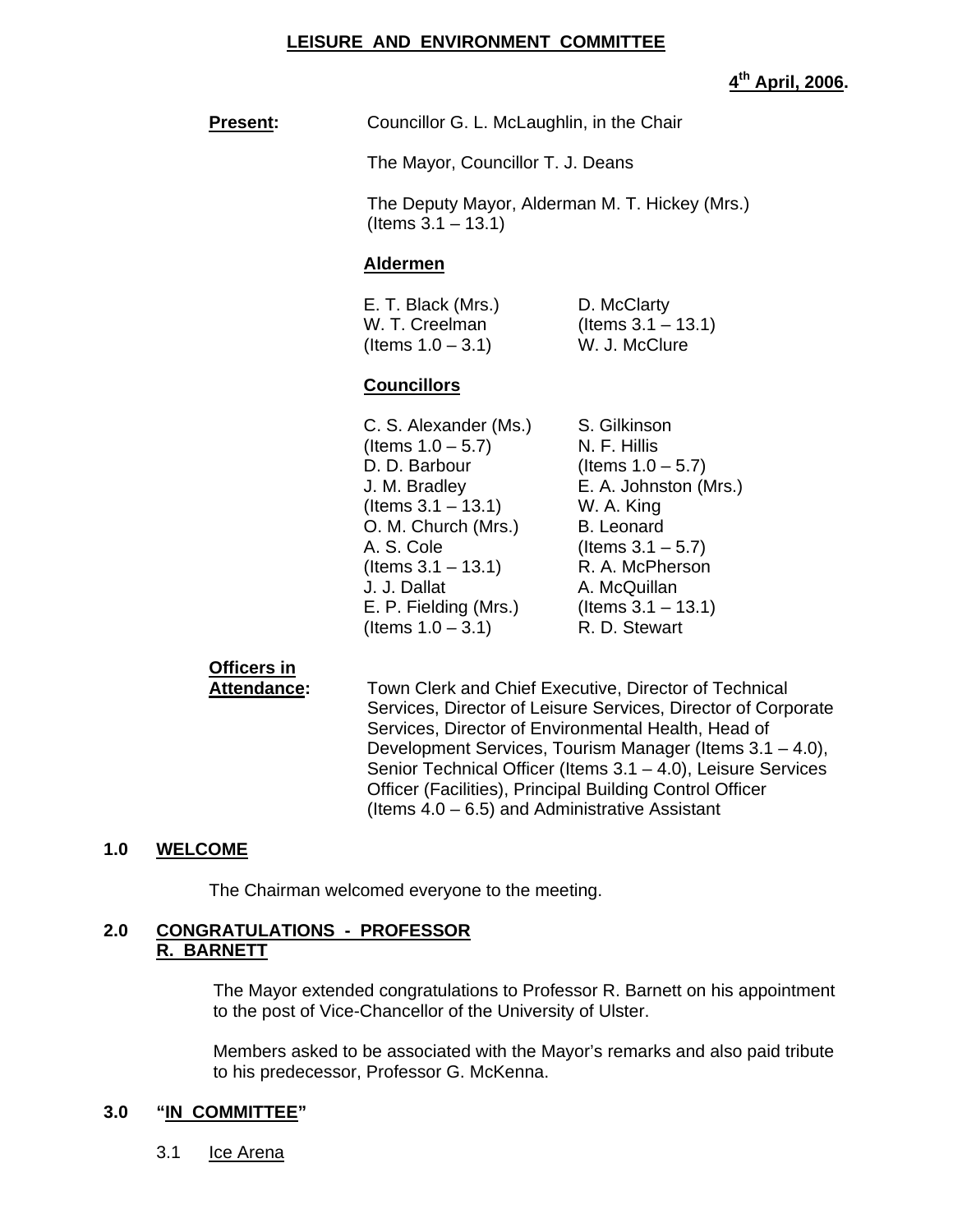# **4.0 PROPOSED WATERSPORTS CENTRE, EAST STRAND, PORTRUSH**

The report of the Head of Development Services was considered (previously supplied).

The Head of Development Services elaborated on the background to the development of a Watersports Centre for East Strand, Portrush. It was noted that this facility could be used for a wide range of sea and coastal related activities and it was proposed to replace the existing toilet block at East Strand with a centre that comprised of the following elements:

- $\triangleright$  Beach safety/lifeguard station
- $\triangleright$  First aid room
- $\triangleright$  A retail unit
- $\triangleright$  Training room (to seat 48 people)
- $\triangleright$  4 x fully serviced external changing facilities and lockers
- $\triangleright$  Club/group male and female changing facilities and equipment store
- $\triangleright$  Small kitchen
- $\blacktriangleright$  Leader/coach changing facilities
- $\triangleright$  Male/female and disabled public toilets

The Head of Development Services advised that Council had received offers of grant aid for this project totalling £230,000, but that notification had just been received from the Sports Council Northern Ireland Lottery Programme that Council's application for £200,000 grant aid for the project had been unsuccessful. Council had made additional provision of £35,300 in its 2006/08 Capital Programme to refurbish toilet blocks. The undernoted tenders had been received for this project:

| Company                             | <b>Amount</b>  |
|-------------------------------------|----------------|
| Higgins Construction Ltd.           | £537,750.00    |
| P.R.H. Construction                 | £546,500.00    |
| Windyhall Developments Ltd.         | £552,500.00    |
| R.J. McKelvey Ltd.                  | £555,000.00    |
| Martin & Hamilton Ltd.              | £592,030.00    |
| Hugh Taggart & Sons Ltd.            | £596,887.00    |
| Louerne Construction Ltd.           | £614,012.00    |
| J. Kennedy & Co. (Contractors) Ltd. | £684,012.00    |
| <b>JPM Contracts</b>                | Did not return |

The lowest tender from Higgins Construction Ltd. for the sum of £537,750.00 had been forwarded to Dorrans Partnership for examination and found to be arithmetically correct.

# **Adjustment for bill of reductions**

| <b>Tender as submitted</b>                                       | £537,750.00 |  |
|------------------------------------------------------------------|-------------|--|
| <b>Deductions made</b>                                           |             |  |
| - Contract guarantee bond                                        | £3,764.00   |  |
| - Contract contingencies<br>- Savings on mechanical installation | £15,000.00  |  |
| and electrical fit out<br>- Savings on general finishes and      | £37,750.00  |  |
| landscaping                                                      | £22,355.00  |  |
| <b>Adjusted tender value</b>                                     | £458,881.00 |  |

# **Total Project Costs as Sports Lottery Funding had not been Secured**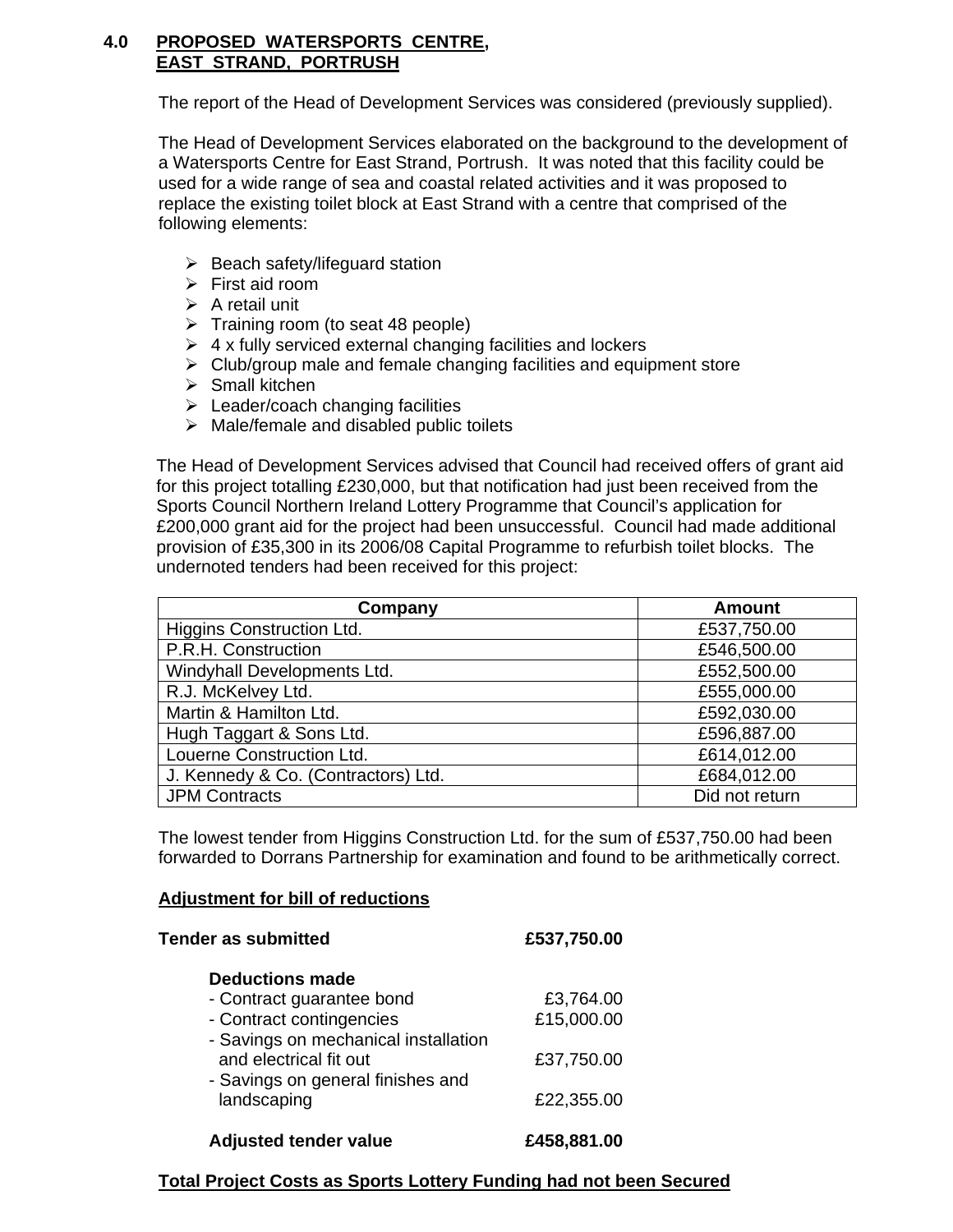| <b>Adjusted Tender Value</b><br>(less works to provide ramp | £458,881 |             |
|-------------------------------------------------------------|----------|-------------|
| stipulated by Sports Council)                               | £22,300  | £436,581.00 |
| Professional fees and contingencies 10%                     |          | £43,658.00  |
| Total project cost                                          |          | £480,239.00 |
| Funding secured                                             |          | £265,300.00 |
| Nett project cost                                           |          | £214,939.00 |
|                                                             |          |             |

Discussion ensued during which the Head of Development Services answered various members' questions on different aspects of the project. Members also expressed their grave disappointment at the decision of the Sports Council Northern Ireland Lottery Programme not to contribute funding to the project.

The officers were also requested to consider providing a plaque on the facility in memory of Mr. James Kelly (former boat yard owner).

It was proposed by the Mayor, seconded by Councillor Stewart and agreed, in accordance with the authority delegated by Council:

 That Council proceed with the Watersports Centre at East Strand, Portrush and accept the lowest tender received from Higgins Construction Ltd.

The nett project cost to Council would be £214,939.00.

# **5.0 LEISURE SERVICES REPORT**

The report of the Director of Leisure Services was considered (previously supplied).

Matters arising:

| 5.1 | <b>Coleraine Festival Committee</b>   | The Director of Leisure Services reported on<br>the outcome of the Special Events Sub-<br>Committee Meeting with Messrs. I. Ellis and<br>R. Hodges of the Coleraine Festival Committee,<br>as detailed in the report. |
|-----|---------------------------------------|-----------------------------------------------------------------------------------------------------------------------------------------------------------------------------------------------------------------------|
|     |                                       | The recommendation of the Special Events<br>Sub-Committee was that Council contribute<br>£10,000.00 to the organisers of the Coleraine<br>Festival.                                                                   |
|     |                                       | Following discussion it was proposed by<br>Alderman McClarty and seconded by Alderman<br>Mrs. Black:                                                                                                                  |
|     |                                       | That Council accept the recommendation<br>of the Special Events Sub-Committee.                                                                                                                                        |
|     |                                       | On being put to the meeting the proposal was<br>carried by seventeen votes in favour to one<br>against.                                                                                                               |
| 5.2 | Tenders - Windyhall<br>Kickabout Area | Six tenders had been received from the Select<br>List of Contractors appointed to provide                                                                                                                             |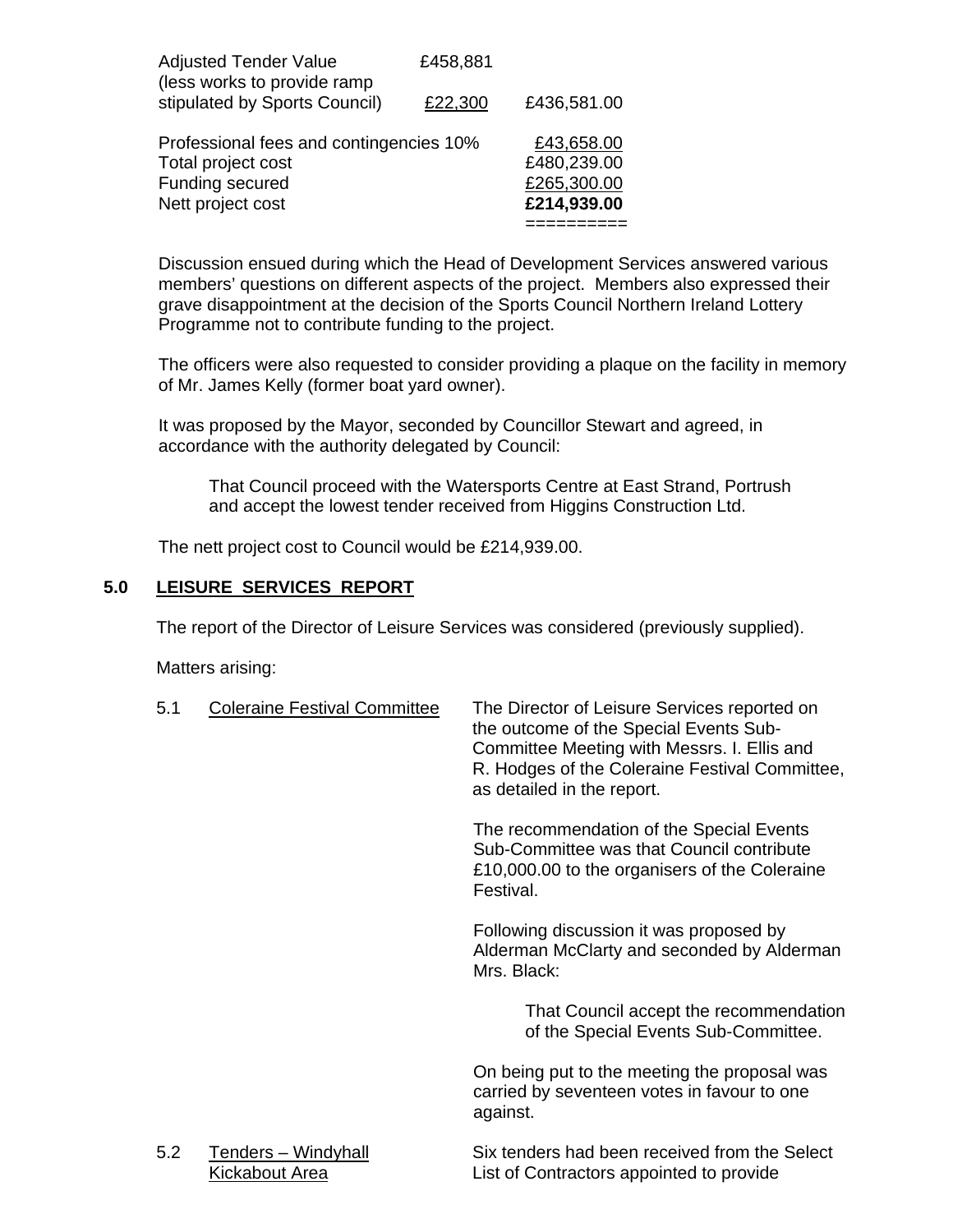kickabout areas throughout the Borough, viz:

| Company                                       | <b>Tender Figure</b> |
|-----------------------------------------------|----------------------|
| Kennedy Quarries Ltd., Coleraine              | £100,945.35          |
| Northstone (N.I.) Ltd., Coleraine             | £103,798.05          |
| Crawford Contracts Ltd., Ballymena            | £109,945.50          |
| C. Robinson, Antrim                           | £116,000.00          |
| B. Mullan & Sons (Contractors) Ltd., Limavady | £126,082.50          |
| T.D. McKane & Son, Castlederg                 | £136,495.00          |

 Council is recommended to accept the lowest tender from Kennedy Quarries Ltd., Coleraine (as recommended by the consultant architects for this project) in the sum of £100,945.35.

5.3 Portrush Town Hall Council is recommended to agree that the official opening of the refurbished facilities at Portrush Town Hall, as detailed in the report, be held on Friday,  $5^{th}$  May, 2006 at 7.30 p.m.

> It was also recommended that the Mayor perform the official opening.

 5.4 Peter Thompson Hall - Council had provided £400,000.00 in its Capital Castlerock Programme to refurbish the Peter Thompson Hall complex at Castlerock. The hall itself was in the ownership of  $1<sup>st</sup>$  Castlerock Scout Group. Solicitors representing the Group had indicated that, in principle, they were willing to transfer their interest to Council for a term of 999 years

> Council is recommended to accept this offer subject to all agreements being approved by Council's Solicitors.

subject to certain caveats.

 5.5 Requests for Financial Assistance

> Farmers' Club - matter. Annual Show

5.5.1 Coleraine Young Councillor King declared an interest in this

The Coleraine Young Farmers had requested financial support from Council towards the costs of staging their Annual Show in Coleraine Showgrounds on Saturday, 10<sup>th</sup> June, 2006.

The Director of Leisure Services recommended a grant of £1,000.00

Following discussion it was proposed by Alderman McClarty, seconded by Alderman Mrs. Black and recommended:

> That Council contribute an immediate amount of £1,000.00 and up to an additional £500.00 in the event of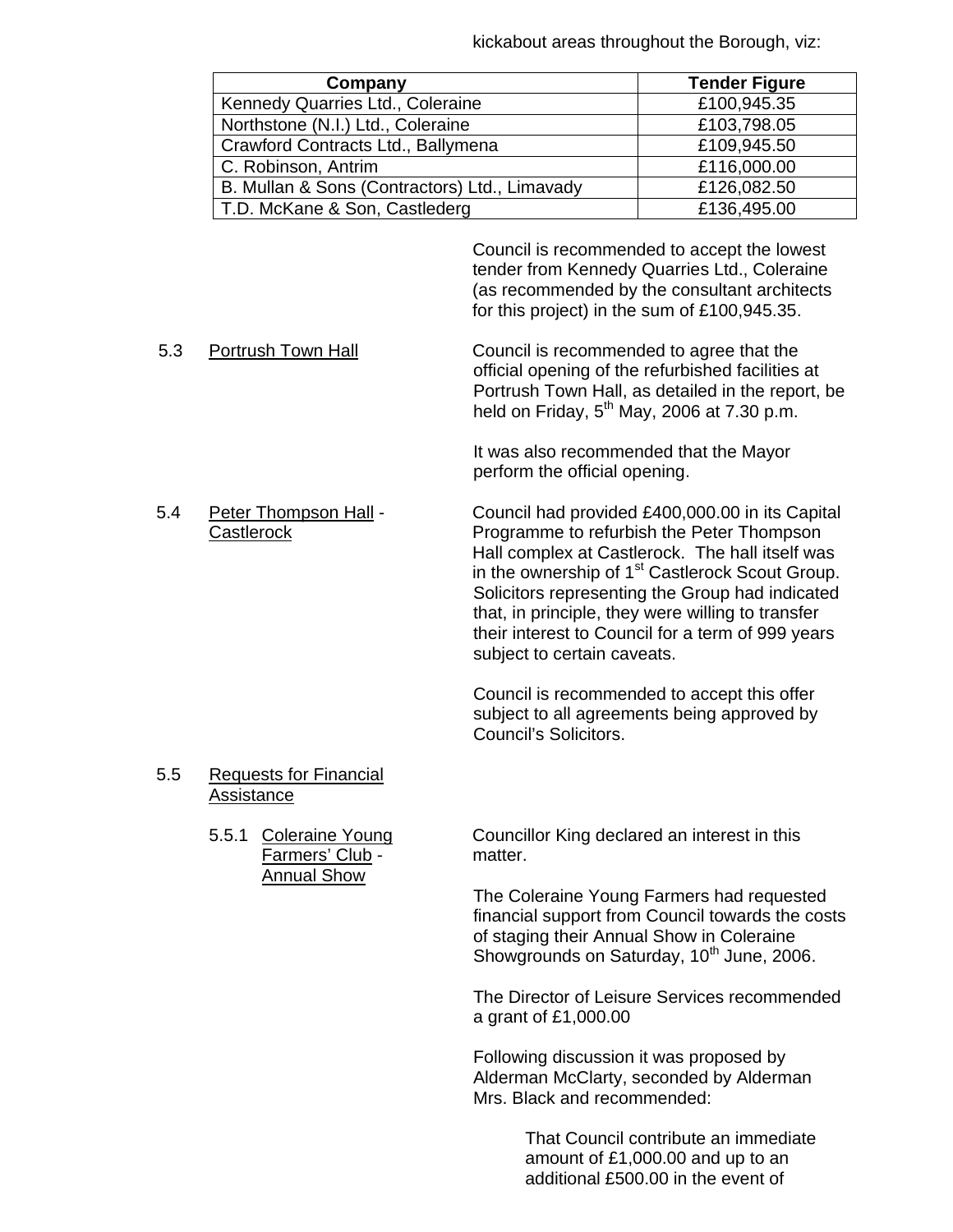Coleraine Young Farmers' Club sustaining a financial loss on the event.

|      | 5.5.2 Garvagh Clydesdale<br>and Vintage Vehicle<br><b>Club Show</b> | The Organising Committee of the annual<br>Garvagh and Vintage Vehicle Club Show to be<br>held on Saturday, 2 <sup>nd</sup> September, 2006 had<br>requested financial assistance with the costs of<br>the event. The Director of Leisure Services<br>recommended that Council contribute £750.00. |
|------|---------------------------------------------------------------------|---------------------------------------------------------------------------------------------------------------------------------------------------------------------------------------------------------------------------------------------------------------------------------------------------|
|      |                                                                     | Following discussion it was proposed by<br>Councillor McQuillan, seconded by Councillor<br>Cole and recommended:                                                                                                                                                                                  |
|      |                                                                     | That as attendance at the event may be<br>affected by the Portrush Air Show on the<br>same day that Council contribute<br>£1,200.00 to the Organising Committee.                                                                                                                                  |
| 5.6  | <b>Glenullin's Waymarked Trails</b>                                 | Committee noted information, as detailed in the<br>report, regarding the development of two<br>waymarked hillwalking routes in the Glenullin<br>area (leaflet previously supplied).                                                                                                               |
|      |                                                                     | Members congratulated Council's Countryside<br>Development Officer and the Glenullin and<br>Agivey Conservation and Development Group<br>for their work on this project.                                                                                                                          |
| 5.7  | <b>Portrush Railway Station</b><br><b>Clock</b>                     | Committee noted information, as detailed in the<br>report, regarding Portrush Railway Station<br>Clock. Negotiations were still continuing and<br>the Director of Leisure Services would provide<br>an update to members at the May meeting of<br>Committee.                                      |
| 5.8  | Bann Disc Garden -<br>Cloonavin                                     | Congratulations were extended to the Parks<br>Manager and staff for their work at the<br>Bann Disc Garden at Cloonavin.                                                                                                                                                                           |
| 5.9  | Judo Mats - Coleraine<br>Leisure Centre                             | Reference was made to the condition of judo<br>mats at Coleraine Leisure Centre. The Director<br>of Leisure Services advised that he would have<br>further discussions regarding this matter with<br>the Coleraine Leisure Centre Manager and the<br>Judo Club.                                   |
| 5.10 | <b>Woodland Park, Kilrea</b>                                        | In response to a query, the Director of Leisure<br>Services agreed to investigate the possibility of<br>Council providing a play park at Woodland Park,<br>Kilrea.                                                                                                                                |
| 5.11 | <b>Youth Soccer - Heights</b><br>Area, Coleraine                    | Reference was made to plans regarding the<br>formation of a youth soccer team in the Heights<br>area of Coleraine. The Director of Leisure<br>Services advised that the Sports Development                                                                                                        |

Officer would be attending a meeting on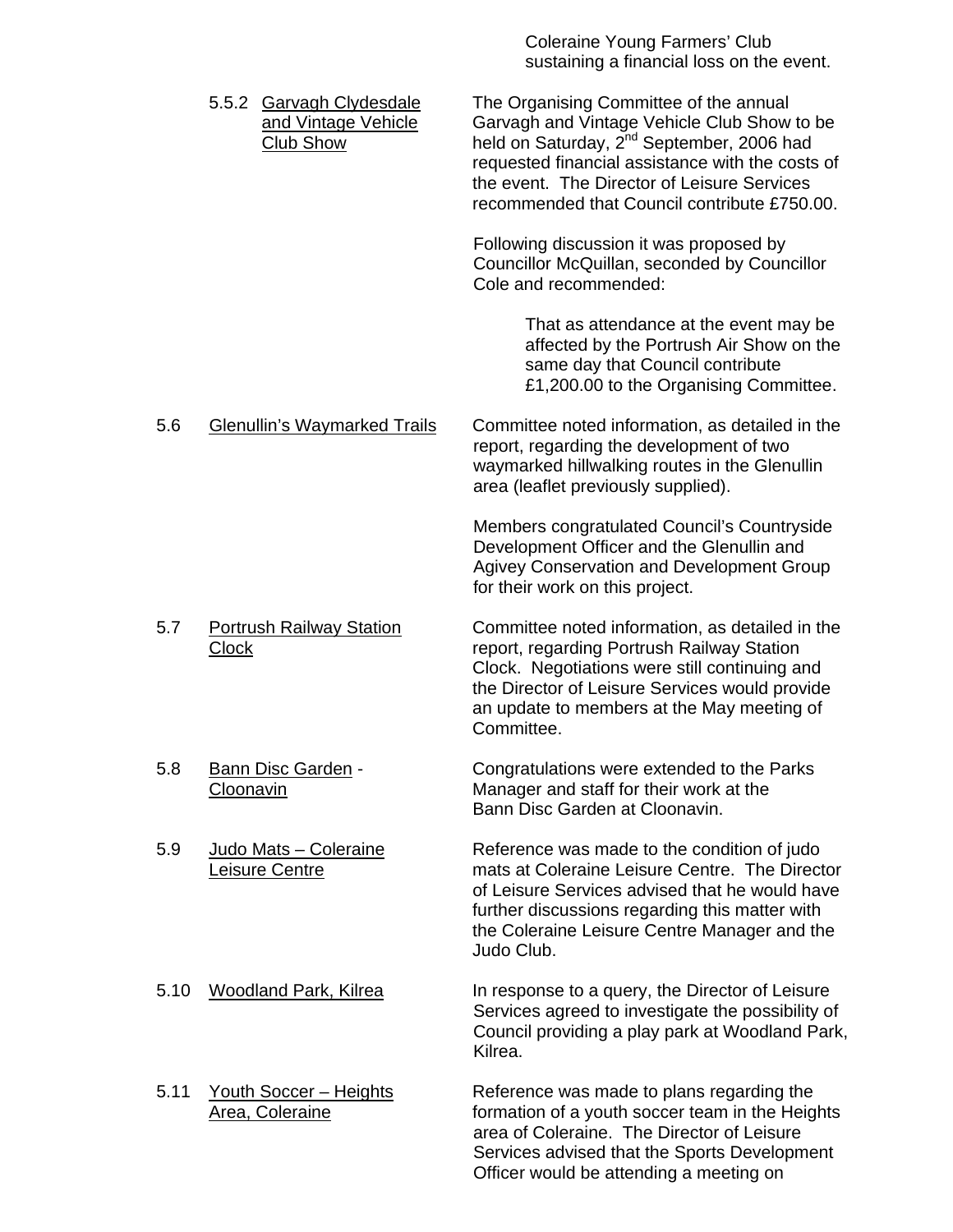Wednesday,  $5<sup>th</sup>$  April, 2006 regarding this matter.

5.12 Facility for Mini Motos In response to a query, the Director of Leisure Services agreed to investigate the possibility of Council providing a facility for mini motos.

# **6.0 TECHNICAL SERVICES REPORT**

The report of the Director of Technical Services was considered (previously supplied).

Matters arising:

6.1 Street Trading Act (N.I.) 2001 - Committee noted information, as detailed in the Renewal of Licence report, regarding an application for the renewal of a Mobile Street Trading Licence from Mr. R. Carton, 14 Mountview Gardens, Coleraine.

> No representation had been received from Mr. Carton regarding Council's intention to exclude a portion of Ballycairn Road, Coleraine from his licence.

Council is recommended to agree that the said licence be issued excluding the portion of Ballycairn Road from its junction with Castlerock Road for a distance of 209 m.

Roll Off Unit **had been received, viz:** 

6.2 Vehicle Tender – Roll On The following tenders, as detailed in the report,

| <b>HOOK LOADER UNIT</b>                           |                             |            |  |  |  |
|---------------------------------------------------|-----------------------------|------------|--|--|--|
| <b>SUPPLIER</b>                                   | <b>PRICE</b><br><b>MAKE</b> |            |  |  |  |
| A. Farlow (Engineering), Garvagh                  | Hyva-Lift                   | £20,585.00 |  |  |  |
| Truck Specialists Ltd., Davenham,                 | ATIB Lift A730              | £22,700.00 |  |  |  |
| Cheshire                                          |                             |            |  |  |  |
| R.D. Mechanical Services Ltd.,                    | AJK NHS 30                  | £25,950.00 |  |  |  |
| Newtownabbey                                      |                             |            |  |  |  |
| <b>CHASSIS</b>                                    |                             |            |  |  |  |
| N.I. Trucks, Newtownabbey                         | <b>IVECO</b>                | £43,764.00 |  |  |  |
| Coulter Truck & Van, Mallusk                      | <b>KERAX</b>                | £45,516.00 |  |  |  |
| DAF FAD CF<br>£55,250.00<br>TBF Thompson, Garvagh |                             |            |  |  |  |

Council is recommended to accept the lowest tender in each case namely:

- (i) The HYVA-LIFT Hook Loader from A. Farlow (Engineering), Garvagh for the sum of twenty thousand five hundred and eighty five pounds (£20,585); and
- (ii) The IVECO Chassis from N.I. Trucks, Newtownabbey for the sum of forty three thousand seven hundred and sixty four pounds (£43,764)

Elements of HYVA-LIFT and IVECO chassis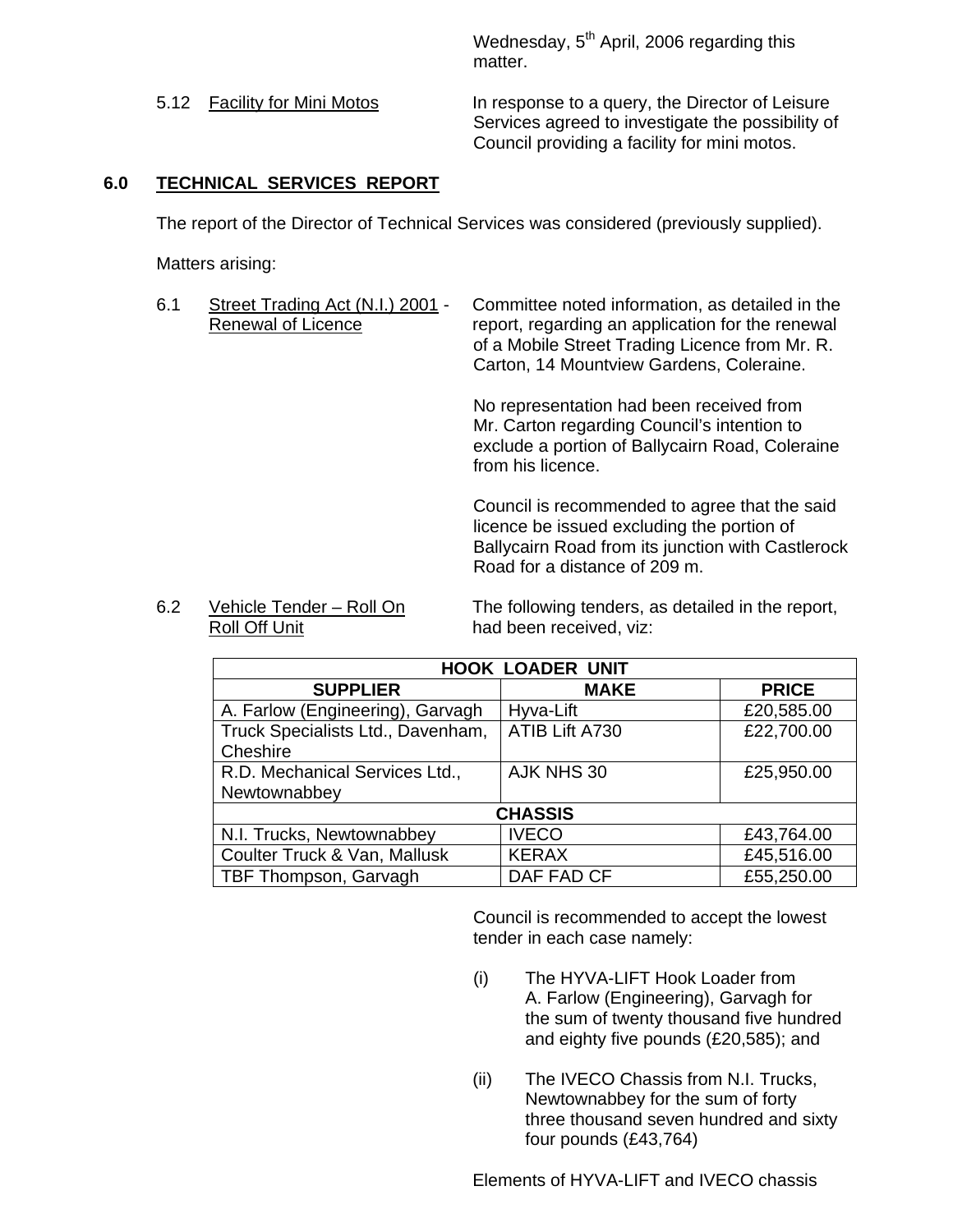both operate separately within the Council fleet at present.

# 6.3 Entertainment Licences

|     | 6.3.1 | The Campsite -<br><b>Islandtasserty Road,</b><br><b>Coleraine</b> |     | An application for the grant of an<br>Entertainments Licence for $8^{th}$ – 13 <sup>th</sup> May, 2006<br>between the hours of 8.00 p.m. $-1.00$ a.m.<br>daily, as detailed in the report, had been<br>received from Mr. John McNally.                                                                                                                                                                     |
|-----|-------|-------------------------------------------------------------------|-----|------------------------------------------------------------------------------------------------------------------------------------------------------------------------------------------------------------------------------------------------------------------------------------------------------------------------------------------------------------------------------------------------------------|
|     |       |                                                                   |     | Council is recommended to grant an<br>Entertainments Licence subject to no objections<br>being received and also subject to inspection<br>and compliance with Fire Authority<br>recommendations and any other requirements<br>of Council's Licensing Department. All Door<br>Supervisors employed in the Marquee would<br>require to be licensed with a scheme<br>recognised by Coleraine Borough Council. |
|     |       | 6.3.2 Marquee – Pits Area,<br>Ballyreagh Road,<br>Portstewart     |     | An application for the grant of an<br>Entertainments Licence for $8^{th}$ – 13 <sup>th</sup> May, 2006<br>between the hours of 8.00 p.m. $-$ 1.00 a.m. daily<br>and Saturday 11.30 $a.m. - 7.00$ p.m., as<br>detailed in the report, had been received from<br>Mr. M. Whyte, Kennedy Holdings, Knocklynn<br>Road, Coleraine.                                                                               |
|     |       |                                                                   |     | Council is recommended to grant an<br>Entertainments Licence subject to no objections<br>being received and also subject to inspection<br>and compliance with Fire Authority<br>recommendations and any other requirements<br>of Council's Licensing Department. All Door<br>Supervisors employed in the Marquee would<br>require to be licensed with a scheme<br>recognised by Coleraine Borough Council. |
| 6.4 |       | <b>Building Control</b>                                           |     |                                                                                                                                                                                                                                                                                                                                                                                                            |
|     | 6.4.1 | <b>Approvals</b>                                                  |     | Approval had been granted for fifty-six<br>applications.                                                                                                                                                                                                                                                                                                                                                   |
|     |       | 6.4.2 Rejections                                                  |     | Council is recommended to agree in<br>accordance with Schedule 2 of the Building<br>Regulations (N.I.) 2000 and Article 13 of the<br>Building Regulations (N.I.) Order 1979 to<br>formally reject eleven applications, as detailed<br>in the report.                                                                                                                                                       |
| 6.5 |       | For Information                                                   |     | The Director of Technical Services included<br>information in his report on the following:                                                                                                                                                                                                                                                                                                                 |
|     |       |                                                                   | (a) | <b>Environmental Projects</b>                                                                                                                                                                                                                                                                                                                                                                              |
|     |       |                                                                   | (i) | <b>Environmental Youth Speak 2006</b>                                                                                                                                                                                                                                                                                                                                                                      |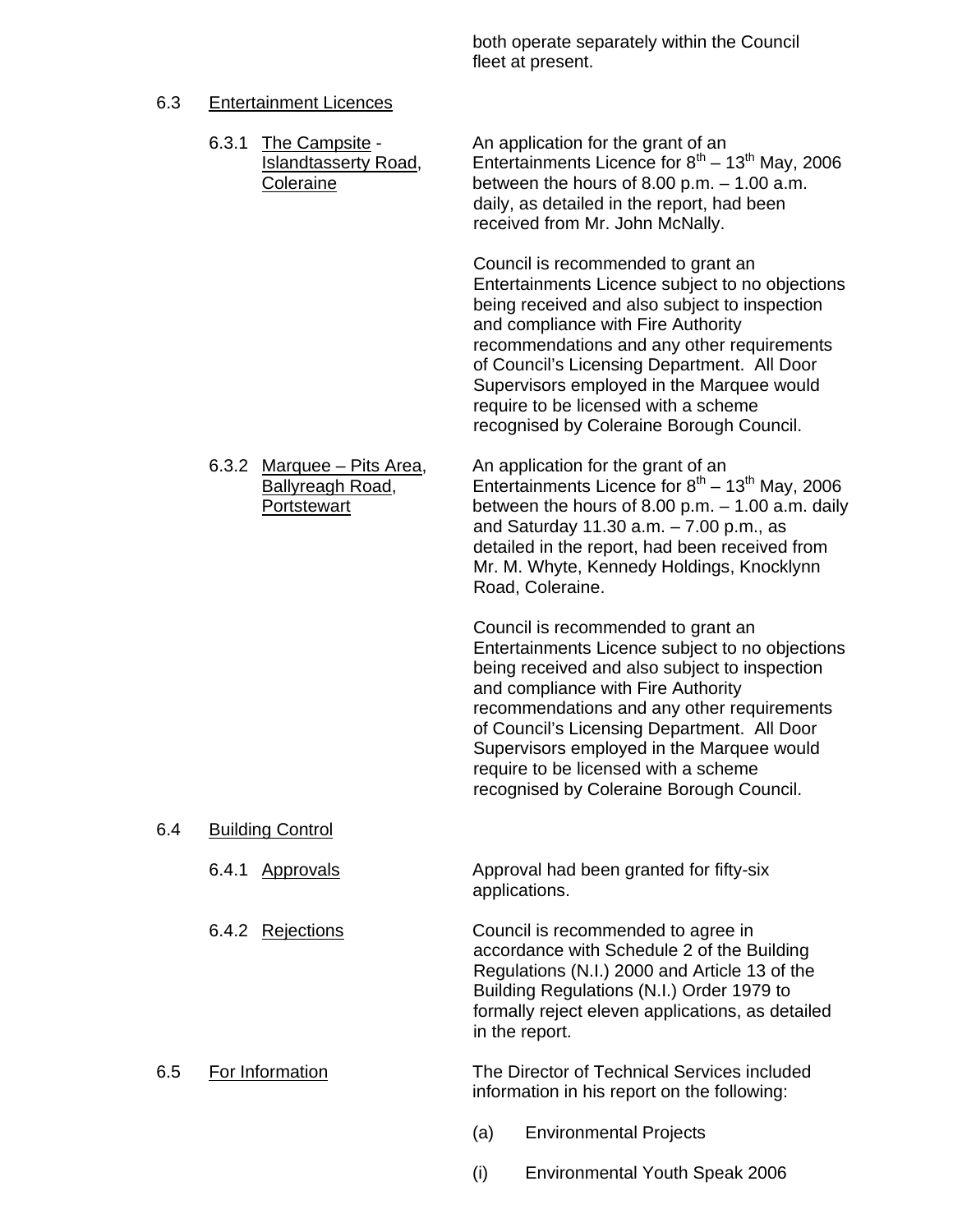- (ii) Coleraine Green Dragon<br>(iii) Cash for Clobber
- Cash for Clobber
- (iv) Car Litter Campaign Launch
- (b) Northern Ireland Waste Management Strategy 2006 – 2020

# **7.0 ENVIRONMENTAL HEALTH REPORT**

The report of the Director of Environmental Health was considered (previously supplied).

Matters arising:

| 7.1 | <b>Legal Proceedings - Industrial</b><br>Pollution Control (N.I.) Order<br>1997 - Spanboard Products<br>Ltd., 10 Curragh Road,<br>Coleraine | It was proposed by Councillor McPherson,<br>seconded by Councillor King and agreed:<br>That this matter be considered "In<br>Committee" at the end of the meeting.                                                        |
|-----|---------------------------------------------------------------------------------------------------------------------------------------------|---------------------------------------------------------------------------------------------------------------------------------------------------------------------------------------------------------------------------|
| 7.2 | <b>Smoking Ban</b>                                                                                                                          |                                                                                                                                                                                                                           |
|     | 7.2.1 Public Consultation -<br><b>The Draft Smoking</b><br>(N.I.) Order 2006                                                                | Consideration was given to the public<br>consultation document on the Draft Smoking<br>(N.I.) Order 2006 recently issued by the<br>Department of Health, Social Services and<br>Public Safety (DHSSPS).                   |
|     |                                                                                                                                             | Following a full discussion it was recommended<br>that Council welcome the proposed legislation<br>and endorse the suggested answers to the key<br>questions, as detailed in the report.                                  |
|     | 7.2.2 Council's Information<br>and Enforcement<br><b>Strategy</b>                                                                           | Consideration was given to Council's<br>Information and Enforcement Strategy in<br>relation to the Draft Smoking (N.I.) Order 2006.                                                                                       |
|     |                                                                                                                                             | Following discussion it was recommended that<br>Council agree with the approach to be taken by<br>the Environmental Health Department, as<br>detailed in the report.                                                      |
| 7.3 | Northern Neighbourhood's<br><b>Health Action Zone Strategic</b><br>Plan - Consultation Document<br>$2005 - 2008$                            | Consideration was given to this consultation<br>document issued by the Northern Health and<br>Social Services Board (NHSSB) regarding the<br>direction of the 14 Health Action Zones within<br>the NHSSB area up to 2008. |
|     |                                                                                                                                             | Council is recommended to agree to the<br>response to the consultation document, as<br>detailed in the report.                                                                                                            |
| 7.4 | <b>Consultation - Proposed Water</b><br>and Sewerage Charges<br>(Information Sharing) (N.I.)<br>2006                                        | Consideration was given to this consultation<br>from Government regarding the operational<br>arrangements to be made regarding the<br>introduction of the proposed water and<br>sewerage charges.                         |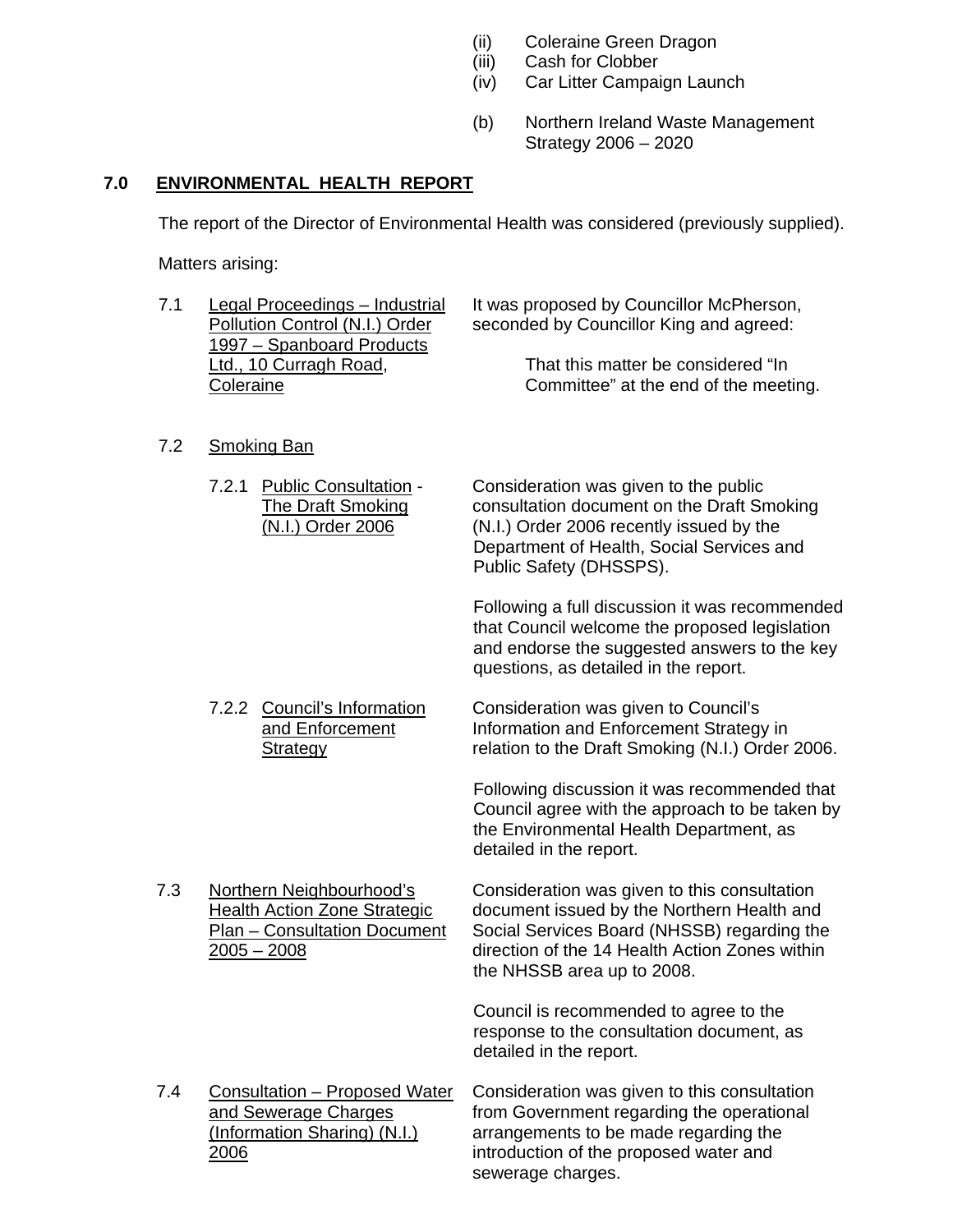Council is recommended to support the proposed Government arrangements which were designed to assist low income householders.

 7.5 The Caravans Act (N.I.) 1963 - The Director of Environmental Health reported Ballyleese Town and Country that, following negotiations with the proprietors, Caravan Park the appropriate documentation and certification had now been made available.

> Council is recommended to issue a site licence for 40 caravans to Bonalston Caravan Ltd. for the Ballyleese Caravan Park at 34 Agherton Road, Portstewart.

# **8.0 REVIEW OF PUBLIC ADMINISTRATION**

A copy of the Department of the Environment's press release dated  $29<sup>th</sup>$  March, 2006 regarding the Review of Public Administration had been circulated to each member.

Noted.

# **9.0 NILGA - MEMBERS BRIEFING PAPER - MARCH 2006**

A copy of NILGA's Briefing Paper (including RPA issues) dated March 2006 had been circulated to each member.

Noted.

# **10.0 NORTHERN IRELAND COMMONWEALTH GAMES COUNCIL**

Read letter of thanks from the Honorary Treasurer of the Northern Ireland Commonwealth Games Council for Council's financial contribution of £2,000.00 towards the cost of the Northern Ireland's team participation in Melbourne, Australia.

Noted.

# **11.0 GARVAGH LIBRARY**

Read letter from the Library and Corporate Services section of the North Eastern Education and Library Board advising that from  $1<sup>st</sup>$  April, 2006 the opening hours of Garvagh Library in common with all small libraries would be reduced to 18 hours per week. The North Eastern Education and Library Board also requested Council's assistance in exploring the possibility of relocating Garvagh Library into the GADDA Centre in Garvagh.

Following discussion it was recommended that Council endorse this concept.

The Town Clerk and Chief Executive would explore this option with the GADDA Centre representatives.

# **12.0 VISITS**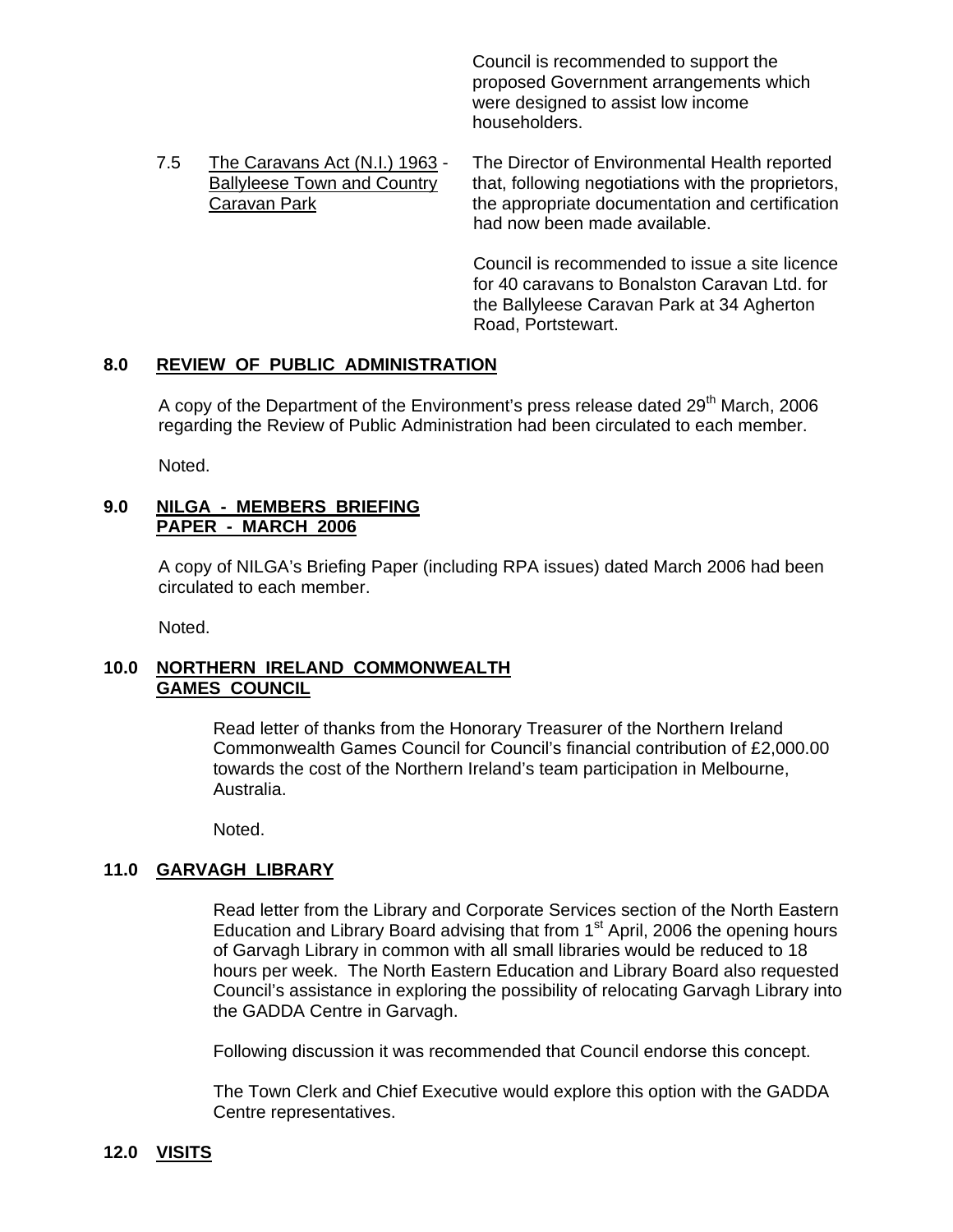| 12.1 | <b>Magilligan Visit</b>        | The Town Clerk and Chief Executive reported<br>that Thursday, 27 <sup>th</sup> April, 2006 (early evening)<br>had been suggested for members to view the<br>prison.                                                                                                           |
|------|--------------------------------|-------------------------------------------------------------------------------------------------------------------------------------------------------------------------------------------------------------------------------------------------------------------------------|
|      |                                | Following discussion it was agreed that the<br>Town Clerk and Chief Executive seek another<br>day for this visit.                                                                                                                                                             |
| 12.2 | <b>Riding for the Disabled</b> | The Town Clerk and Chief Executive reported<br>that the members' visit to the Riding for the<br>Disabled Centre had been arranged for<br>Wednesday, 10 <sup>th</sup> May, 2006 at 7.30 p.m.                                                                                   |
|      |                                | Noted.                                                                                                                                                                                                                                                                        |
| 12.3 | RNLI - Lifeboat Trip           | The Lifeboat Operations Manager of RNLI<br>Portrush Lifeboat Station, Mr. J. Heaney, had<br>extended an invitation to members to<br>experience a trip on the Portrush lifeboat. It<br>was planned to organise the trip on a suitable<br>date after Easter at around 6.00 p.m. |
|      |                                | Members interested in attending this event were                                                                                                                                                                                                                               |

requested to contact the Administrative Officer.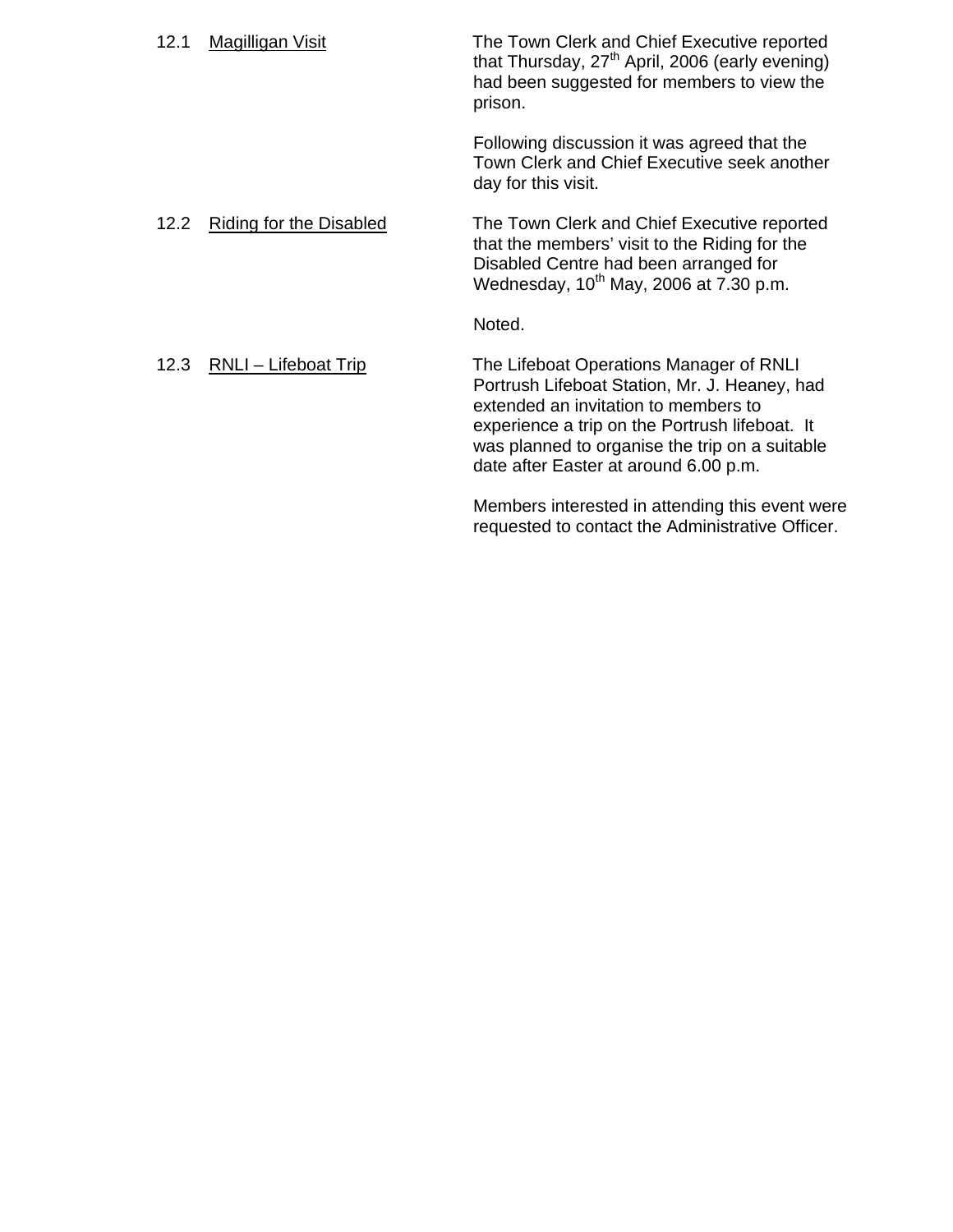### **NORTH WEST '200' COMMITTEE**

**6th April, 2006.** 

**Present:** Councillor S. Gilkinson, in the Chair

# **Councillors**

C. S. Alexander (Ms.) R. A. McPherson N. F. Hillis R. D. Stewart E. A. Johnston (Mrs.)

# **Representatives**

from P.S.N.I.: Sergeants J. Anderson and N. Monteith and Constable A. Watson

 **Representative from Coleraine and District**

**Motor Club:** Mr. M. Whyte

**Officers in**

 **Attendance:** Director of Environmental Health, Principal Environmental Health Officer, Enforcement Officer, Services Manager, Refuse and Cleansing Manager, Events Assistant (Items 2.0 – 3.0) and Administrative Assistant

# **1.0 WELCOME**

The Chairman welcomed everyone to the meeting.

# **2.0 MINUTES**

The Minutes of the North West '200' Committee dated  $7<sup>th</sup>$  December, 2005 (previously supplied) were confirmed.

Matters arising:

| 2.1              | <b>Road Closure Arrangements</b> | Mr. Whyte advised members that there were<br>no changes to the road closure arrangements<br>as reported at the previous meeting. Local<br>residents had been notified. Mr. Whyte and the<br>Director of Environmental Health had recently<br>met with Professor A. Sharp, new Provost of the<br>University of Ulster. Agreed that staff at the<br>University would be permitted to leave work<br>from approximately 4.30 p.m. on practice nights. |
|------------------|----------------------------------|---------------------------------------------------------------------------------------------------------------------------------------------------------------------------------------------------------------------------------------------------------------------------------------------------------------------------------------------------------------------------------------------------------------------------------------------------|
|                  | 2.1.1 Super Moto                 | Mr. Whyte confirmed that the Super Moto event<br>would not be held this year as a Road Closing<br>Order could not be obtained.                                                                                                                                                                                                                                                                                                                    |
|                  |                                  | It was hoped to run this event during Race<br>Week in 2007.                                                                                                                                                                                                                                                                                                                                                                                       |
| $2.2\phantom{0}$ | Sale of Alcohol - Circuit        | It was noted that the Enforcement Officer,<br>Mrs. M. McKinney, would liaise with Zio's                                                                                                                                                                                                                                                                                                                                                           |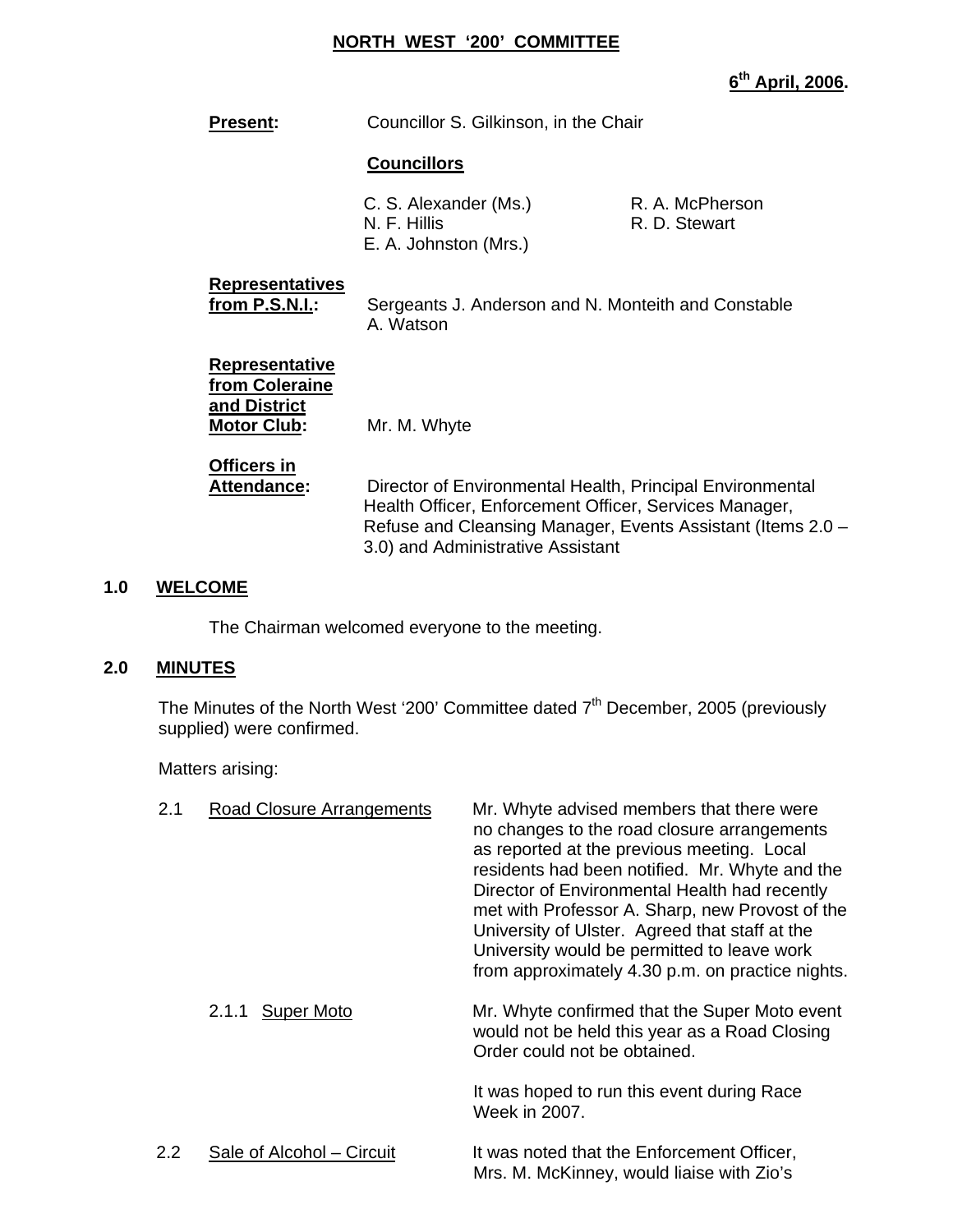(formerly Snappers) and McLaughlin's regarding the sale of alcohol. Mrs. McKinney would also liaise with the local PSNI on this topic.

# **3.0 RACE WEEK ACTIVITIES**

The Events Assistant, Mr. P. Gallagher, reported on the Race Week Festival Programme of Events (leaflet circulated). It was noted that in place of the Super Moto event a 'Family Motor Fest' would take place at Lansdowne Crescent, Portrush 5.30 p.m.  $-$  8.30 p.m. on Wednesday, 10<sup>th</sup> May, 2006 and 3.30 p.m.  $-$  5.30 p.m. on Friday,  $12<sup>th</sup>$  May, 2006.

Committee thanked Ballymoney Borough Council for their contribution to the printing costs of the programme. The Events Section was congratulated on organising an excellent programme.

# **4.0 POST RACE CLEAN-UP**

The Services Manager reported on arrangements for the post race clean-up. Discussions had been held with Conservation Volunteers regarding using their resources.

It was confirmed that Council would take responsibility for collecting litter on the Coast Road and the Motor Club would attend to the paddock area. The Services Manager would meet Mr. Whyte on site to discuss the positioning of skips.

# **5.0 TRADING ARRANGEMENTS**

| 5.1 | Street                                                        | The Enforcement Officer outlined the arrange-<br>ments regarding Street Trading that would be in<br>place.                                                                                                                                                          |
|-----|---------------------------------------------------------------|---------------------------------------------------------------------------------------------------------------------------------------------------------------------------------------------------------------------------------------------------------------------|
|     |                                                               | Noted.                                                                                                                                                                                                                                                              |
| 5.2 | <b>Coleraine and District Motor</b><br><b>Club Controlled</b> | Mr. Whyte reported the the Motor Club had<br>franchised $25 - 30$ sites. The tendering process<br>regarding this arrangement had been<br>completed. The Principal Environmental Health<br>Officer would liaise with Mr. Whyte regarding<br>traders' details.        |
| 5.3 | Merchandising                                                 | Mr. Whyte outlined arrangements the Motor<br>Club would have in place regarding<br>merchandising. It was the Club's intention to<br>move all such traders out of the paddock area<br>and construct a trade village. This area would<br>be fenced to control access. |

### **6.0 HANDOVER AND USE OF COUNCIL LANDS**

The Director of Environmental Health tabled the draft agreement regarding this topic which was mainly the same as that used last year. The key area of change related to the Fire Station Car Park, Portrush. It was intended to hand this area over to the Motor Club from the Wednesday night of Race Week.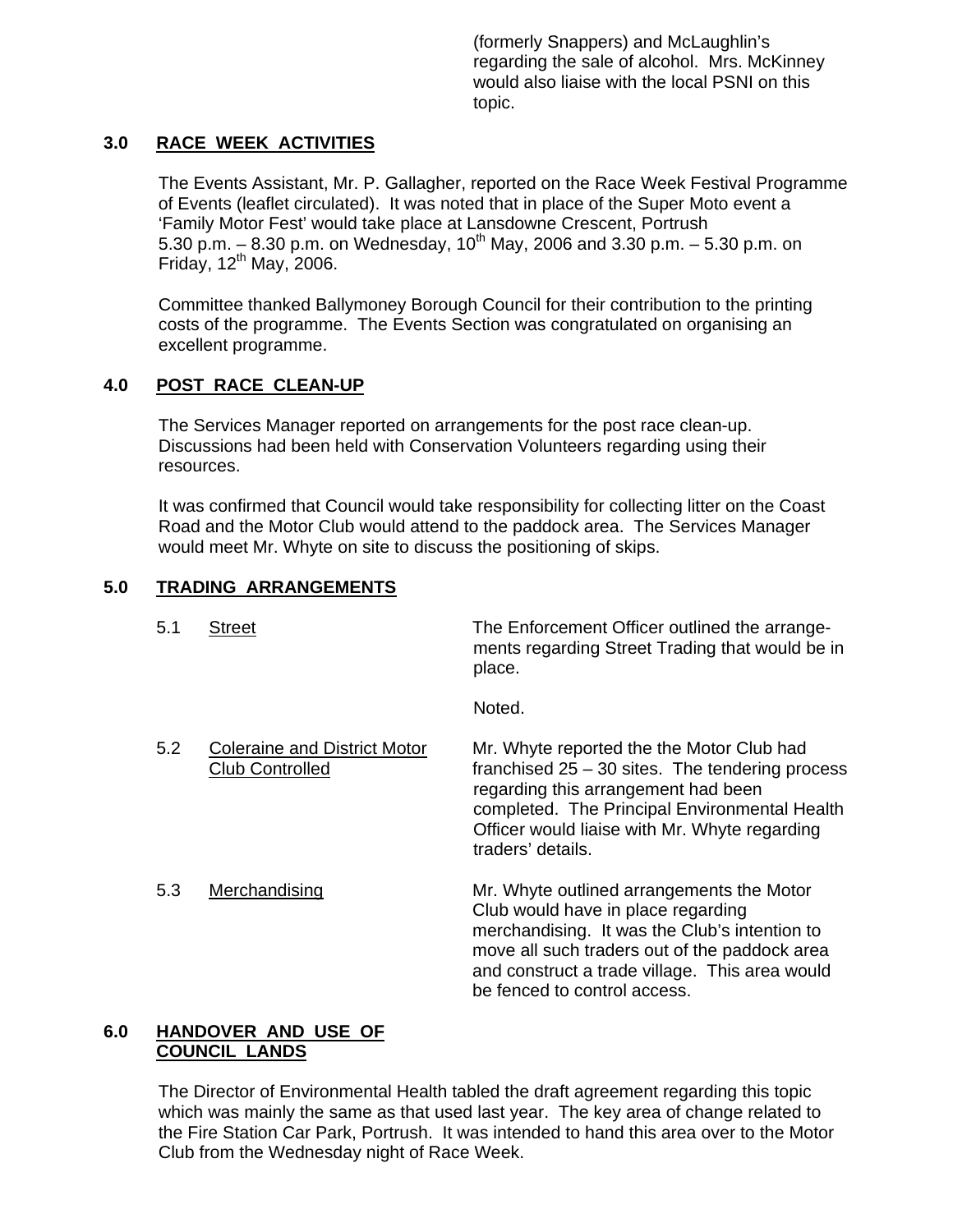It was agreed that the Director of Environmental Health firm up these arrangements with Mr. Whyte.

# **7.0 CAMP SITE PROVISIONS**

Mr. Whyte reported that the Northern Ireland Events Company would be undertaking responsibility for camp site provisions for this year's event. It was noted that discussions were ongoing between Mr. Whyte and the Events Company to finalise the necessary arrangements.

The Director of Environmental Health advised that the Events Company would be requested to provide a continuous shuttle bus service from the camp sites and he also outlined those areas where camping would be prohibited.

# **8.0 HOSPITALITY ARRANGEMENTS**

Mr. Whyte reported that the Northern Ireland Events Company would also be undertaking responsibility for hospitality arrangements.

It was noted that it was proposed to operate a two tier structure similar to that used in 2005. The Motor Club would be providing the necessary fencing.

Following discussion it was agreed that the Director of Environmental Health advise the Events Company that up to 30 tickets should be offered free of charge to Council. Above this number tickets would be available on a request basis.

The Principal Environmental Health Officer would be liaising with the Events Company on an event safety plan.

# **9.0 AREA ABOVE 'THE HERMITS' - BALLYREAGH ROAD - SECURITY FENCING**

Reference was made to this area and it was agreed that Mr. Whyte address this matter.

### **10.0 ON STREET DRINKING OF ALCOHOL**

Sergeant N. Monteith confirmed that the PSNI would be enforcing these regulations as normal.

#### **11.0 PROPOSED MARQUEE ON MR. T. HOUSTON'S LAND**

Reference was made to KORONA's proposals regarding this event to be held on private land. Sergeant N. Monteith advised that he had held a meeting with Mr. Houston regarding the proposed arrangements.

Mr. Whyte also advised that he had voiced his concerns to the organisers.

### **12.0 SERGEANT J. ANDERSON - OPERATIONS PLANNING**

The Chairman welcomed Sergeant J. Anderson who would be taking over from Sergeant N. Monteith regarding operations planning. Best wishes were extended to Sergeant N. Monteith for the future.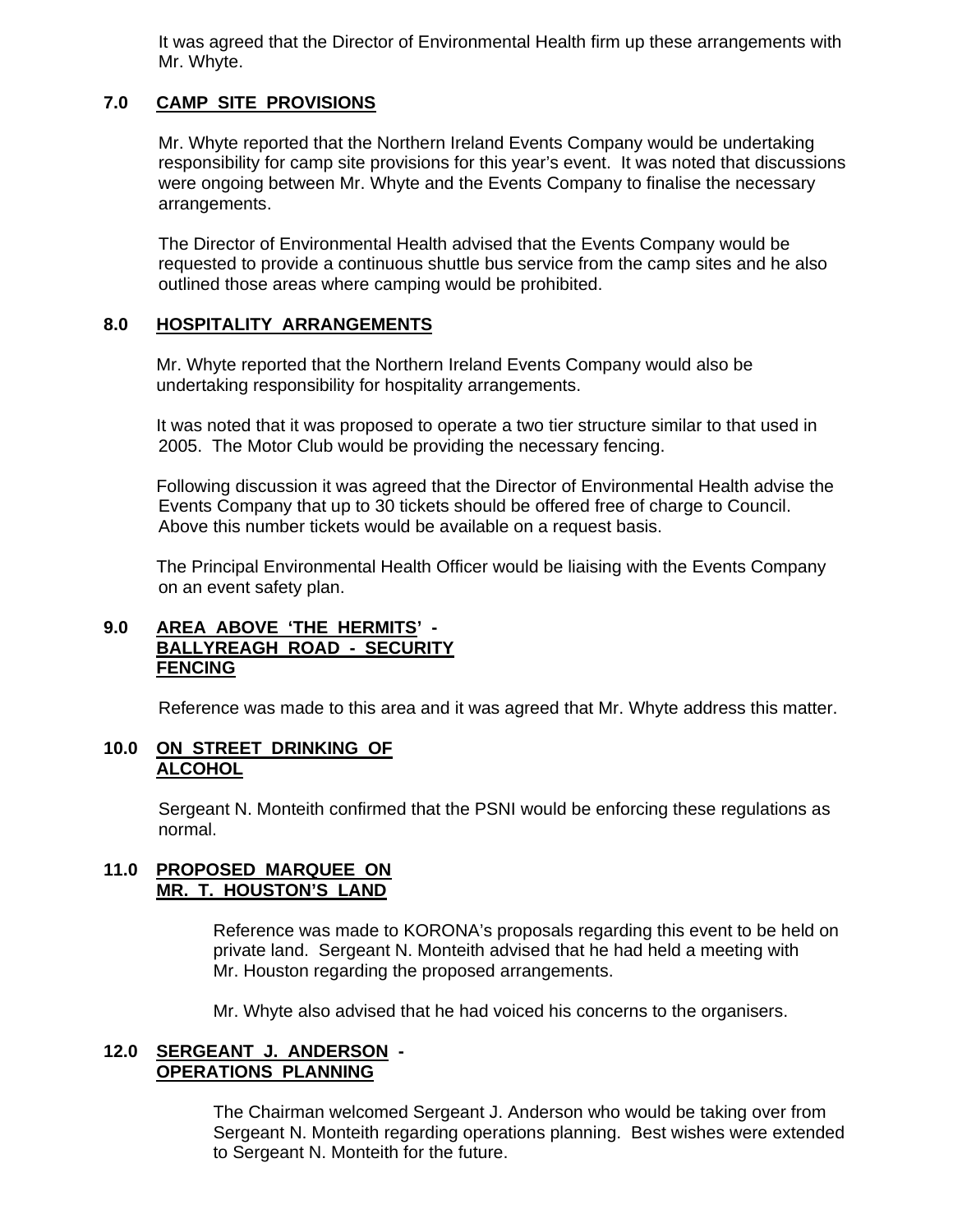### **PLANNING COMMITTEE**

# **11th April, 2006.**

| <b>Present:</b> | Councillor R. D. Stewart in the Chair |
|-----------------|---------------------------------------|
|-----------------|---------------------------------------|

 The Mayor, Councillor T. J. Deans (Items 1.0 – 3.18)

 The Deputy Mayor, Alderman M. T. Hickey (Mrs.) (Items 3.3 – 18.0)

#### **Aldermen**

 E. T. Black (Mrs.) W. J. McClure W. T. Creelman  $($ Items  $1.0 - 8.0)$ D. McClarty

#### **Councillors**

| C. S. Alexander (Ms.) | S. Gilkinson          |
|-----------------------|-----------------------|
| D. D. Barbour         | N. F. Hillis          |
| J. M. Bradley         | E. A. Johnston (Mrs.) |
| (Items $3.3 - 18.0$ ) | W. A. King            |
| O. M. Church (Mrs.)   | <b>B.</b> Leonard     |
| A. S. Cole            | G. L. McLaughlin      |
| J. J. Dallat          | R. A. McPherson       |
| E. P. Fielding (Mrs.) | A. McQuillan          |

Officer (Items 1.0 – 3.18) and Administrative Assistant

| Also in                           | Representatives from the Planning Service -            |
|-----------------------------------|--------------------------------------------------------|
| Attendance:                       | Mr. P. Duffy and Mr. G. McGuinness                     |
| <b>Officers in</b><br>Attendance: | Administrative Officer, Principal Environmental Health |

# **1.0 WELCOME**

The Chairman welcomed everyone to the meeting.

#### **2.0 OFFICE MEETINGS**

It was noted that the office meetings would be held on Friday,  $28<sup>th</sup>$  April, 2006.

#### **3.0 PLANNING APPLICATIONS**

A list of one hundred and one applications was considered (previously supplied).

### **Applications Deferred from Previous Meeting**

3.1 Application No. D1 C/2003/1347/F Erection of replacement dwelling and outbuildings at 76 Ringrash Road, Coleraine for Mr. S. Patterson

The opinion of the Planning Service was to approve.

It was agreed that the application be withdrawn from the schedule to facilitate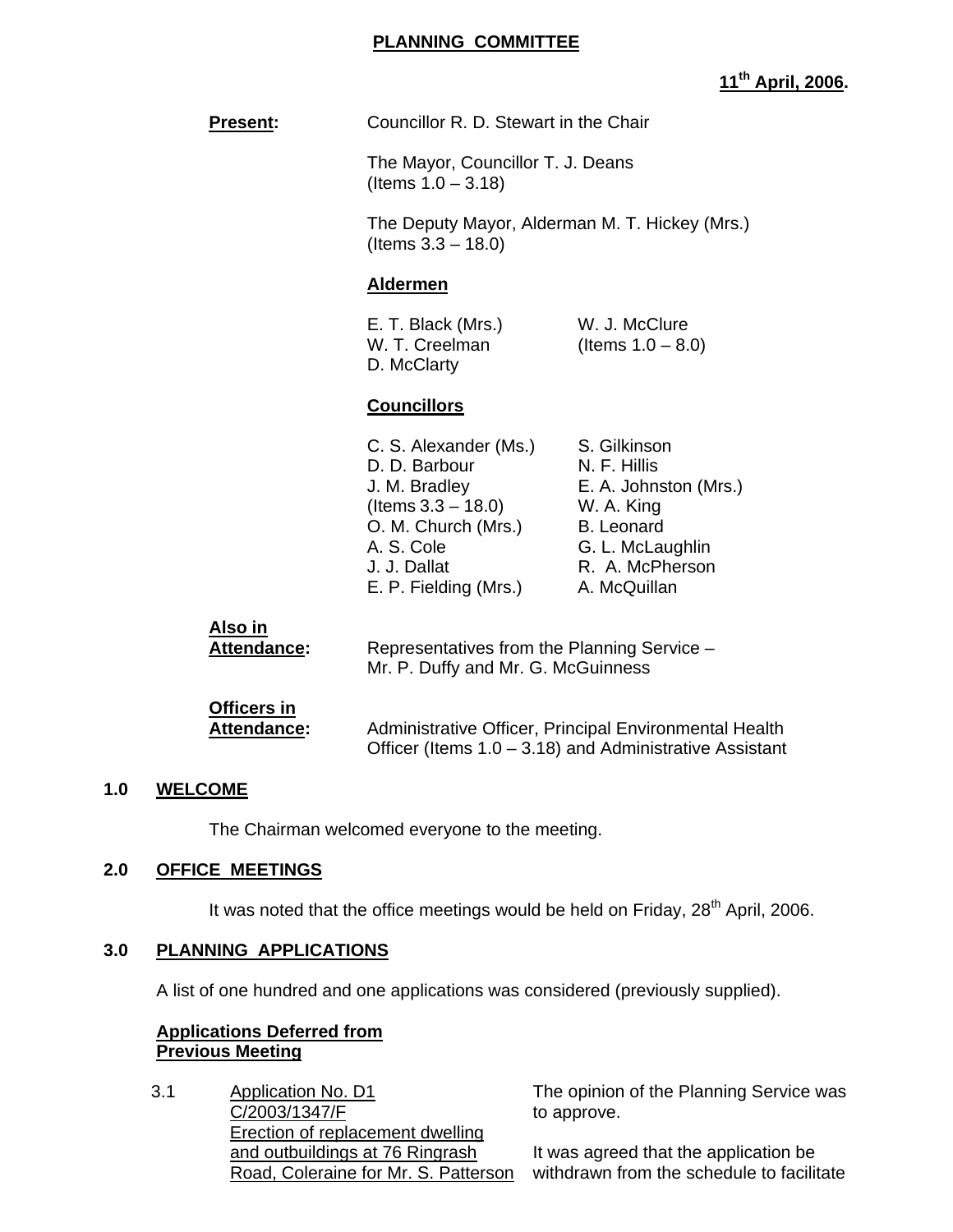- 3.2 Application No. D2 C/2004/0507/F Replacement dwelling at 47 Ballytober Road, Bushmills for Mr. Cochrane
- 3.3 Application No. D3 C/2004/1169/F Proposed licensed restaurant to be enlarged to provide larger kitchen, increased eating area, toilets and dispensing bar in restaurant by single storey rear extension at 52 Ballyagan Road, Garvagh for Mr. S. McClarty

further consideration by the Planning Service.

The opinion of the Planning Service was to approve.

It was agreed that the application be approved.

The opinion of the Planning Service was to refuse.

Following discussion it was proposed by Councillor Ms. Alexander, seconded by Councillor McQuillan and unanimously agreed:

> That the application be deferred for one month to facilitate further consideration.

The request for a second deferral would be referred to the Divisional Planning Manager.

It was further proposed by Councillor McQuillan, seconded by Alderman McClarty and unanimously agreed:

> That the application be approved.

The opinion of the Planning Service was to approve.

It was agreed that the application be approved.

- 3.4 Application No. D4 C/2004/1228/F Variation of Condition 02 Approval Ref. No. C/98/0291: The Self Catering Cottages, hereby approved shall be used only for holiday accommodation and shall not be used as a permanent place of residence at 201A Loughan Road, Coleraine for Mr. and Mrs. R. **Gordon**
- 3.5 Application No. D5 C/2004/1293/F Replacement of 5 no. existing apartments with 5 no. new apartments at No. 7 Mark Street, Portrush for Mr. S. Woods

3.6 Application No. D6 C/2004/1348/F

The opinion of the Planning Service was to refuse.

It was agreed that the application be withdrawn from the schedule to facilitate neighbour notification and the consideration of amended plans by the Planning Service.

The opinion of the Planning Service was to approve.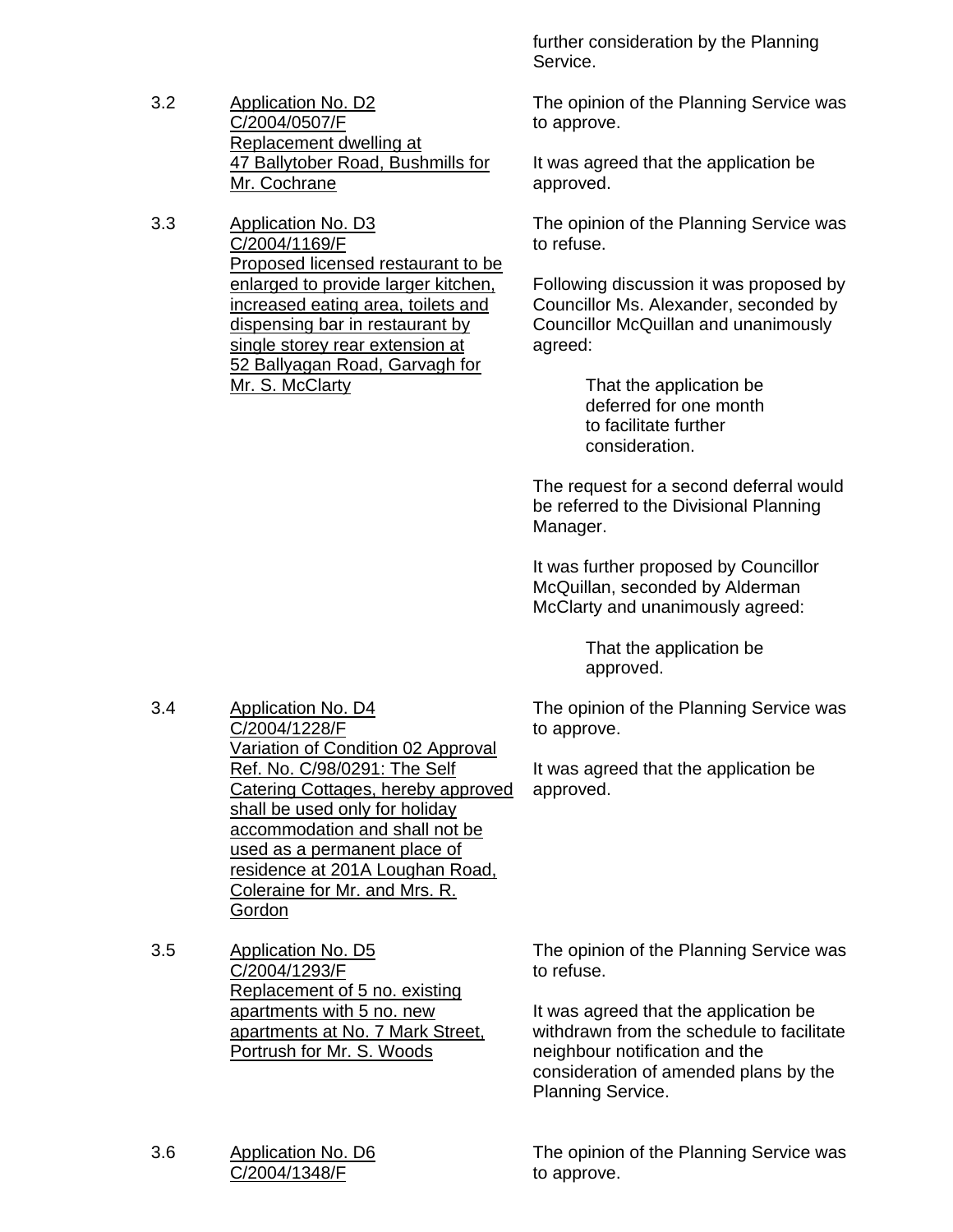Re-development of Salmon Leap site to housing development and roadways for private street determination at 53 Castleroe Road, Coleraine for Salmon Leap **Developments** 

- 3.7 Application No. D7 C/2005/0008/F Proposed dwelling and detached garage off Fort Road, Garvagh (80m south-east of No. 31 Fort Road) for Mr. M. Holmes
- 3.8 Application No. D8 C/2005/0042/F Renewal of existing planning permission for demolition of 2 no. houses and erection of 4 no. apartments (two storey) at 26 and 28 Station Road, Portstewart for P. & F. Developments

3.9 Application No. D9 C/2005/0087/F New dwelling and garage 25m northwest of 130 Cloyfin Road, Coleraine for Mr. B. Smyth

It was agreed that the application be approved.

The opinion of the Planning Service was to approve.

It was agreed that the application be approved.

The opinion of the Planning Service was to approve.

It was agreed that the application be approved.

The opinion of the Planning Service was to refuse.

It was proposed by Councillor Mrs. Johnston, seconded by Alderman McClarty and unanimously agreed:

> That the application be deferred to facilitate referral to BDP Planning for examination before deciding whether it should be forwarded to the Planning Management Board for consideration.

The Administrative Officer read letter dated  $4<sup>th</sup>$  April, 2006 from Planning Service Headquarters which indicated that the Planning Service would be reluctant to extend the three week time limit for receipt of Management Board Referrals to facilitate Council's screening policy.

Accordingly, it was agreed that if the application met the criteria BDP Planning be authorised to forward the Planning Advice Note direct to the Planning Management Board.

3.10 Application No. D10 C/2005/0370/O Site for dwelling and garage 400m The opinion of the Planning Service was to refuse application No. C/2005/0370/O and approve application No.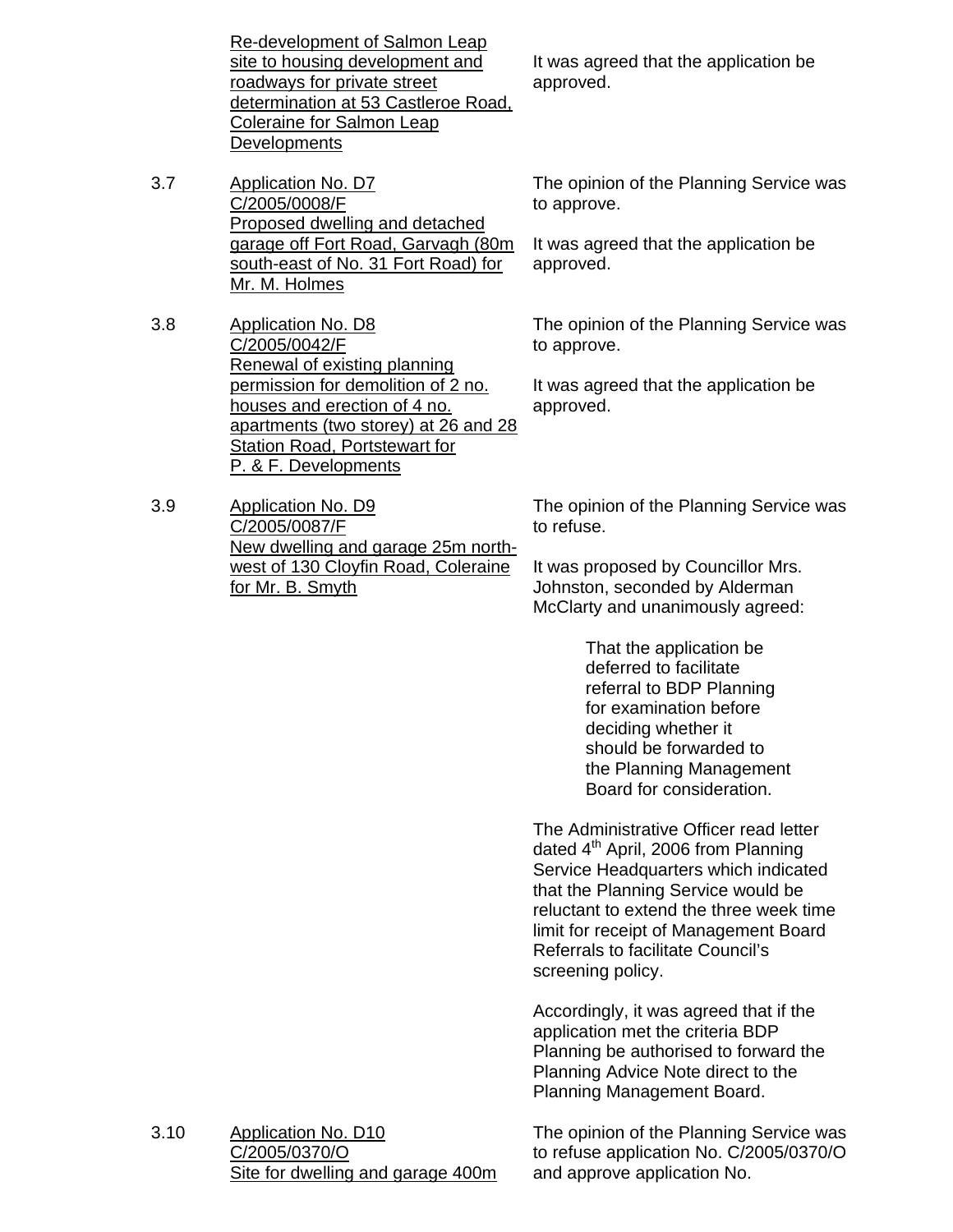north-east of Ballygawley Road and Moneycarrie Road crossroads, Aghadowey, Coleraine for Mr. Bradley

Application No. D11 C/2005/0371/O Site for dwelling and garage 460m north-east of Ballygawley Road and Moneycarrie Road crossroads, Aghadowey, Coleraine for Mr. Bradley

3.11 Application No. D12 C/2005/0378/O Site for dwelling and garage 500m south-east of 9 Carragh Road, Bushmills for Mr. McGrotty

> Application No. D13 C/2005/0379/O Site for dwelling and garage 50m north-west of 9 Carragh Road, Bushmills for Mr. McGrotty

Application No. D14 C/2005/0380/O Site for dwelling and garage 210m south-east of 9 Carragh Road, Bushmills for Mr. McGrotty

Application No. D15 C/2005/0381/O Site for dwelling and garage 250m south-west of 9 Carragh Road, Bushmills for Mr. McGrotty

Application No. D16 C/2005/0382/O Site for dwelling and garage 330m south-west of 9 Carragh Road, Bushmills for Mr. McGrotty

Application No. D17 C/2005/0383/O Site for dwelling and garage 320m south-east of Ballyrock Primary School, Carragh Road, Bushmills for Mr. McGrotty

Application No. D18 C/2005/0384/O Site for dwelling and garage 150m south-west of Ballyrock Primary School, Carragh Road, Bushmills for Mr. McGrotty

C/2005/0371/O.

It was agreed that application No. C/2005/0371/O be approved.

It was proposed by Councillor McQuillan, seconded by Councillor Mrs. Church and unanimously agreed:

> That application No. C/2005/0370/O be approved.

The opinion of the Planning Service was to approve application Nos. C/2005/0378/O, C/2005/0382/O and C/2005/0384/O and refuse application Nos. C/2005/0379/O, C/2005/0380/O, C/2005/0381/O and C/2005/0383/O.

It was agreed that application Nos. C/2005/0379/O, C/2005/0380/O, C/2005/0381/O and C/2005/0383/O be refused.

Following discussion it was proposed by Councillor Ms. Alexander, seconded by Councillor McPherson and unanimously agreed:

> That application No. C/2005/0378/O be deferred for one month to facilitate further consideration.

The request for a second deferral would be referred to the Divisional Planning Manager.

It was further proposed by the Mayor, seconded by Alderman Mrs. Black and unanimously agreed:

> That in the event of the Divisional Planning Manager not agreeing to a second deferral the application be refused.

It was noted that members disagreed with the opinion to approve application Nos. C/2005/0382/O and C/2005/0384/O.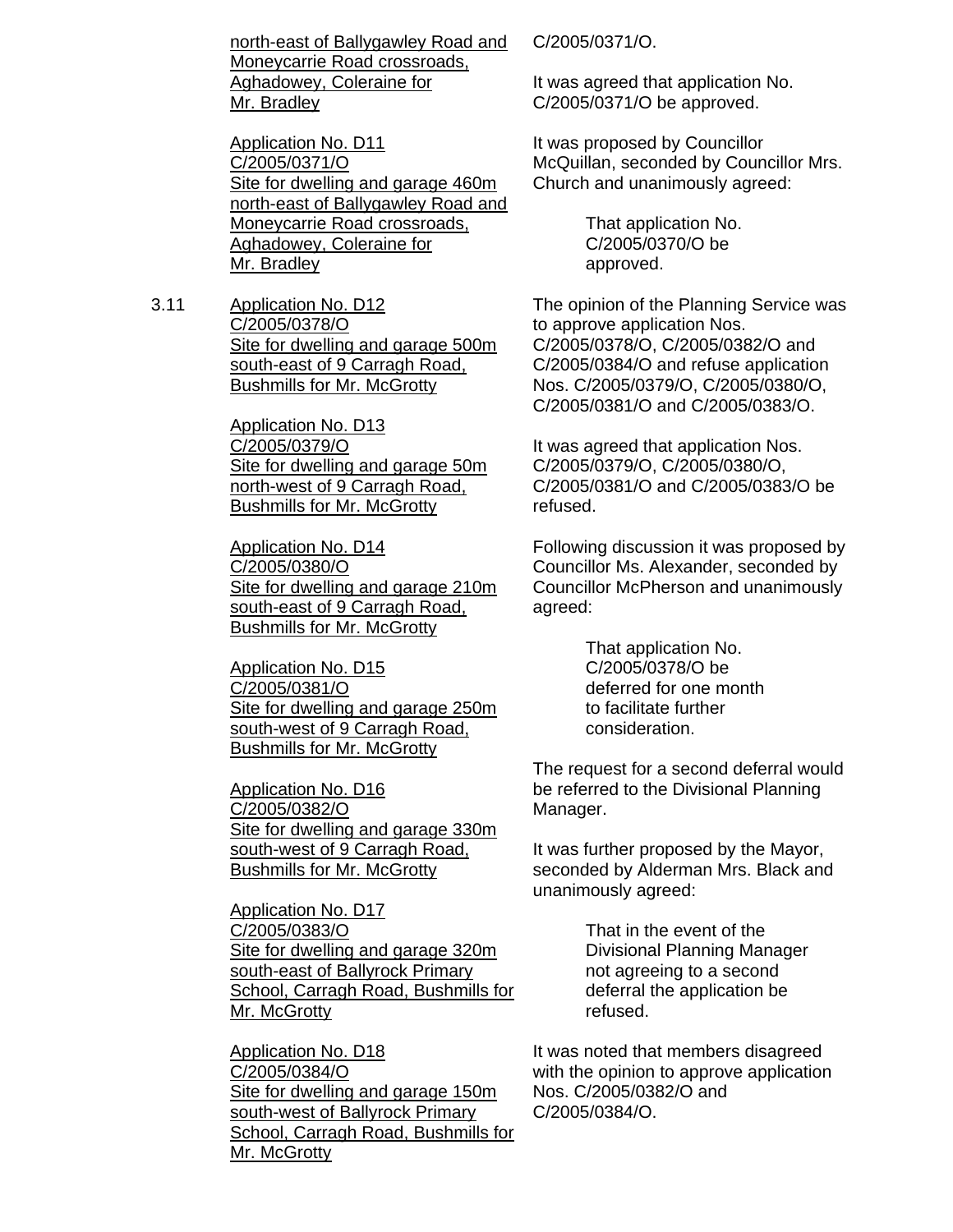- 3.12 Application No. D19 C/2005/0451/F Proposed construction of 2 no. dwellings with associated car parking at 11 Larkhill Road, Portstewart for Mrs. E. McIntosh
- 3.13 Application No. D20 C/2005/0558/O Proposed site for dwelling, lake and tree planting off Brone Road, Garvagh (50m north of No. 34 Brone Road) for Mr. M. Holmes

Application No. D21 C/2005/0559/O Proposed site for dwelling, lake and tree planting off Brone Road, Garvagh (20m north of No. 34 Brone Road) for Mr. M. Holmes

Application No. D22 C/2005/0565/F Proposed 2 no. dwellings 40m northeast of 34 Brone Road, Garvagh for Mr. E. Homes

3.14 Application No. D23 C/2005/0619/O Self catering accommodation for holiday rental at Farranlester, off Dunhill Road, Coleraine for G. Sherrard

The opinion of the Planning Service was to approve.

It was agreed that the application be approved.

The opinion of the Planning Service was to refuse the three applications.

It was proposed by Councillor Mrs. Church, seconded by Councillor Mrs. Johnston and unanimously agreed:

> That application No. C/2005/0558/O be approved.

It was agreed that application Nos. C/2005/0559/O and C/2005/0565/F be refused.

The opinion of the Planning Service was to refuse.

It was proposed by Councillor McPherson, seconded by Alderman Mrs. Black and unanimously agreed:

> That the application be approved.

The opinion of the Planning Service was to refuse.

It was proposed by Councillor Dallat, seconded by Councillor McLaughlin and agreed:

> That the application be held for one week to facilitate further discussions with the applicant.

The opinion of the Planning Service was to refuse.

It was proposed by Councillor Dallat, seconded by Councillor McLaughlin and unanimously agreed:

3.15 Application No. D24 C/2005/0689/O Proposed site for dwelling approximately 65m north of No. 18 Boleran Park, Garvagh for Mr. McGilligan

3.16 Application No. D25

C/2005/0695/O Site for dwelling adjacent to 14 Temple Road, Garvagh for Mr. McKeown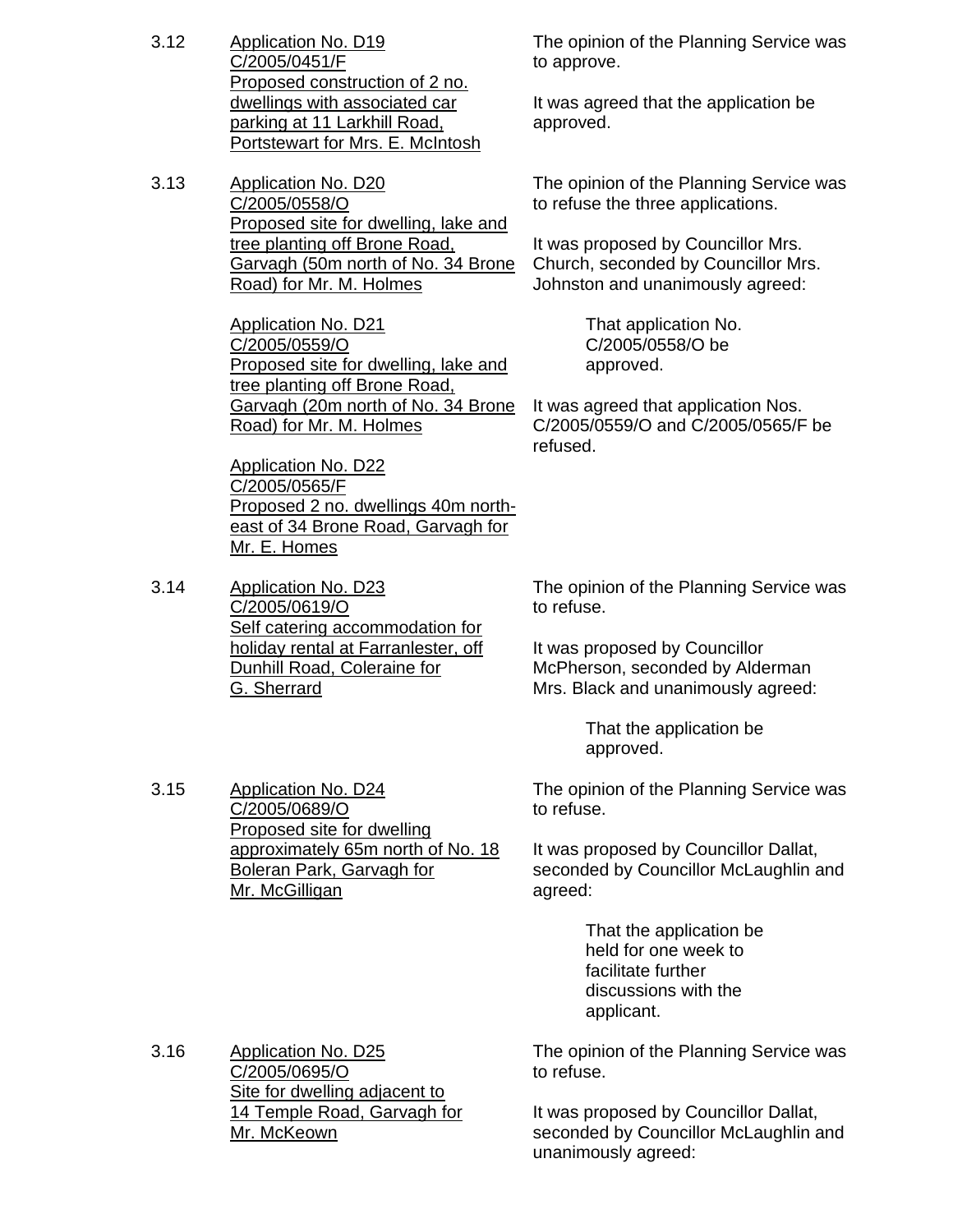That the application be approved.

- 3.17 Application No. D26 C/2005/0723/F Proposed change of use and extension to No. 6 Greenmount Park to facilitate 1 no. retail unit (chemist shop) at No. 6 Greenmount Park, Coleraine for Mr. Henderson
- 3.18 Application No. D27 C/2005/0774/O Proposed site for dwelling approximately 80m north-west of No. 26 Boleran Road, Garvagh for Mr. S. Gillan

The opinion of the Planning Service was to refuse.

It was agreed that the application be refused.

The opinion of the Planning Service was to refuse.

It was proposed by Councillor Dallat, seconded by Councillor McLaughlin and unanimously agreed:

> That the application be approved.

# **NEW APPLICATIONS**

3.20 Application No. 17

C/2005/1008/O

Mr. and Mrs. Twaddle

Off-site replacement dwelling at 7 Islandbraddagh Lane and north-west of 24 Leeke Road, Bushmills for

3.19 Application No. 8 C/2005/0461/O Site for replacement dwelling and garage 100m west of 12 Springfield Road, Kilrea for Mr. and Mrs. Armstrong

The opinion of the Planning Service was to refuse.

It was proposed by Councillor Mrs. Church, seconded by Alderman McClure and agreed:

> That the application be deferred for one month to facilitate an office meeting on the grounds that all material planning considerations had not been assessed.

The opinion of the Planning Service was to refuse.

It was proposed by Councillor Stewart, seconded by Councillor Ms. Alexander and agreed:

> That the application be deferred for one month to facilitate an office meeting on the grounds that all material planning considerations had not been assessed.

3.21 Application No. 18 C/2005/1022/F New one and a half storey dwelling with double garage adjacent to 44

The opinion of the Planning Service was to refuse.

It was proposed by Councillor Dallat,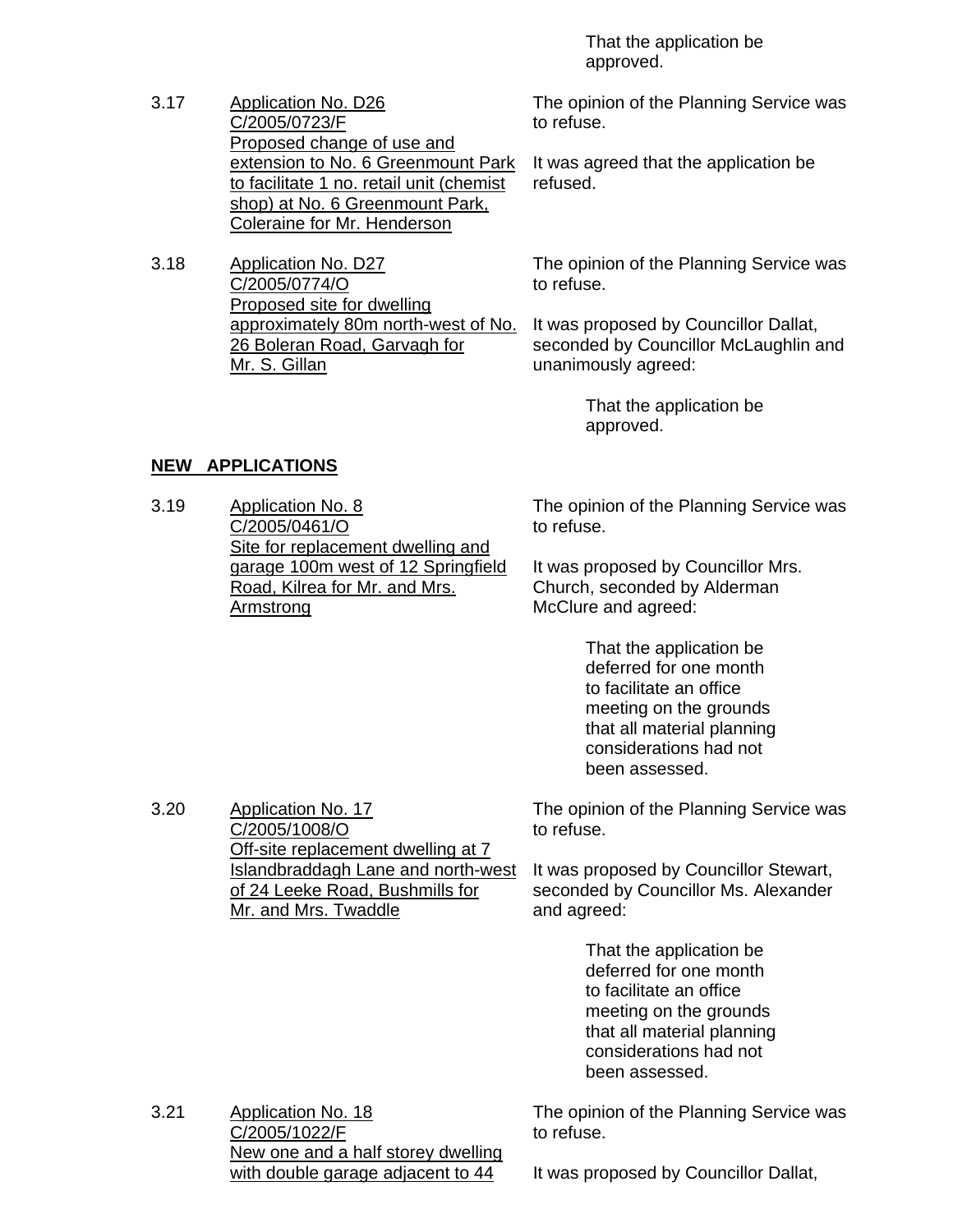### Ballyrogan Road, Garvagh for Mr. O'Kane

seconded by Councillor McLaughlin and agreed:

> That the application be deferred for one month to facilitate an office meeting on the grounds that all material planning considerations had not been assessed.

The opinion of the Planning Service was to approve.

It was proposed by Councillor McQuillan, seconded by Councillor Bradley and agreed:

> That the application be deferred for one month to facilitate further consideration regarding the possibility of companies sharing monopoles, etc.

The opinion of the Planning Service was to refuse.

It was proposed by Councillor Leonard, seconded by Councillor Ms. Alexander and agreed:

> That the application be deferred for one month to facilitate an office meeting on the grounds that all material planning considerations had not been assessed.

The opinion of the Planning Service was to refuse.

It was proposed by Councillor King, seconded by Councillor Mrs. Church and agreed:

> That the application be deferred for one month to facilitate an office meeting on the grounds that all material planning considerations had not been assessed.

3.22 Application No. 19 C/2005/1033/F Installation of 14.86m SM2/TM monopole, 2 no. antenna, 1 no. 300mm equipment cabinets, 1.8m paladin fence and ancillary equipment approximately 190m south of 3 Fort Road, Garvagh for T-Mobile UK Ltd.

3.23 Application No. 20 C/2005/1034/O Proposed new dwelling adjacent to 14 Sunset Ridge, Portstewart for Mr. Davies

3.24 Application No. 23

C/2005/1106/O

Site for replacement dwelling 60m

west of 73 Letterloan Road, Macosquin for Mr. Moore

3.25 Application No. 25 The opinion of the Planning Service was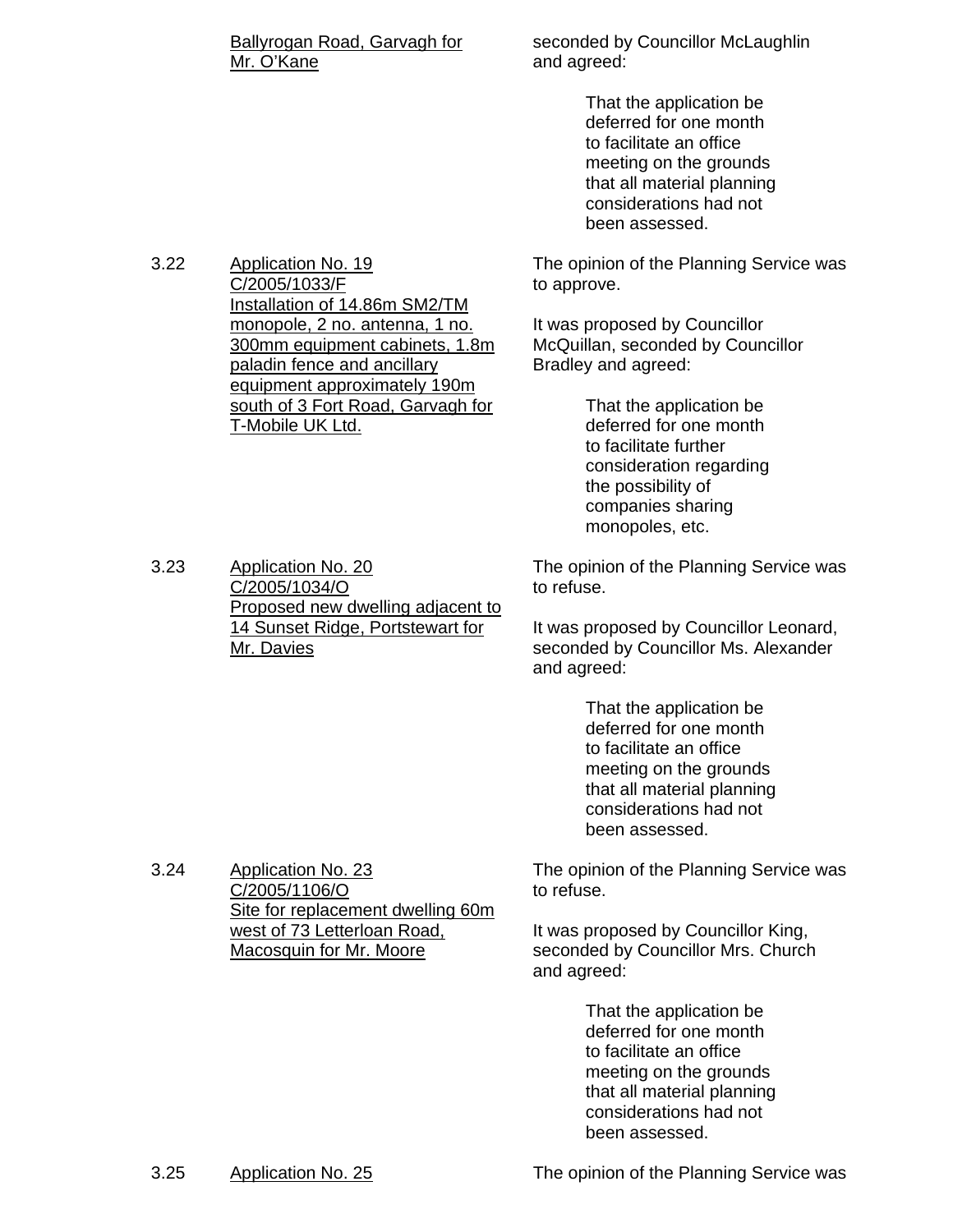C/2005/1184/O Dwelling and garage opposite 45 Tirkeeran Road, accessing on to Culbane Lane, Garvagh for Mr.O'Kane

to refuse.

It was proposed by Councillor Dallat, seconded by Councillor McLaughlin and agreed:

> That the application be deferred for one month to facilitate an office meeting on the grounds that all material planning considerations had not been assessed.

The opinion of the Planning Service was to refuse both applications.

It was proposed by Councillor Dallat, seconded by Councillor McLaughlin and agreed:

> That the applications be deferred for one month to facilitate an office meeting on the grounds that all material planning considerations had not been assessed.

The opinion of the Planning Service was to refuse.

It was proposed by Councillor Mrs. Church, seconded by Councillor Hillis and agreed:

> That the application be deferred for one month to facilitate an office meeting on the grounds that all material planning considerations had not been assessed.

The opinion of the Planning Service was to refuse.

It was proposed by Councillor McQuillan, seconded by Councillor Bradley and agreed:

> That the application be deferred for one month to facilitate an office meeting on the grounds that all material planning considerations had not

3.26 Application No. 30 C/2005/1226/O Proposed site for dwelling approximately 125m south of No. 21 Liscall Road, Garvagh for Mr. S. Gillan

> Application No. 31 C/2005/1227/O Proposed site for dwelling approximately 130m south of No. 50 Liscall Road, Garvagh for Mr. S. Gillan

3.27 Application No. 36 C/2005/1244/O Chalet bungalow and garage adjacent to 53 Drumagarner Road, Kilrea for Mr. C. Hutchinson

3.28 Application No. 40 C/2005/1259/O Proposed site for dwelling 160m south-east of 39 Brone Road, Garvagh for M. & A. Developments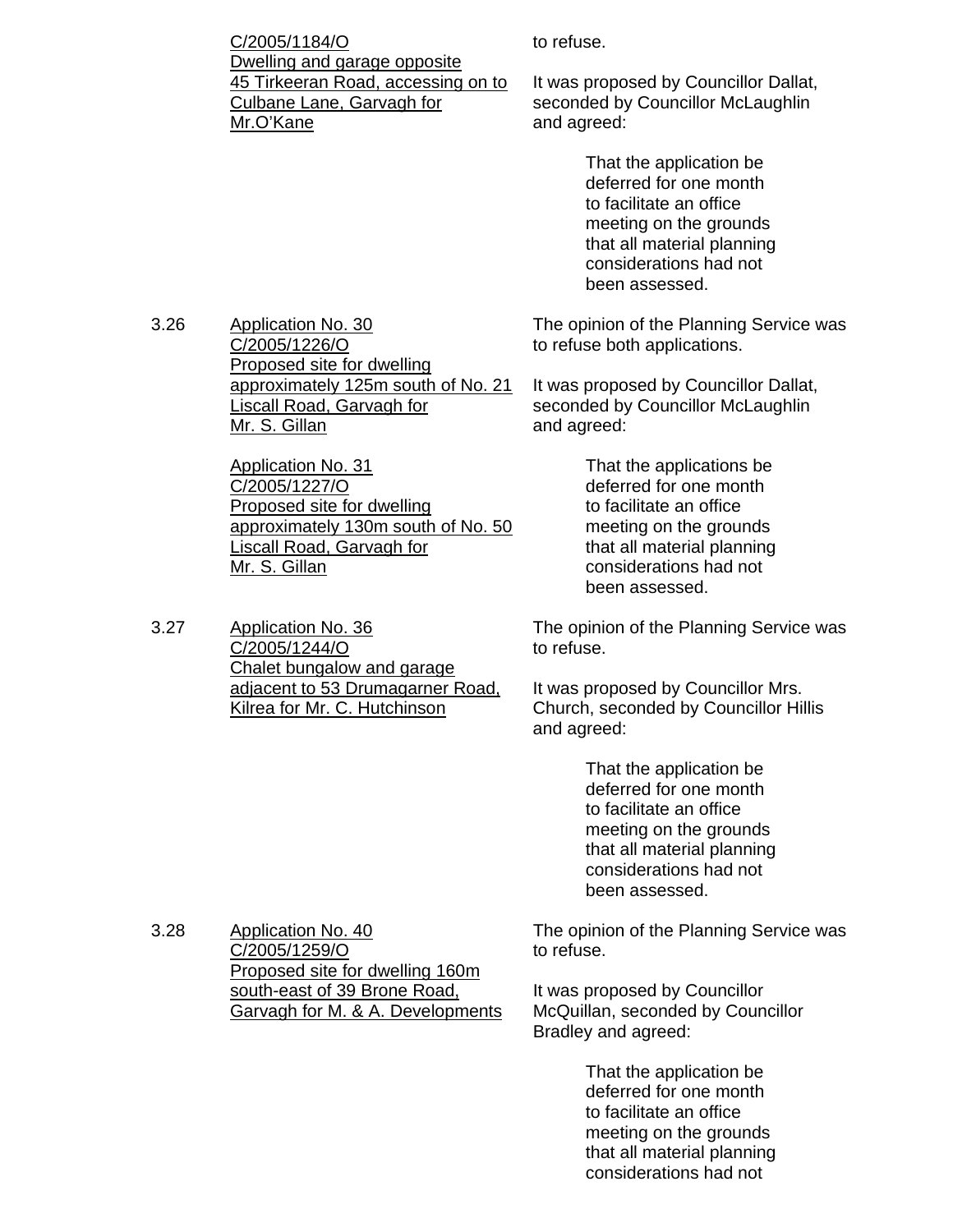been assessed.

3.29 Application No. 42 C/2005/1279/O Site for dwelling and garage 140m south-west of 57 Mullaghinch Road, Aghadowey, Coleraine for Mr. Leeke

The opinion of the Planning Service was to refuse.

It was proposed by Councillor Mrs. Church, seconded by Alderman McClarty and agreed:

> That the application be deferred for one month to facilitate an office meeting on the grounds that all material planning considerations had not been assessed.

The opinion of the Planning Service was to approve the three applications.

It was proposed by Alderman Creelman, seconded by Alderman Mrs. Black and agreed:

> That the applications be deferred for one month to facilitate further consideration of the planning history surrounding the applications.

3.30 Application No. 45 C/2005/1361/O Outline planning application for site for two-storey dwelling with detached garage 120m west of existing laneway opposite 10 Ballyrock Road, Ballyrock Scotch, Bushmills for Mr. Pollock

> Application No. 46 C/2005/1363/O Outline planning application for site for two-storey dwelling with detached garage 160m west of 8 Ballyrock Road, Ballyrock Scotch, Bushmills for Mr. Pollock

> Application No. 47 C/2005/1364/O Outline planning application for site for two-storey dwelling with detached garage 180m east of 8 Ballyrock Road, Ballyrock Scotch, Bushmills for Mr. Pollock

3.31 Application No. 48 C/2005/1368/O Proposed one-and-a-half or twostorey detached dwelling adjacent to 68 Creamery Road, Coleraine for Mr. Greene

The opinion of the Planning Service was to refuse.

It was proposed by Councillor Bradley, seconded by Alderman McClure and agreed:

> That the application be deferred for one month to facilitate an office meeting on the grounds that all material planning considerations had not been assessed.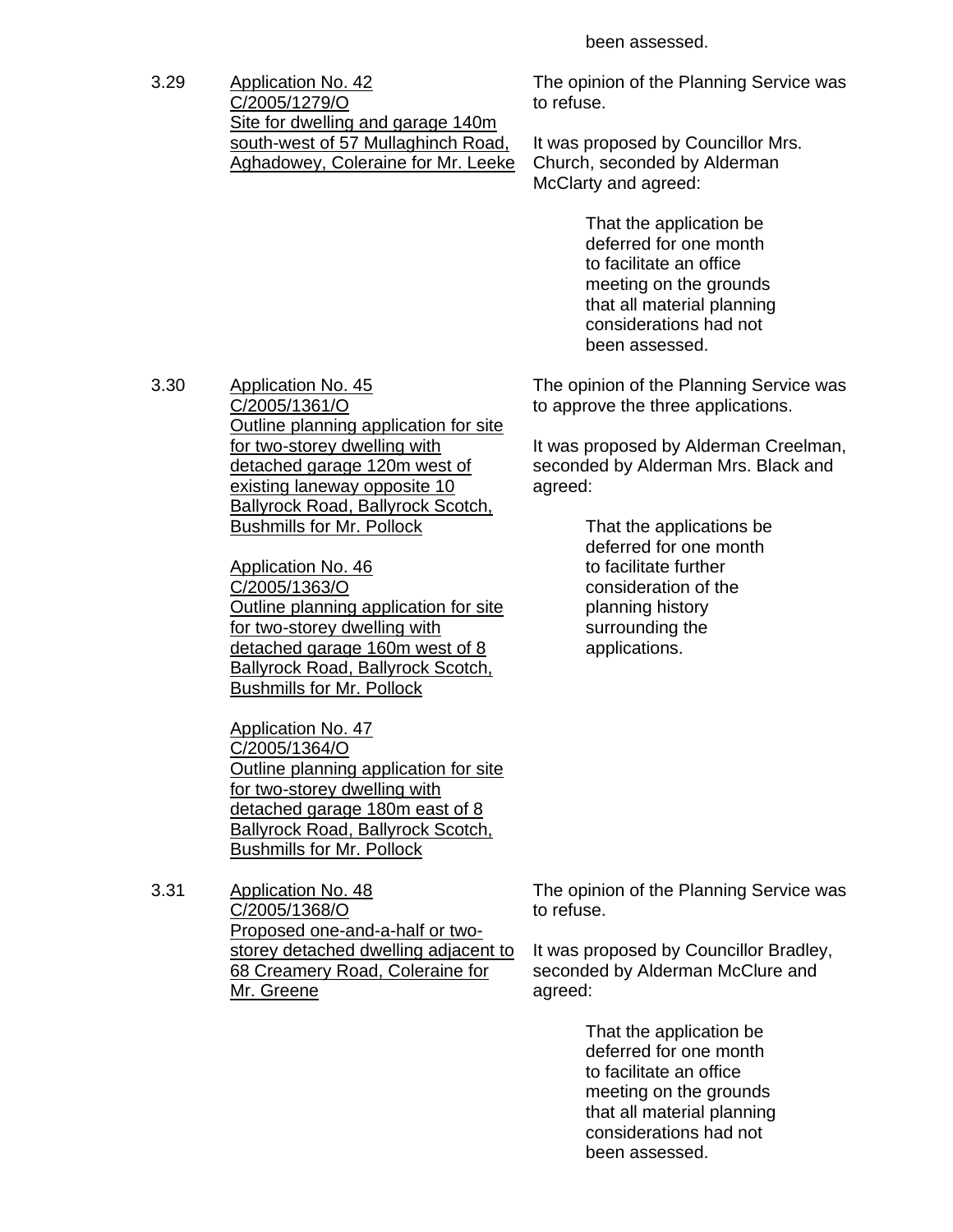3.32 Application No. 49 C/2005/1377/O Proposed bungalow and garage between 25 and 27 Tirkeeran Road, Garvagh, Coleraine for Mr. D. Henry

> Application No. 50 C/2005/1378/O Proposed bungalow and garage adjacent to 25 Tirkeeran Road, Garvagh, Coleraine for Mr. D. Henry

3.33 Application No. 54 C/2005/1401/F Extension to existing dwelling to provide attached granny flat accommodation at 18 Ballyhome Road, Coleraine for Mr. Hanson

The opinion of the Planning Service was to refuse both applications.

It was proposed by Councillor Dallat, seconded by Councillor McLaughlin and agreed:

> That the applications be deferred for one month to facilitate an office meeting on the grounds that all material planning considerations had not been assessed.

The opinion of the Planning Service was to refuse.

It was proposed by Councillor Ms. Alexander, seconded by the Deputy Mayor and agreed:

> That the application be deferred for one month to facilitate an office meeting on the grounds that all material planning considerations had not been assessed.

The opinion of the Planning Service was to refuse.

It was proposed by Councillor Dallat, seconded by Councillor McLaughlin and agreed:

> That the application be deferred for one month to facilitate an office meeting on the grounds that all material planning considerations had not been assessed.

3.35 Application No. 67 C/2006/0067/F **Extension to the rear of dwelling at** 19 Castlerock Road, Coleraine for Mr. and Mrs. Fell

The opinion of the Planning Service was to refuse.

Reported that amended drawings had been received and the application would be approved. Agreed.

# **4.0 GENERAL PLANNING ISSUES**

- 4.1 Enforcement Section Update
	- (a) New Dwelling at Drumslade, Reported that no action could be taken

3.34 Application No. 59 C/2005/1414/F Proposed new garage and playroom at 54 Carhill Road, Garvagh for Mr. L. Rafferty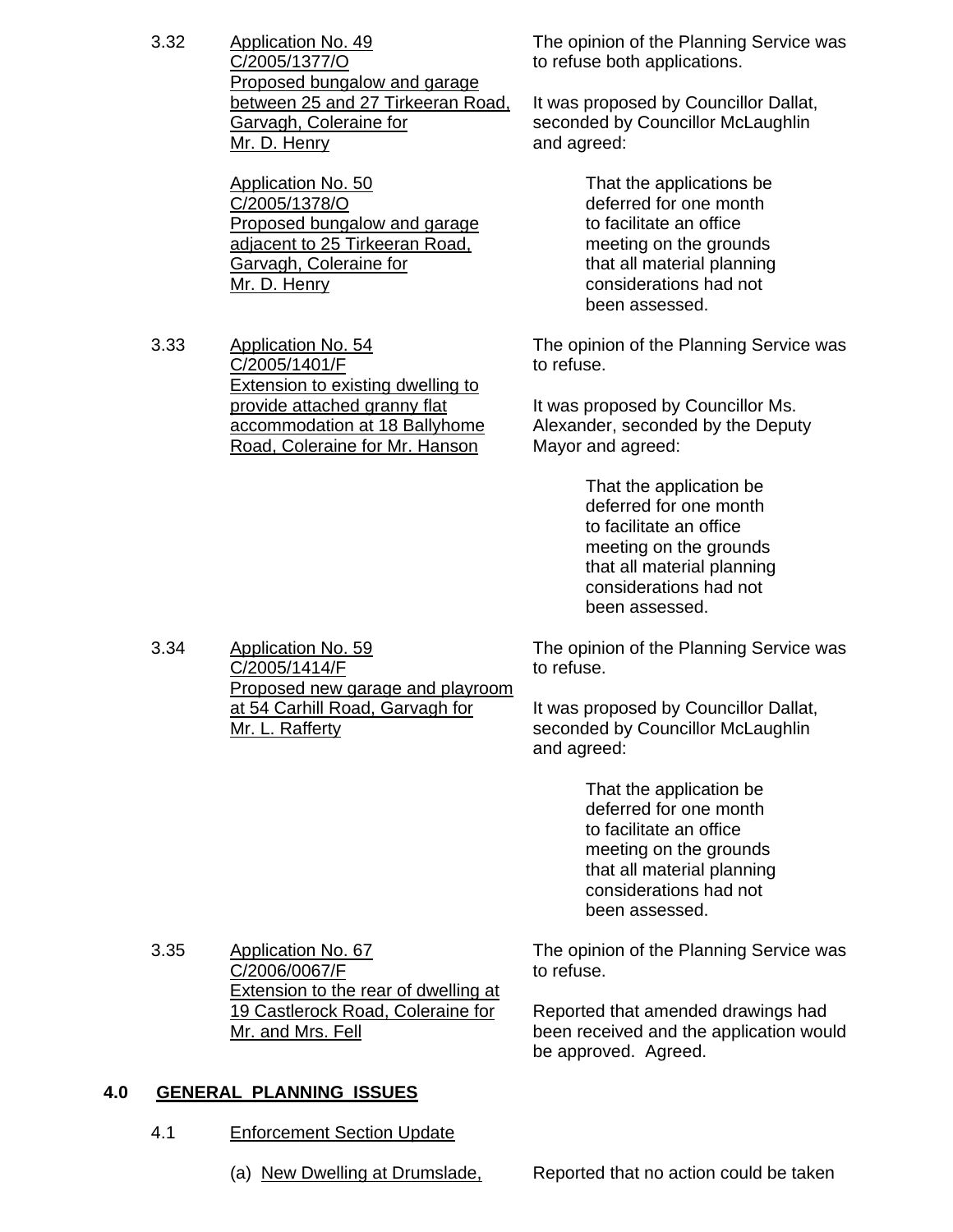|     |     | Portstewart                                                | until the name of the landowner was<br>established.                                                                                                   |
|-----|-----|------------------------------------------------------------|-------------------------------------------------------------------------------------------------------------------------------------------------------|
|     |     | (b) Development opposite<br>Shellbridge Park, Coleraine    | <b>Reported that the Private Streets</b><br>Development drawings were still<br>awaited for this development.                                          |
|     |     |                                                            | It was agreed that the Enforcement<br>Section investigate this matter further.                                                                        |
|     |     | (c) 77 Eglinton Street, Portrush                           | Reported that the developer had been<br>advised of a breach of condition but the<br>period for response had not yet lapsed.                           |
|     |     | (d) South of 187 Ballybogey Road,<br>Portrush              | The Planning representatives noted that<br>this issue was in relation to an<br>unauthorised house and would provide<br>an update accordingly.         |
|     | 4.2 | Application No. C/2005/1355/F -<br>Carragh Road, Bushmills | Reported that this application would be<br>considered at the next Group meeting.                                                                      |
| 5.0 |     | <b>PLANNING ISSUES RAISED BY MEMBERS</b>                   |                                                                                                                                                       |
|     | 5.1 | <u> Floodlights – Caravan Park,</u><br>Portballintrae      | The Planning representatives would<br>check if planning permission had been<br>granted.                                                               |
|     | 5.2 | <b>Garden Fences</b>                                       | Mr. Duffy advised members of the<br>criteria for erecting garden fences.                                                                              |
|     | 5.3 | Application No. C/2005/1178                                | It was noted that a letter of approval had<br>been issued but the application had<br>been refused.                                                    |
|     | 5.4 | Queen Street, Coleraine                                    | Reported that a new application had<br>been received for consideration and this<br>would be brought to Committee in due<br>course.                    |
|     | 5.5 | 61 Beach Road, Portballintrae                              | It was noted that this application would<br>be included in the list of office meetings<br>to be held on 28 <sup>th</sup> April, 2006.                 |
|     | 5.6 | Cromore House, Portstewart -<br><b>Outbuildings</b>        | An update was requested on this<br>application.                                                                                                       |
|     | 5.7 | 1 Crocknamack Street, Portrush                             | An update was requested on this<br>application.                                                                                                       |
|     | 5.8 | <b>Investment Properties</b>                               | It was agreed that the Planning Working<br>Group consider what Council is doing to<br>try to stop the spread of investment<br>properties in the area. |

5.9 Listed Buildings Communication Members requested that names of listed buildings in the area be made available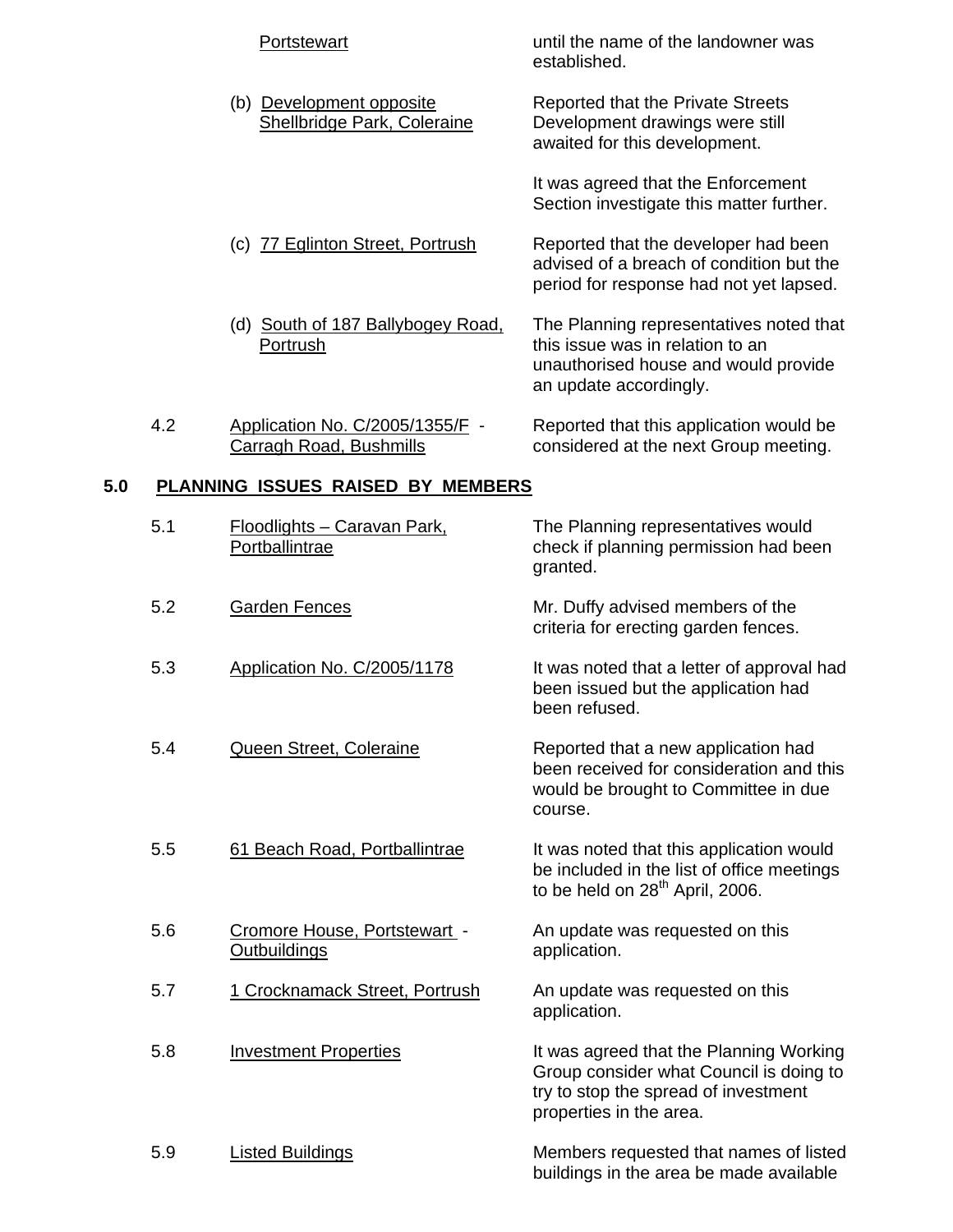for information.

| 5.10 | <b>Balanced Communities Review</b><br><u>Group</u> | An update was requested in relation to<br>social housing and the work of the<br><b>Balanced Communities Review Group.</b>                                                                       |
|------|----------------------------------------------------|-------------------------------------------------------------------------------------------------------------------------------------------------------------------------------------------------|
|      |                                                    | The Administrative Officer advised<br>members that BDP Planning had<br>prepared a report outlining the Group's<br>achievements to date and undertook to<br>provide members with a copy of same. |
| 5.11 | De-listing of Listed Buildings                     | Following discussion it was proposed by<br>Councillor Ms. Alexander, seconded by<br>Councillor Leonard and agreed:                                                                              |
|      |                                                    | That Council write to the<br><b>Minister for Environment</b><br>requesting a halt to the<br>wholesale de-listing of listed<br>buildings in Northern<br>Ireland.                                 |
| 5.12 | Website - DNAP                                     | Councillor Ms. Alexander referred to<br>difficulties encountered in searching the<br>DNAP website.                                                                                              |
|      |                                                    | Mr. Meenagh would contact Councillor                                                                                                                                                            |

# **6.0 NON-DETERMINATION APPEAL**

 Consideration was given to a Non-Determination Appeal in respect of the following planning application (Report previously supplied).

6.1 C/2005/0760 and 2005/A415 Dwelling - 520m north-east of 10 Cam Road, Ringsend, Coleraine

The opinion of the Planning Service was to refuse.

It was agreed:

Ms. Alexander direct.

 That Council support a refusal.

# **7.0 NOTICE OF MOTION - DRAFT PLANNING POLICY STATEMENT 14**

 The undernoted Notice of Motion was proposed by Councillor Dallat and seconded by Councillor McLaughlin:

 "That, in the light of the announcement on Draft Planning Policy Statement 14 – Sustainable Development in the Countryside, and this Council's grave concerns about the implications of this document for farming families, rural communities and the rural economy:-

 (i) This Council engages specialist planning opinion to formulate a response to the document;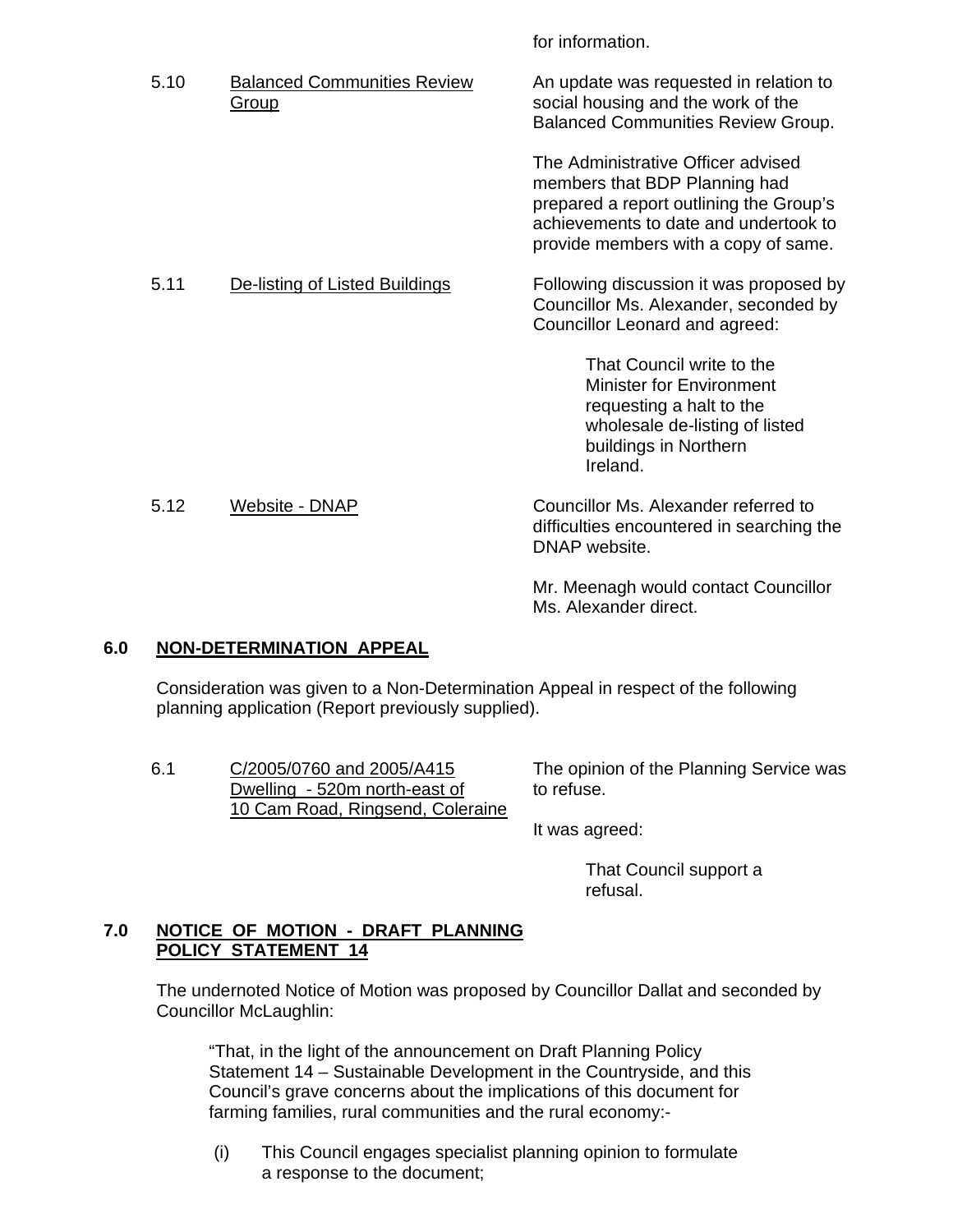(ii) This Council engages specialist legal opinion to scrutinise the document and the implications for the people of our District.

 This course of action may be undertaken in co-operation with other Councils in similarly based rural areas."

Councillor Dallat spoke on the Motion and requested Council's support.

 As an amendment it was proposed by Alderman McClarty and seconded by Councillor McQuillan:

 That Council forward the Motion to the twenty-five other Councils and NILGA to establish those Councils interested in challenging the proposal collectively.

On being put to the Meeting the amendment was unanimously agreed.

# **8.0 PLANNING WORKING GROUP**

 The Report of the Planning Working Group was considered (previously supplied) and the contents noted.

# **9.0 MANAGEMENT BOARD REFERRALS**

### 9.1 C/2004/0860/F

Erection of two semi-detached dwellings, two site entrances and associated site works, including demolition of existing building at 33 Prospect Road, West Tullaghmurry, Portstewart

# C/2004/0721/O

Proposed site for one and a half storey dwelling off Lisnamuck Road, Ballybritain townland (approximately 300m south-west of No. 23), **Blackhill** 

Consideration was given to the Planning Advice Note from BDP Planning in respect of these planning applications (circulated to each member).

BDP Planning considered that the applications did not meet the criteria set out in the Planning Service Guidance for Councils on Management Board Referral Procedure.

It was agreed that Council would not refer these applications to the Planning Service Management Board.

It was further agreed to record Council's opposition to the Planning Service's opinion in respect of these applications.

9.2 C/2004/1335/F Application to construct a general store (retail store) with café and carparking (amendment to previously approved application Ref. C/2003/1048/F) adjacent to 162 Coleraine Road, Portstewart

Consideration was given to the Planning Advice Note from BDP Planning in respect of this planning application (circulated to each member).

BDP Planning considered that there was planning merit in referring the application to the Planning Service Management Board.

It was agreed:

That Council accept the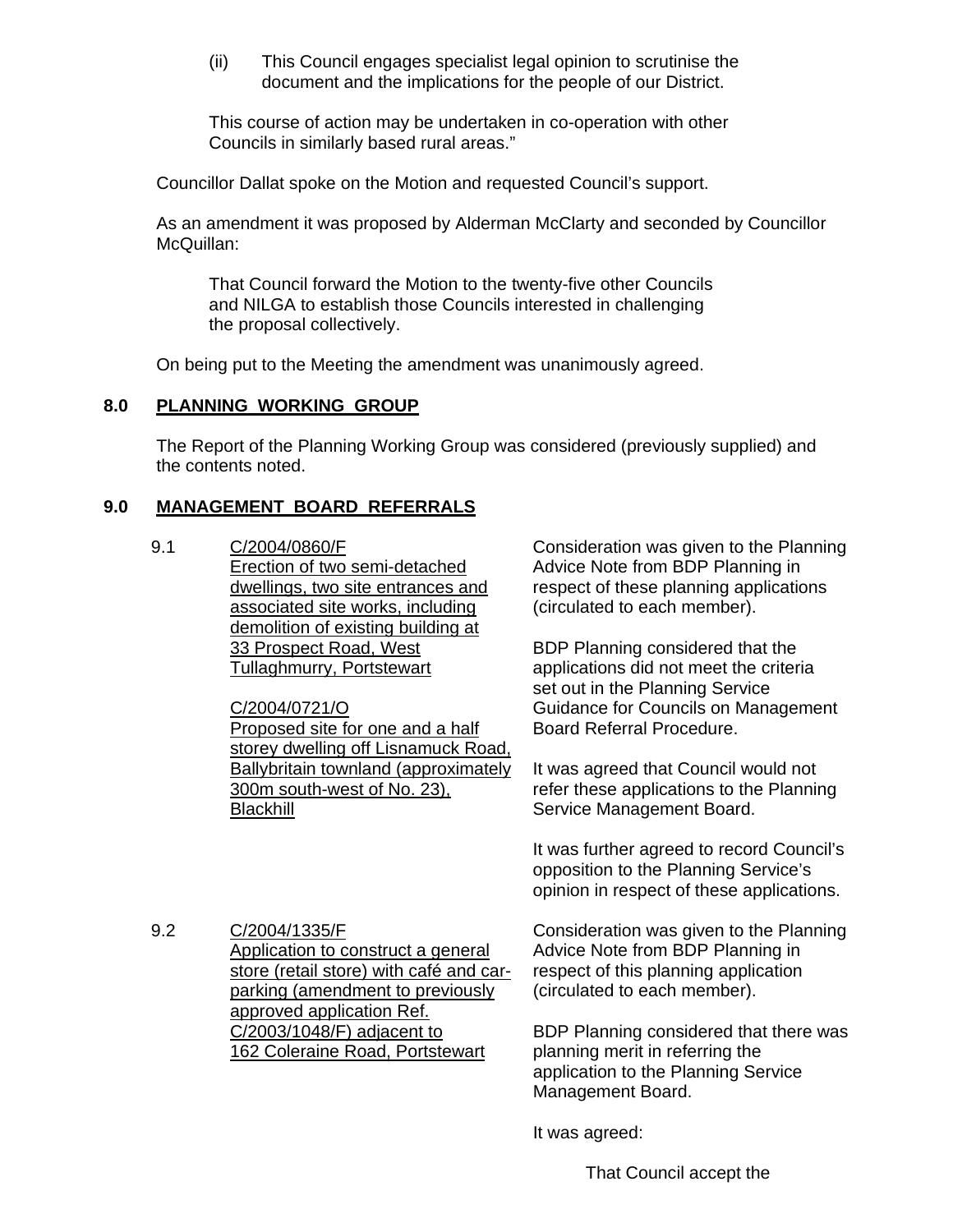recommendation of BDP Planning and that the application be referred to the Planning Service Management Board.

# **10.0 PUBLIC CONSULTATION ON DRAFT PLANNING POLICY STATEMENT 14**

 Read letter from the Department for Regional Development advising members that the draft Planning Policy Statement 14 had been published for public consultation. Responses should be returned by 5.00 p.m. on Monday,  $9<sup>m</sup>$  June, 2006.

 The Department was organising a number of facilitated consultation workshops which would be advertised in the Press.

# **11.0 PLANNING APPEALS COMMISSION**

- 11.1 Proposed redevelopment of site to retail units and apartments (2 no. retail units and 16 no. apartments) at 17, 19 and 21 The Diamond, Portstewart for Three-Four Ltd.
- 11.2 (1) 5 dwelling units on land adjacent to No. 50 Beach Road, Portballintrae (2004/A682 – Salmon Green Site) (2) 5 dwelling units on lands at No. 50 Beach Road, Portballintrae (2004/A683 – Salmon Cottage Site) for Mr. S. Sweeney

Read letter from the Planning Appeals Commission advising members that an Informal Hearing for the above appeal would take place in Coleraine Town Hall on  $20^{th}$  June, 2006 at 10.30 a.m.

Read letter from the Planning Appeals Commission advising members that consideration had been given to the report by Commissioner Allen and it was agreed to dismiss the appeals and refuse outline planning permission.

# **12.0 PORTBALLINTRAE RESIDENTS' ASSOCIATION**

 Read letter of thanks from Portballintrae Residents' Association for Council's support in helping to save the Salmon Green and Salmon House in Portballintrae from development. Noted.

# **13.0 ARMAGH CITY AND DISTRICT COUNCIL**

 Read letter from Armagh City and District Council advising members that following legal advice and Senior Counsel's opinion a legal challenge in respect of the consultation arrangements with regard to planning applications would not be pursued. Noted.

# **14.0 PROPOSED RPA WORKSHOP**

 Reported that as more details would emerge shortly with regard to many of the issues to be addressed by Council at the Workshop it was recommended that the Workshop be rescheduled for a later date.

# **15.0 VISIT - MAGILLIGAN PRISON**

 It was agreed that Council accept the invitation to visit Magilligan Prison on 15<sup>th</sup> May, 2006. The Administrative Officer would request that the visit take place at 2.00 p.m.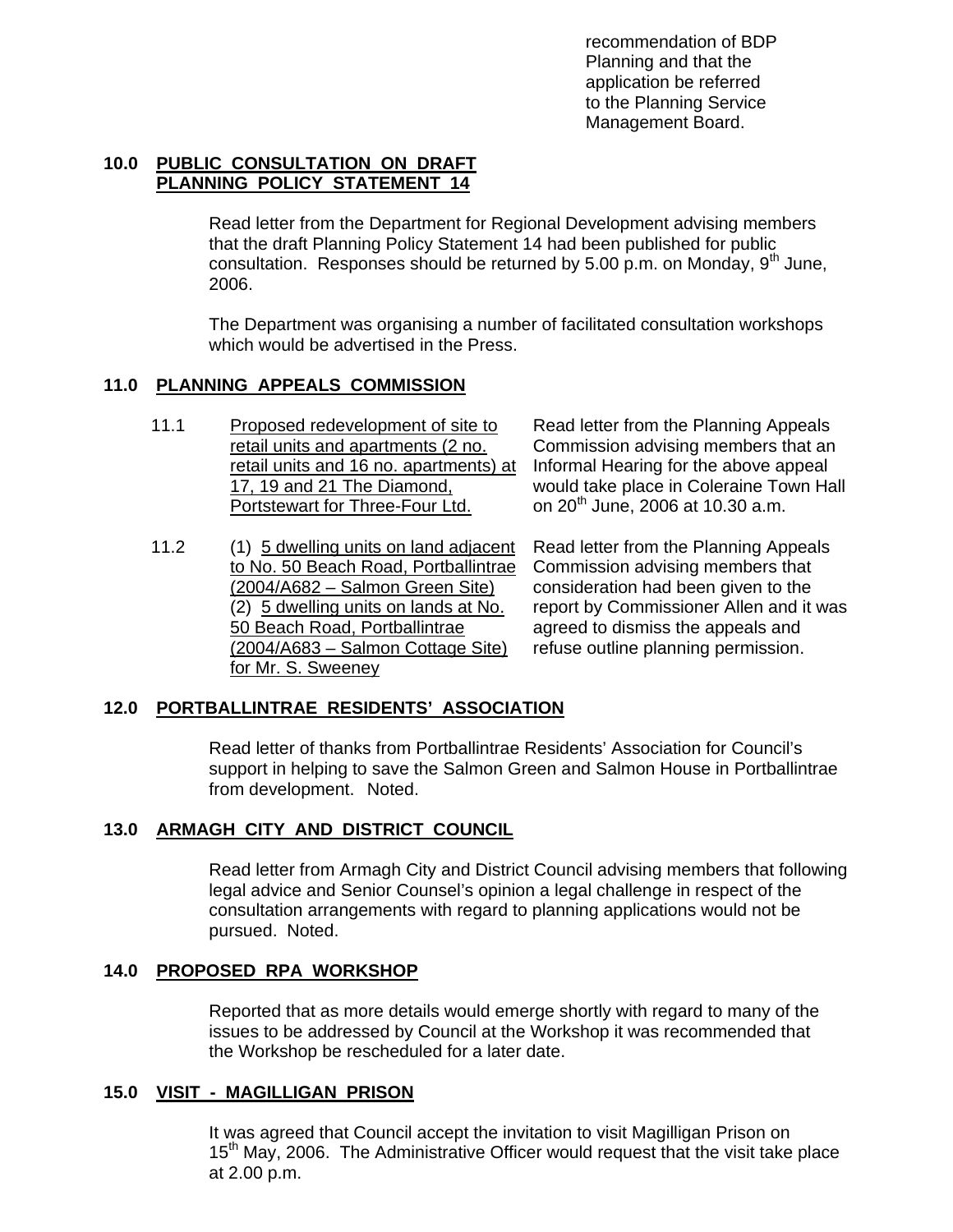# **16.0 COLERAINE BOROUGH HOUSES IN MULTIPLE OCCUPATION SUBJECT PLAN 2016 - ISSUES PAPER**

 Consideration was given to the above Issues Paper (previously supplied). Comments were invited before 5.00 p.m. on Monday,  $10<sup>th</sup>$  July, 2006.

It was agreed that Council support the Issues Paper.

# **17.0 SHOPMOBILITY**

 It was noted that Shopmobility would be present at The Diamond, Coleraine on  $12^{th}$ ,  $13^{th}$  and  $14^{th}$  April, 2006.

# **18.0 E-MAIL**

 Reference was made to an e-mail sent to all members regarding an invitation sent to the Mayor in October, 2005. It was noted that the Mayor had no record of receiving this correspondence but contact had since been made with the correspondent.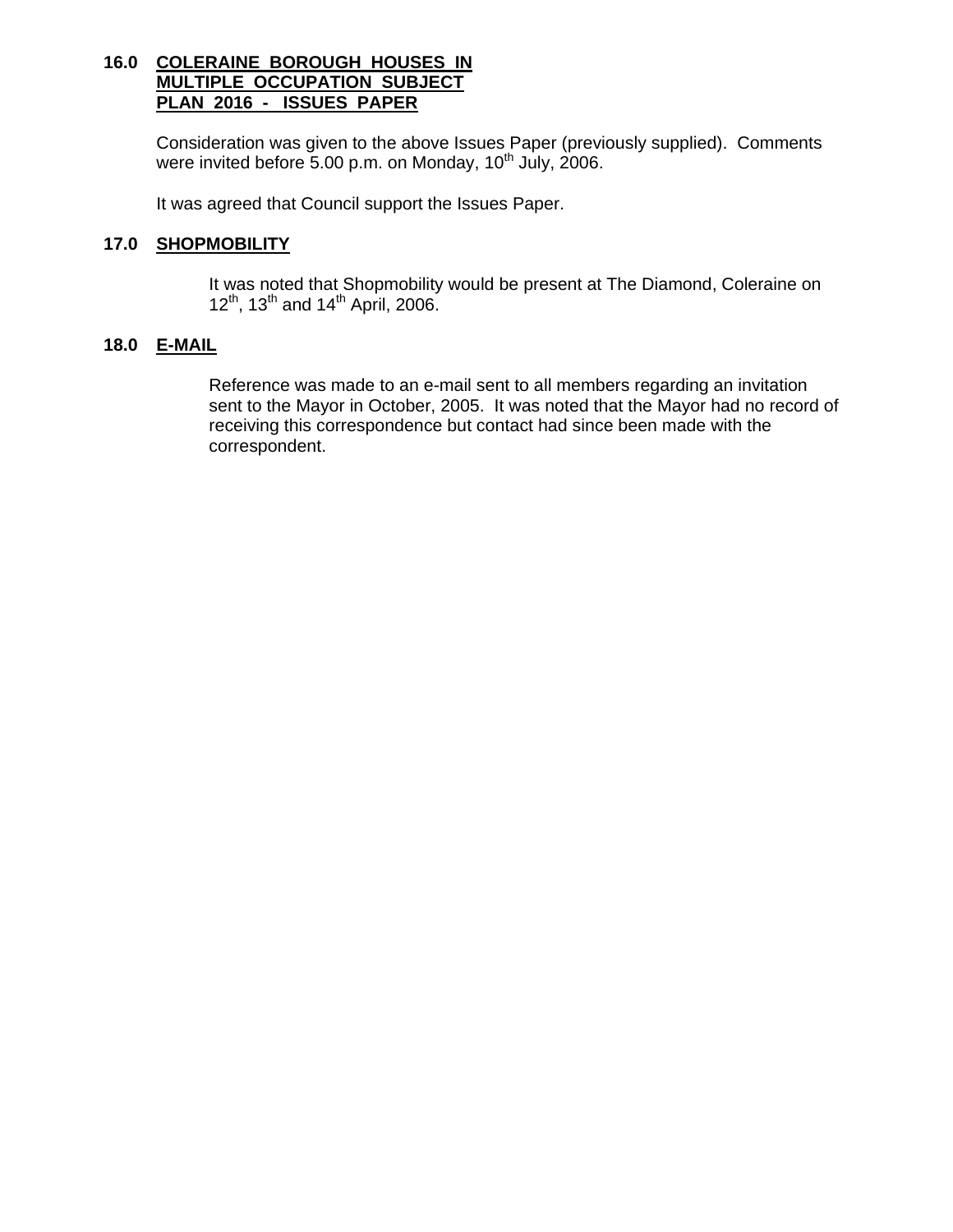# **POLICY AND DEVELOPMENT COMMITTEE**

**19th April, 2006.** 

**Present:** Alderman D. McClarty, in the Chair

The Mayor, Councillor T. J. Deans

The Deputy Mayor, Alderman M. T. Hickey (Mrs.)

# Aldermen

E. T. Black (Mrs.) W. J. McClure W. T. Creelman

# **Councillors**

| C. S. Alexander (Ms.) | N. F. Hillis          |
|-----------------------|-----------------------|
| D. D. Barbour         | (Items $1.0 - 6.0$ )  |
| (Items $2.1 - 15.0$ ) | W. A. King            |
| O. M. Church (Mrs.)   | (Items $1.0 - 6.0$ )  |
| A. S. Cole            | <b>B.</b> Leonard     |
| J. J. Dallat          | G. L. McLaughlin      |
| E. P. Fielding (Mrs.) | (Items $3.1 - 15.0$ ) |
| S. Gilkinson          | R. A. McPherson       |
|                       | R. D. Stewart         |

 **Officers in Attendance:** Town Clerk and Chief Executive, Director of Corporate Services, Head of Development Services, Management Accountant (Items 1.0 – 3.4) and Administrative Assistant

**Apology:** Councillor Mrs. Johnston

# **1.0 BIRTHDAY CONGRATULATIONS**

Committee agreed to send a letter to Her Majesty Queen Elizabeth II, congratulating her on her forthcoming  $80<sup>th</sup>$  birthday.

# **2.0 DEVELOPMENT SERVICES REPORT**

The report of the Head of Development Services was considered (previously supplied).

Matters arising:

2.1 Regional Tourism Consideration was given to the Draft Business Partnership Plan 2006-2009 of the Causeway Coast and Glens Tourism Partnership (previously supplied) and information on the key changes contained in the plan, as presented by the Head of Development Services.

> Following discussion, during which the Head of Development Services provided clarification on queries raised, it was recommended:

> > That Council agree the proposed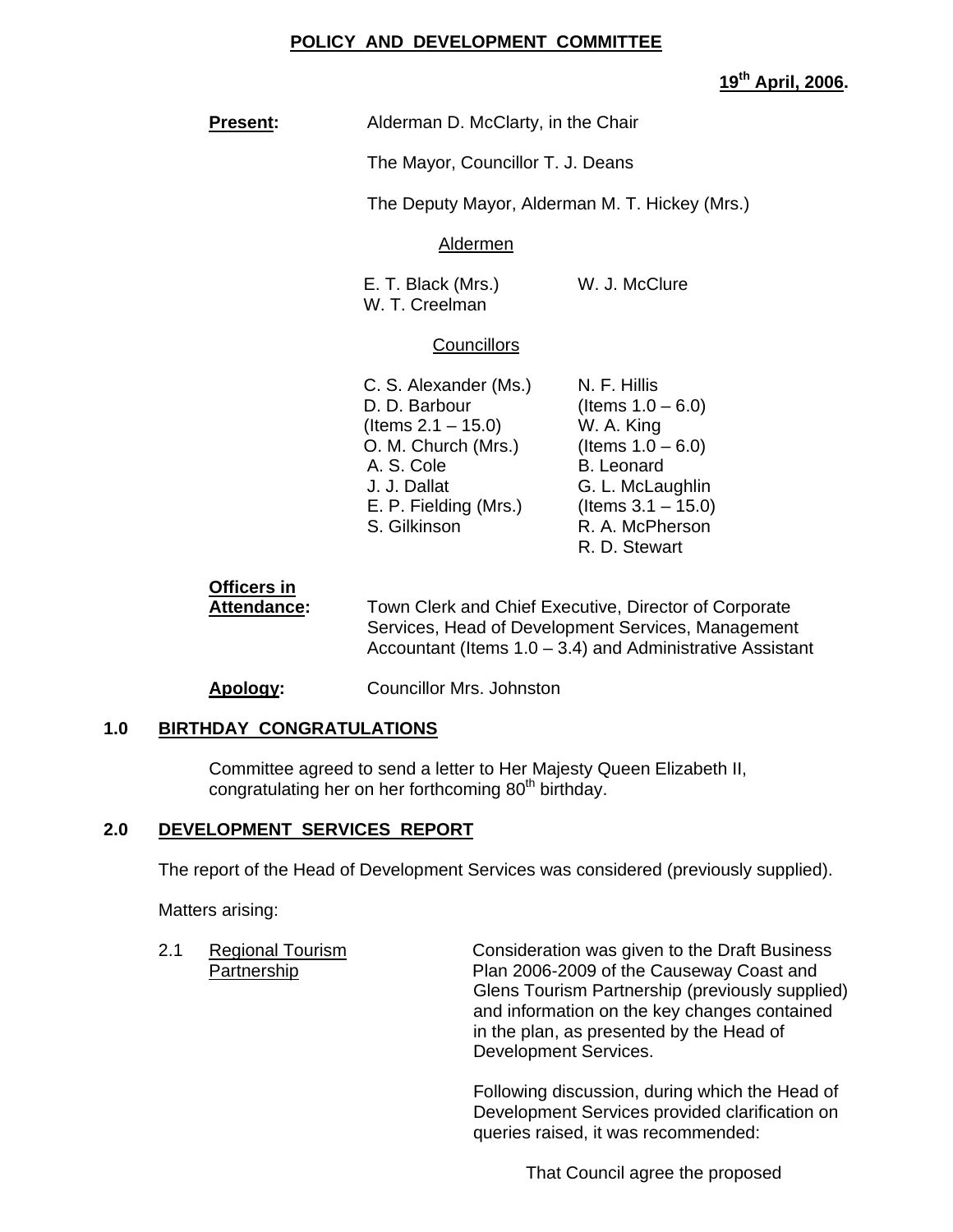changes in the Draft Business Plan 2006-2009 and approve a 3 year funding package viz:

| - | £36,000 |
|---|---------|
| - | £37,422 |
| - | £39,000 |
|   |         |

Subject to:

- (i) Agreement of all partner Councils.
- (ii) Agreement of Causeway Coast and Glens Ltd. Board.
- (iii) Satisfactory annual review.
- 2.2 Causeway Coast Charity<br>Showjumpers 21<sup>st</sup> Anniversary to this event in the form of four branded gifts to this event in the form of four branded gifts for the major competition winners and a cash contribution to overall prize money.
- 2.3 British Resorts and Destinations Council is recommended to approve the Association Annual Seminar attendance of representation from the 12<sup>th</sup>-14<sup>th</sup> June, 2006 Development Services Unit at this conference.

 Any members interested in attending were asked to contact the Head of Development Services.

2.4 Causeway Coast and Glens Council is recommend to endorse the Heritage Trust Conference attendance of two officers at this conference, on a daily basis, to be held at the Radisson Roe Park Hotel on  $15^{th}$ -16<sup>th</sup> May, 2006.

> Any members interested in attending were asked to contact the Head of Development Services.

2.5 2006 Kennedy International Members noted that time constraints involved in North West '200' the organisation of this event did not allow for  $7<sup>th</sup>$ -13<sup>th</sup> May, 2006 the Northern Ireland Events Company to make a presentation to Council. Council officers had, therefore, spoken with members of the Northern Ireland Events Company to confirm that plans

> Full details on arrangements for the day would be provided to members in due course.

for a business development approach to the

2.6 Matters for Information Members noted information on the following topics, as contained in the report:

event were progressing.

- (i) Think Big 2 Celebration Event.
- (ii) Causeway Speciality Market.
- (iii) What's On Programme (previously supplied).
- 
-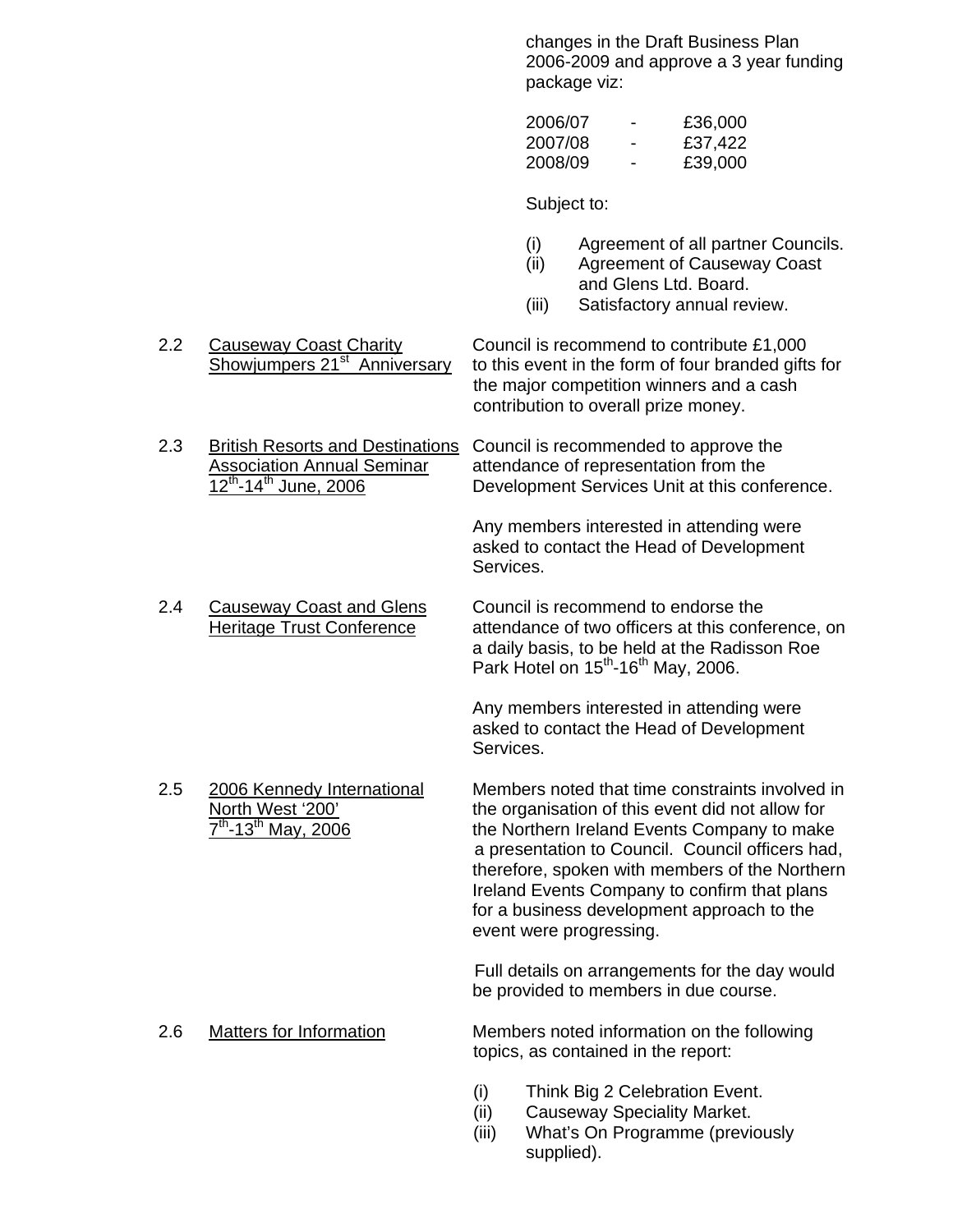# **3.0 CORPORATE SERVICES REPORT**

The Report of the Director of Corporate Services was considered (previously supplied).

Matters arising:

| 3.1                                                                               | Insurance Renewals 2006/07        | Members noted information on the options<br>available to Council for the renewal of insurance<br>premiums for 2006/07, as contained in the<br>report, and it was recommended:                                                                                                                                                                                                                                                  |
|-----------------------------------------------------------------------------------|-----------------------------------|--------------------------------------------------------------------------------------------------------------------------------------------------------------------------------------------------------------------------------------------------------------------------------------------------------------------------------------------------------------------------------------------------------------------------------|
|                                                                                   |                                   | That Council accept a three year deal<br>for combined employers and public<br>liability (EL/PL) and property insurance,<br>from 1 <sup>st</sup> April, 2006 to 31 <sup>st</sup> March, 2009<br>viz:                                                                                                                                                                                                                            |
|                                                                                   | 2006/07                           | EL/PL<br>£185,566<br>£ 51,744<br>Property                                                                                                                                                                                                                                                                                                                                                                                      |
|                                                                                   | 2007/08                           | EL/PL<br>£185,566 (subject to increase at the                                                                                                                                                                                                                                                                                                                                                                                  |
|                                                                                   |                                   | same % as payroll)<br>Property £ 51,744                                                                                                                                                                                                                                                                                                                                                                                        |
|                                                                                   | 2008/09                           | EL/PL<br>£204,123 (maximum rise of 10% plus<br>same % increase as<br>payroll)                                                                                                                                                                                                                                                                                                                                                  |
|                                                                                   |                                   | Property £ 51,744                                                                                                                                                                                                                                                                                                                                                                                                              |
|                                                                                   |                                   | Members congratulated Council officers for their<br>work in creating the circumstances which<br>allowed Council to be offered reductions in<br>insurance premiums.                                                                                                                                                                                                                                                             |
| 3.2<br><b>Creditors' Payments Review -</b><br><b>Examination of Accounts Paid</b> |                                   | Consideration was given to options for the<br>review of current practice for the examination of<br>accounts paid, as contained in the report, and it<br>was recommended:                                                                                                                                                                                                                                                       |
|                                                                                   |                                   | That Council endorse the<br>recommendation of the Audit Committee<br>that, for an initial trial period of six<br>months the list of creditors' payments be<br>circulated significantly earlier than at<br>present, to allow time for members to<br>review the list and to ask any questions<br>they wish prior to the Committee<br>meeting, and also to permit the Finance<br>Officer to obtain answers before the<br>meeting. |
|                                                                                   | Matters for Information           |                                                                                                                                                                                                                                                                                                                                                                                                                                |
| 3.2.1                                                                             | <b>Report of Local Government</b> | Members noted information as contained in this                                                                                                                                                                                                                                                                                                                                                                                 |

Auditor – Year Ending report (previously supplied); queries arising 31<sup>st</sup> March, 2005 were answered by the Director of Corporate Services.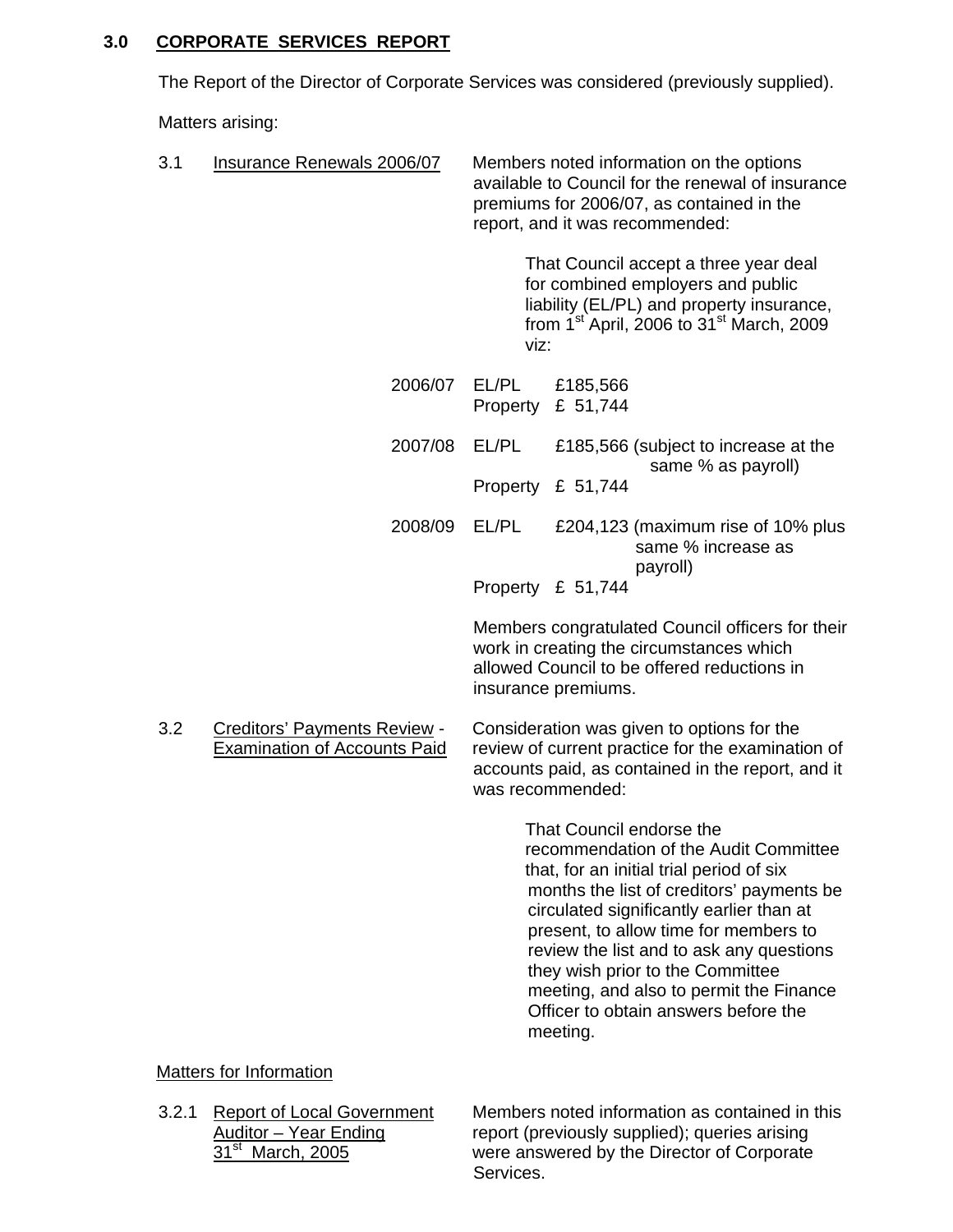|  | <b>Auditor's Report on Sickness</b><br>3.2.2<br>Absence in Northern Ireland<br>Councils in 2004/05<br>Year Ending 31 <sup>st</sup> March, 2005 | Consideration was given to the report of the<br>Local Government Auditor (previously supplied). |                                                                                                                                                                                                 |
|--|------------------------------------------------------------------------------------------------------------------------------------------------|-------------------------------------------------------------------------------------------------|-------------------------------------------------------------------------------------------------------------------------------------------------------------------------------------------------|
|  |                                                                                                                                                |                                                                                                 | Following a period of discussion, the Director of<br>Corporate Services agreed to provide a detailed<br>report on services available to employees to<br>encourage and aid their return to work. |
|  |                                                                                                                                                |                                                                                                 | The Director of Corporate Services would also<br>provide an up to date report on sickness<br>absence statistics for Coleraine Borough<br>Council for 2005/06, when available.                   |
|  |                                                                                                                                                |                                                                                                 | Councillor Ms. Alexander would speak with the<br>Director of Corporate Services regarding a letter<br>from the Local Government Auditor relating to<br>sale of land at West Bay, Portrush.      |
|  |                                                                                                                                                | 3.3.3 New Appointment                                                                           | The following appointment had been made in<br>accordance with the Local Government Staff<br>Commission's Code of Procedures on<br><b>Recruitment and Selection:</b>                             |
|  |                                                                                                                                                |                                                                                                 | <b>Leisure Services Department</b>                                                                                                                                                              |
|  |                                                                                                                                                |                                                                                                 | Part Time Centre Attendant - Kilrea:<br>Mr. T. Philippe                                                                                                                                         |
|  |                                                                                                                                                | 3.3.4 Accounts                                                                                  | Committee noted that creditors' payments for<br>March 2006, as per lists circulated, had been<br>issued as follows:                                                                             |
|  |                                                                                                                                                |                                                                                                 | Revenue A/C<br>$-$ £483,996.83                                                                                                                                                                  |

#### **4.0 LAND AND PROPERTY**

4.1 Apartment Development at the A request had been received from the<br>Entrance to Portrush developer at this location, HSF Constru Entrance to Portrush<br>
Recreation Grounds - The use of a grassed area beside the<br>
for the use of a grassed area beside the for the use of a grassed area beside the Waterworld End planned development as a storage area, for a period of eighteen months. The developer proposed to erect a temporary two metre high slatted wood fence to screen the storage area.

Following discussion, it was recommended:

 Capital A/C - £272,175.91 Petty Cash A/C - £82,004.64

> That Council agree this request, subject to a rent established by the Valuation and Lands Agency (VLA) and the developer paying all costs (VLA and legal) and undertaking all reinstatement.

# **5.0 REVIEW OF PUBLIC ADMINISTRATION - UPDATE**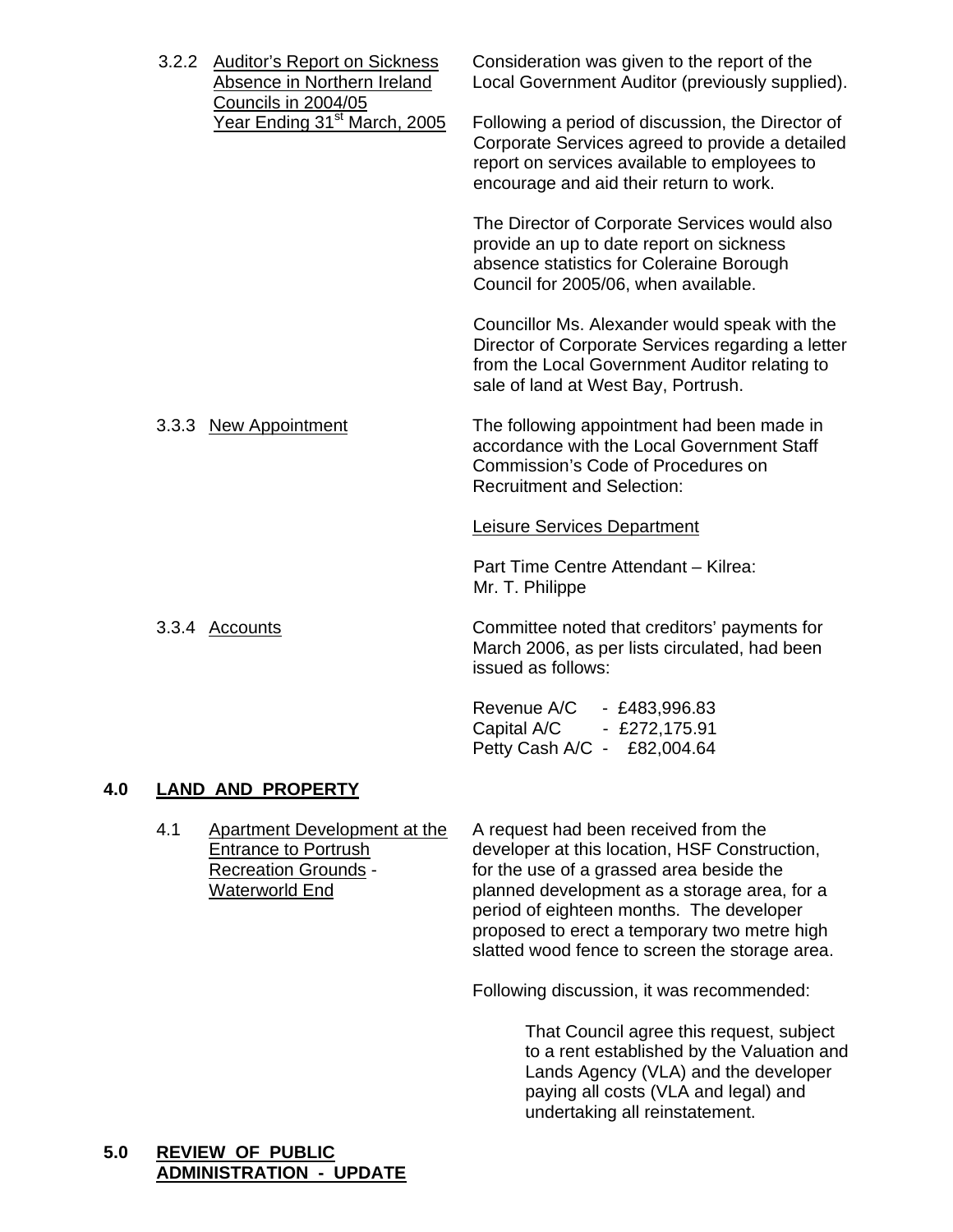Consideration was given to information on the following topics (circulated):

- (i) Structure of RPA Taskforce;
- (ii) Leadership of Working Groups;
- (iii) Legislative timetable;
- (iv) Written Ministerial Statement on the Establishment of Public Service Commission.

 The Town Clerk and Chief Executive advised that, in addition to his role as Chair of the Central/Local Relations Workstream, the following Council officers would also be taking up a position within the Working Groups:

| Finance                   | $\sim$ | Director of Corporate Services   |
|---------------------------|--------|----------------------------------|
| <b>Community Planning</b> | $\sim$ | Director of Environmental Health |
| Estate                    | $\sim$ | Director of Leisure Services     |

Concerns were expressed by some members to references in the documentation which related only to the seven Council model of local government.

#### **6.0 FIX DATE AND TIME OF ANNUAL MEETING**

Recommended:

That the Annual Meeting of Council be held on Monday  $5<sup>th</sup>$  June, 2006 at 7.30 pm.

During a period of discussion by members, a proposal was made by Councillor Ms. Alexander, that an item on the sharing of Committee places among all councillors be put on the agenda for a Committee meeting prior to the Annual Meeting. The proposal failed to find a seconder.

#### **7.0 COMMITTEE ON STANDARDS IN PUBLIC LIFE - ANNUAL REPORT**

Consideration was given to the contents of this report (previously supplied) and comparison was drawn with the Northern Ireland Code of Local Government Conduct. Councillor Dallat referred to a deficiency in the Code in relation to lack of provision for Council to exert disciplinary action where councillors acted outside the Code and it was recommended:

 That a report be drawn up highlighting the deficiencies in the Northern Ireland Code of Local Government Conduct and taking account of the approach recommended by the Committee on Standards in Public Life.

# **8.0 POST OFFICE - AGHADOWEY POST OFFICE BRANCH**

Read letter from the Post Office (previously supplied) advising the temporary closure of Aghadowey Post Office branch.

Recommended:

 That a representative from the Post Office be invited to address Committee on practical steps being taken to deal with the decline in postal services in rural areas.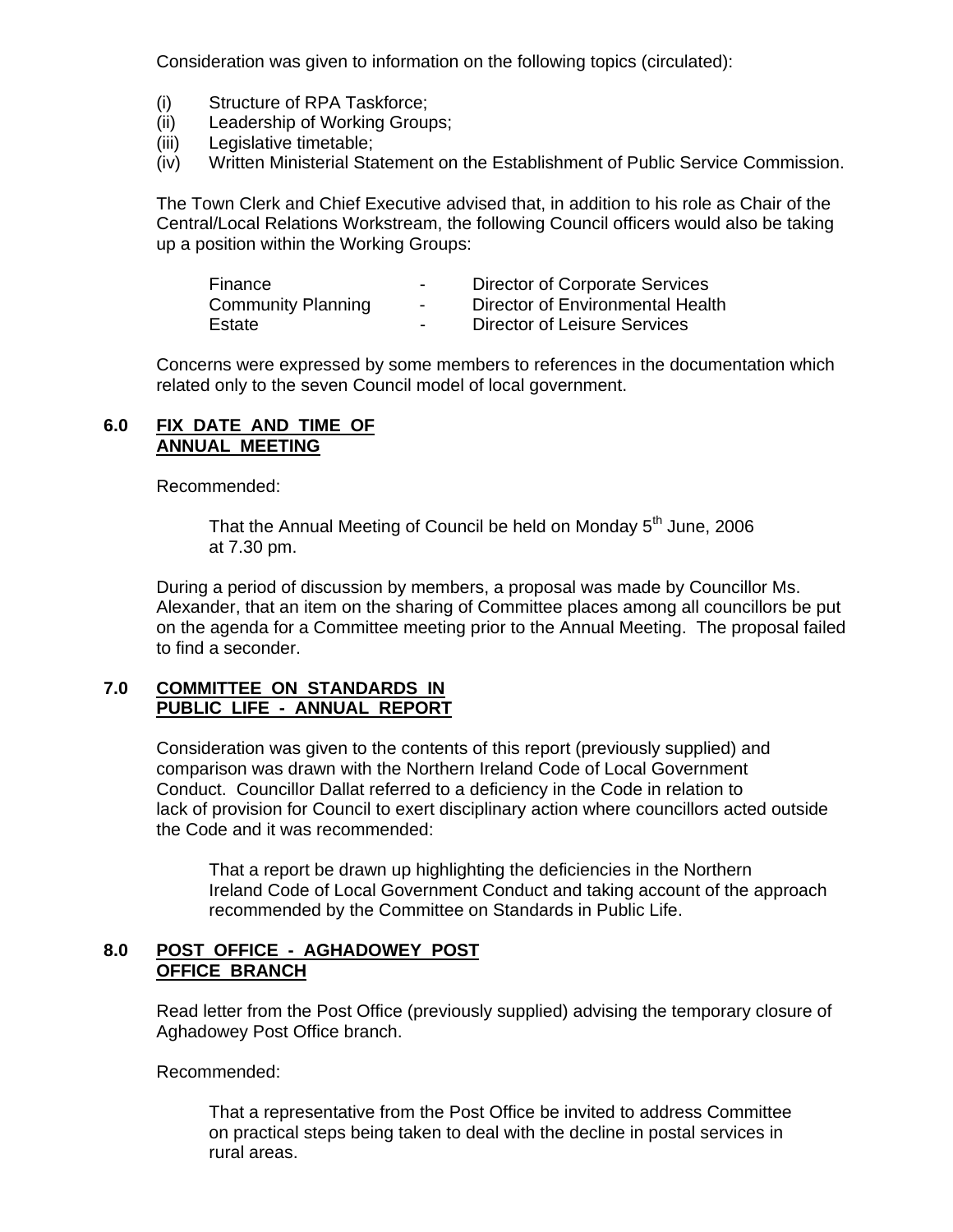### **9.0 THE ELECTORAL OFFICE FOR NORTHERN IRELAND**

 Read letter advising the relocation of the Area Electoral Office to 124 Broughshane Street, Ballymena from 1<sup>st</sup> June, 2006.

Noted.

# **10.0 CONFEDERATION OF EUROPEAN COUNCILLORS**

 Members noted that a one day seminar on 'The Potential for Local and Regional Tourism, North and South' would be held at the Mount Errigal Hotel, Letterkenny on  $12<sup>th</sup>$  May, 2006. Registration to commence at 8.30 am with the last session taking place at 3.30 pm.

Any members interested in attending were asked to contact the Town Clerk and Chief Executive's Department.

# **11.0 DOCUMENTS TABLED**

- (i) The Local Government Staff Commission for Northern Ireland Corporate Plan 2006-09 and Business Plan 2006-07.
- (ii) The Electoral Commission Corporate Plan 2006-07 to 2010-11.
- (iii) University of Ulster Annual Report 2004-05.
- (iv) Coleraine District Policing Partnership Report of the Public Meeting of  $27<sup>th</sup>$  February, 2006.

### **12.0 PRESENTATIONS TO COUNCIL/ COMMITTEE**

On the suggestion of the Mayor, it was recommended that the following organisations be invited to present on their activities to members:

- (a) Northern Ireland Events Company.
- (b) Tourism Ireland.
- (c) Invest NI.
- (d) Northern Ireland Sports Council.

# **13.0 COUNCIL GROUND AT PORTBALLINTRAE**

Alderman Creelman referred to the current status of Council land at Portballintrae to which a developer had been allowed temporary access; he would provide officers with the specific location of the land in question.

# **14.0 UPDATE ON CARAVAN PARKS**

A report on the current status of caravan parks was requested by Councillor Ms. Alexander to detail occupancy levels, length of waiting lists etc.

# **15.0 RECYCLING**